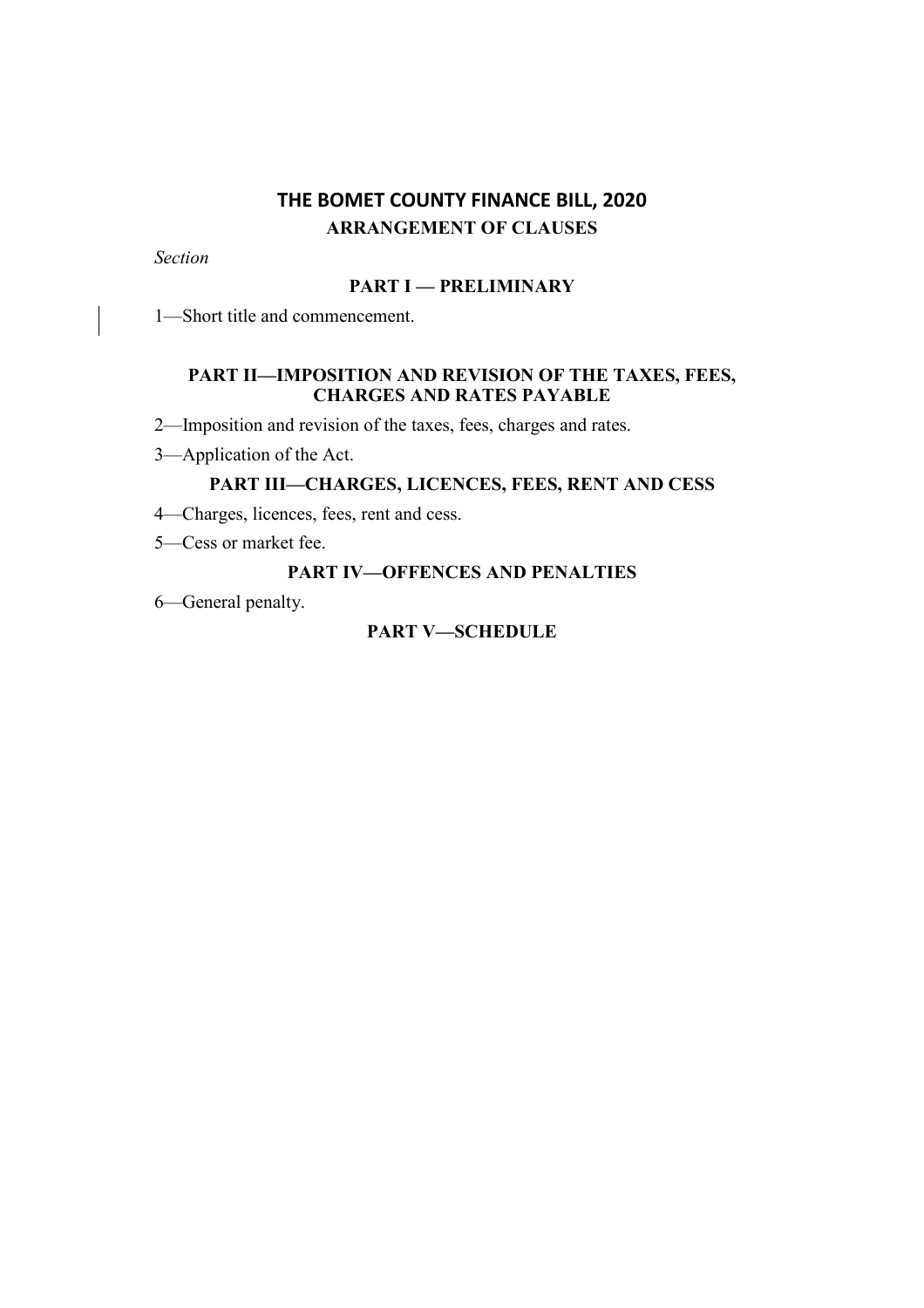**No. 12** *Bomet County Finance Bill* **2020**

### **THE BOMET COUNTY FINANCE ACT, 2019**

**A Bill of the County Assembly of Bomet to provide for various taxation, imposition of fees and charges for services, and other revenue raising measures by the County Government; and for matters incidental thereto**

**ENACTED** by the County Assembly of Bomet, as follows—

### **PART I—PRELIMINARY**

## **Short title and Commencement**

**1.** This bill may be cited as the Bomet County Finance Act, 2019 and shall, come into operation upon assent by the Governor.

### **PART II—FEES, TAXES PAYABLE, CHARGES AND RATES APPLICABLE**

### **Imposition and revision of the taxes, fees charges, rates etc.**

**2.** (1) The taxes, fees and charges set out in the second column of the First Schedule shall apply for the respective services and at the rates set out therein.

 (2) The respective taxes, fees and charges, together with the rates applicable shall take effect not later than three months after the commencement of this Act.

### Applicability of the Act.

**3.** (1) The provisions of this Bill are applicable to all businesses being operated within Bomet County area of jurisdiction.

 (2) This Bill will continue being in force until such a time when another Finance Bill is enacted.

(3) This Bill will automatically override the previous Finance Act once it is enacted.

(4) Definition of Zones: Zone A is Bomet, Zone B are trading centres Sotik, Chebunyo, Siongiroi, Kaplong, Chebilat, Mogogosiek, Silibwet, Tenwek, Mulot, Longisa, Chebole. Zone C are other areas.

### **PART III—CHARGES, LICENCES, FEES, RENT AND CESS Charges, Licenses, permits, plots or House rent**

**4.** (1) The fees provided in this Bill shall be charged for the services specified in the relevant Section.

(2) A person shall not carry on, within Bomet County, any business or service specified in the First Schedule without a license or permit issued by the relevant County Offices.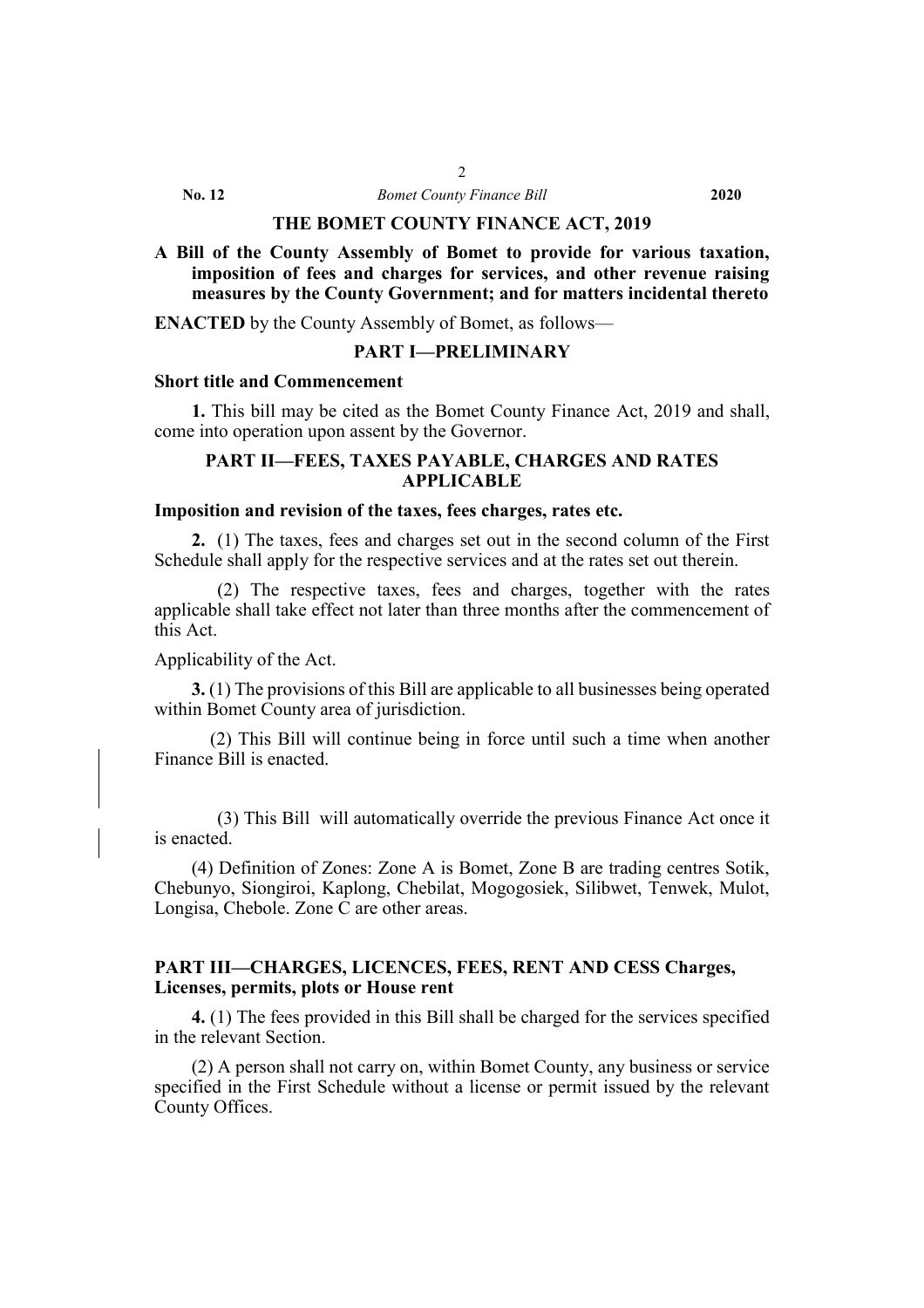(3) A person occupying any plot, stall or house leased or rented out by the County shall pay the annual rent or monthly rent where applicable at the rate specified in the First Schedule.

### **Cess or market fee**

**5.** A cess or market fee shall be charged on goods specified in the relevant Part of the First Schedule at the rate specified.

**6**. All the New items introduced shall be charged at the rate indicated for each item

# **PART IV—OFFENCES AND PENALTIES**

### **General penalty.**

**7.** (1) Any person who commits an offence under this Act for which no penalty is provided shall be liable, on conviction to a fine not exceeding two hundred thousand shillings or to imprisonment for a term not exceeding one year or both.

(2) Any impounded item not claimed shall be auctioned after 3 months from the date of impoundment unless otherwise specified.

## **PART V—FIRST SCHEDULE**

### **ADMINISTRATION ALCOHOLIC LICENSE FEES**

| <b>Item Description</b>                             | Unit of | Current | Proposed |
|-----------------------------------------------------|---------|---------|----------|
|                                                     | Measure | Charges | Charges  |
|                                                     |         | (KSh.)  | (KSh.)   |
| Alcohol distributor from outside the county         | P.a.    | 100,000 | 100,000  |
| Alcohol distributor from the county                 | P.a.    | 80,000  | 80,000   |
| Large premises situated within Zone A               | P.a.    | 75,000  | 75,000   |
| Medium Premises Situated in Zone A                  | P.a.    | 35,000  | 40 000   |
| Small Premises Situated in Zone A                   | P.a.    | 25,000  | 30000    |
| Large premises situated within Zone B               | P.a.    | 50,000  | 50000    |
| Medium premises situated within Zone B              | P.a.    | 30,000  | 35000    |
| Small premises situated within Zone B               | P.a.    | 20,000  | 25000    |
| Large premises situated Zone C                      | P.a.    | 45,000  | 45000    |
| Medium premises situated in Zone C                  | p.a.    | 25,000  | 30000    |
| Small premises situated in Zone C                   | P.a.    | 15,000  | 20000    |
| Wholesale premises situated within major Urban      | p.a     | 40,000  | 40000    |
| areas (Zone A)                                      |         |         |          |
| Wholesale premises situated within Medium Town      | p.a     | 30,000  | 35000    |
| Centres (Zone B)                                    |         |         |          |
| Wholesale premises situated in small market centres | p.a     | 20,000  | 25000    |
| (Zone C)                                            |         |         |          |
| Application fee                                     | p.a     | 1,000   | 1500     |
| Application for reinspection of Business premises   | p.a     | 3,000   | 3,000    |
| Special application for inspection for new Business |         | 4,000   | 4,000    |
| premises (after the annual inspection)              | p.a     |         |          |
| Any Operating 24 hrs (extra fee)                    | p.a.    | 20,000  | 20,000   |
| Large premises situated outside market centers      | p.a     | 30,000  | 30,000   |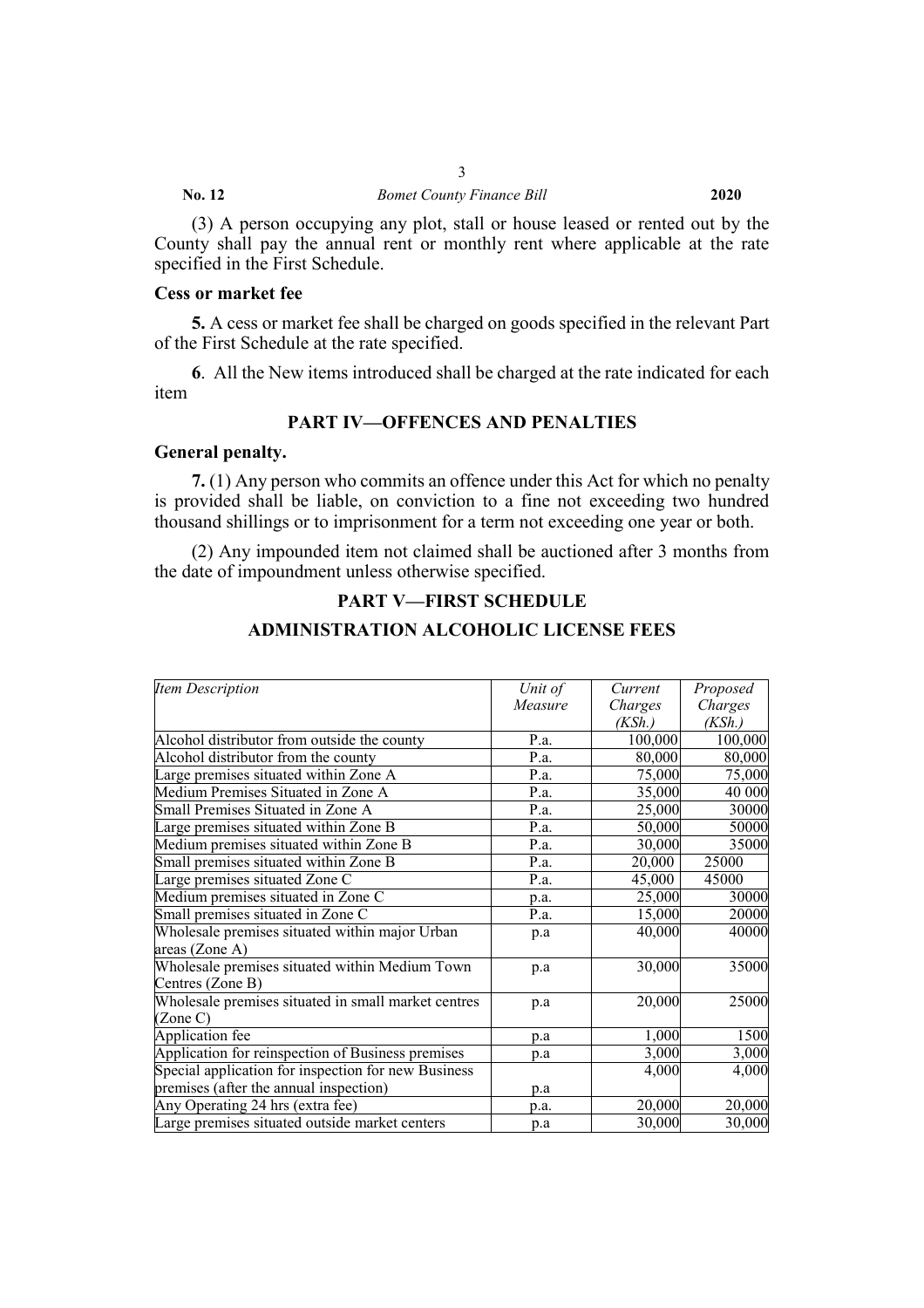| No. 12<br><b>Bomet County Finance Bill</b>                                        |                        |            | 2020                  |
|-----------------------------------------------------------------------------------|------------------------|------------|-----------------------|
| <b>Item Description</b>                                                           | Unit of                | Current    | Proposed              |
|                                                                                   | Measure                | Charges    | Charges               |
|                                                                                   |                        | (KSh.)     | (KSh.)                |
| Penalty for operating without a License from 1 <sup>st</sup> April Every instance |                        | 5% monthly | $10%$ monthly         |
|                                                                                   |                        |            | compounded compounded |
|                                                                                   |                        |            |                       |
| <b>COUNTY CONFERENCE FACILITY</b>                                                 |                        |            |                       |
| Training charges for personnel to other county                                    | Per day                | 1,000      | 1,000                 |
| governments or organisations per person                                           |                        |            |                       |
| Usage of training hall per occasion or function                                   | Per day                | 3,900      | 3,900                 |
| (Large)                                                                           |                        |            |                       |
| Usage of training hall per occasion or                                            | Per day                | 2,000      | 2,000                 |
| function(Medium)                                                                  |                        |            |                       |
| Usage of training hall per occasion or function                                   | 2,000                  | 1,000      | 1,000                 |
| (Small)                                                                           |                        |            |                       |
| Training grounds                                                                  | Per day                | 3,500      | 3,500                 |
| Conference package per person                                                     | Per day                | 2,000      | 2,000                 |
| Accommodation full board                                                          | Per day                | 4,000      | 4,000                 |
| Bed and breakfast)                                                                | Per day                | 3,000      | 3,000                 |
| Hire of projector                                                                 | Per day                | 2,500      | 2,500                 |
| Tents $-50$ pax                                                                   | Per day                | 2,500      | 2,500                 |
| Tents $-100$ pax                                                                  | Per day                | 5,000      | 5,000                 |
| Luncheon (buffet)                                                                 | Per day                | 1,200      | 1,200                 |
| Convection (shows) less than 200 pax                                              | Per day                | 8,500      | 8,500                 |
| Convection (shows) 200 to 500 pax                                                 | Per day                | 10,000     | 10,000                |
| Convection (shows) over 500 pax                                                   | Per day                | 15,000     | 15,000                |
| Camp site                                                                         | Per tent               | 500        | 500                   |
| Park entry fee per person                                                         | Per day                | 50         | 50                    |
| Attraction site entry fee per person                                              | Per day                | 100        | 100                   |
| <b>Impounded Articles</b>                                                         |                        |            |                       |
| Gas cylinder                                                                      | Per item               | 1,300      | 1,300                 |
| Spare wheel                                                                       | Per item               | 650        | 650                   |
| Sofa-set                                                                          | Per item               | 1,560      | 1,560                 |
| Complete engine                                                                   | Per item               | 1,870      | 1,870                 |
| Spraying machine                                                                  | Per item               | 1,300      | 1,300                 |
| Sewing machine                                                                    | Per item               | 650        | 650                   |
| Welding machine                                                                   | Per item               | 1,560      | 1,560                 |
| Tool box-Mechanics                                                                | Per item               | 1,040      | 1,040                 |
| Grinding machine                                                                  | Per item               | 780        | 780                   |
| Drilling machine                                                                  | Per item               | 780        | 780                   |
| Complete gear box                                                                 | Per item               | 1,300      | 1,300                 |
| Steel window doors                                                                | Per item               | 910        | 910                   |
| Carpentry tools                                                                   | Per item               | 520        | 520                   |
| Air cleaner & drum                                                                | Per item               | 520        | 520                   |
| <b>Bicycles</b>                                                                   | Per item               | 520        | 520                   |
| Handicrafts                                                                       | Per item               | 780        | 780                   |
| Transport of impounded items                                                      | Per item               | 780        | 780                   |
| Hamali carts                                                                      | Per item               | 780        | 780                   |
| Motor Cycle                                                                       | $\overline{P}$ er item | 1,000      | 1,000                 |
| Saloon car                                                                        | Per item               | 3,250      | 3,250                 |
| Pick-up/Matatu                                                                    | Per item               | 2,000      | 2,000                 |
| Trailer tankers                                                                   | Per item               | 19,500     | 19,500                |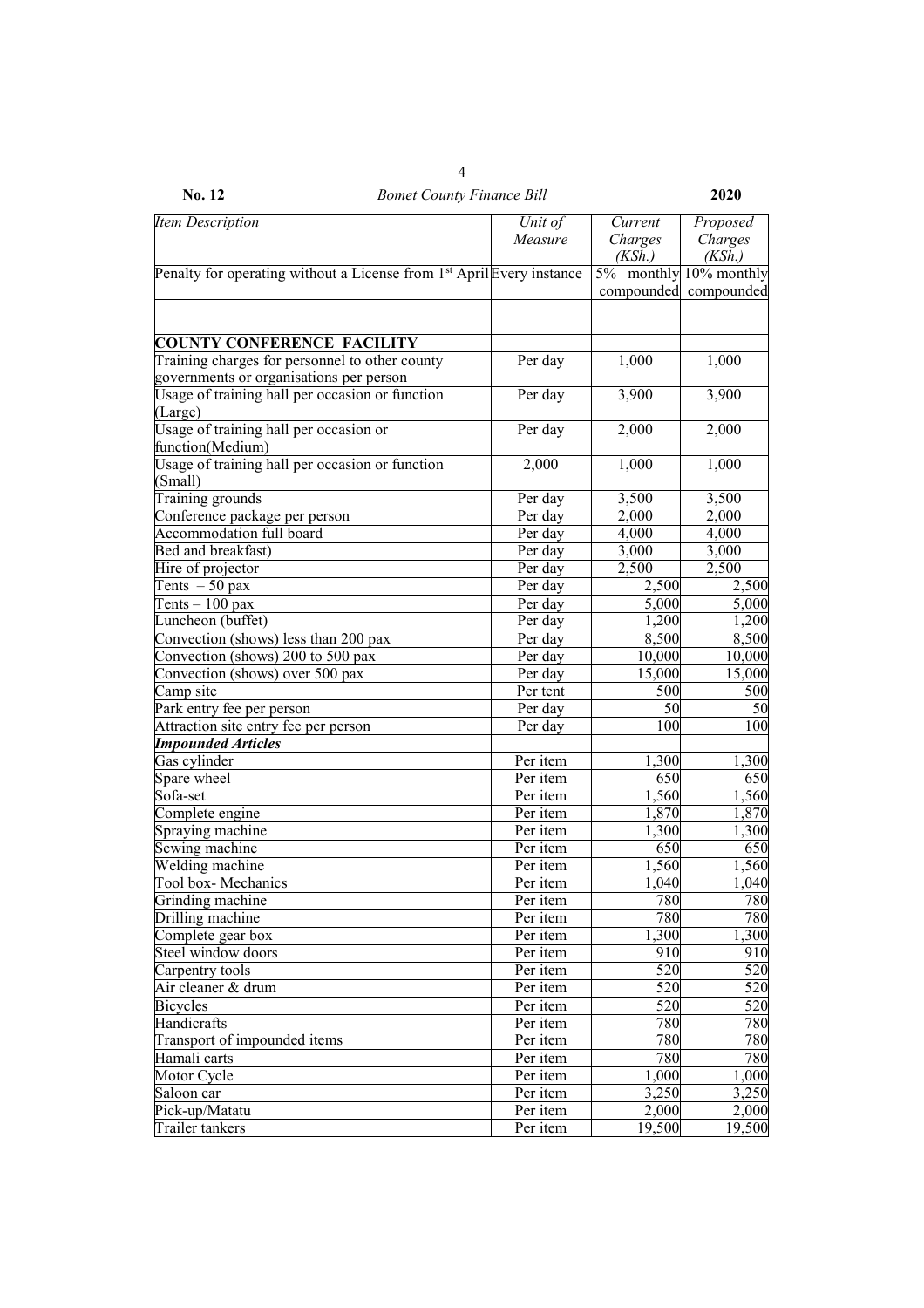| No. 12<br><b>Bomet County Finance Bill</b>          |                       |                    |                     |  |
|-----------------------------------------------------|-----------------------|--------------------|---------------------|--|
| <b>Item Description</b>                             | Unit of<br>Measure    | Current<br>Charges | Proposed<br>Charges |  |
|                                                     |                       | (KSh.)             | (KSh.)              |  |
| Lorries/buses                                       | Per item              | 7,800              | 7,800               |  |
| <b>Storage Container</b>                            | Per item              | 13,000             | 13,000              |  |
| Kiosk                                               | Per item              | 2,000              | 2,000               |  |
| Tuk Tuk                                             | Per item              | 1,000              | 1,000               |  |
| Boda Boda                                           | Per item              | 1,000              | 1,000               |  |
| Damage of a clamp and its Auxilliaries              | Per item              | 25,000             | 25,000              |  |
| Weighing machine                                    | Per item              | 500                | 500                 |  |
| <b>Impounded Animals</b>                            |                       |                    |                     |  |
| Pig/cow                                             | Per animal per<br>day | 650                | 650                 |  |
| Goat/Sheep                                          | Per animal per<br>day | 260                | 260                 |  |
| Horse/donkey                                        | Per animal per<br>day | 650                | 650                 |  |
| Dog/Cat                                             | Per animal per<br>day | 200                | 200                 |  |
| Turkeys/hens (birds)                                | Per bird per day      | 30                 | 30                  |  |
| <b>Service to Impounded Animals</b>                 |                       |                    |                     |  |
| Spraying for Ticks and fleas                        | Per animal            | 650                | 650                 |  |
| Rabies injection per dog                            | Per animal            | $\overline{1,300}$ | 1,300               |  |
| Parvo injection per puppy                           | Per animal            | 910                | 910                 |  |
| De-worming per dog/goat                             | Per animal            | 390                | 390                 |  |
| <b>Service Charge for Sale of Impounded Animals</b> |                       |                    |                     |  |
| Exotic cow                                          | Per one               | 390                | 390                 |  |
| Mongrel                                             | Per one               | 520                | 520                 |  |
| Horse/camel                                         | Per one               | 2,600              | 2,600               |  |
| Dog                                                 | Per one               | 1,300              | 1,300               |  |
| License Fee for Animal Keeping in Peri-urban        |                       |                    |                     |  |
| Cows                                                | Per item per<br>year  | 780                | 780                 |  |
| Goats/Sheep                                         | Per item per<br>year  | 520                | 520                 |  |
| Chicken                                             | Per item per<br>year  | 100                | 100                 |  |

# 1. FINANCE

| Item Description                            | Unit of Measure | Current | Proposed |
|---------------------------------------------|-----------------|---------|----------|
|                                             |                 | Charges | Charges  |
|                                             |                 | (KSh.)  | (KSh.)   |
| <b>LAND RATES</b>                           |                 |         |          |
| <b>Private &amp; Public Valuation plots</b> |                 |         |          |
| Residential plots                           | USV             | $1.1\%$ |          |
| Commercial plots                            | USV             | 1.1%    |          |
| (NB: USV means "Unimproved Site Value")     |                 |         |          |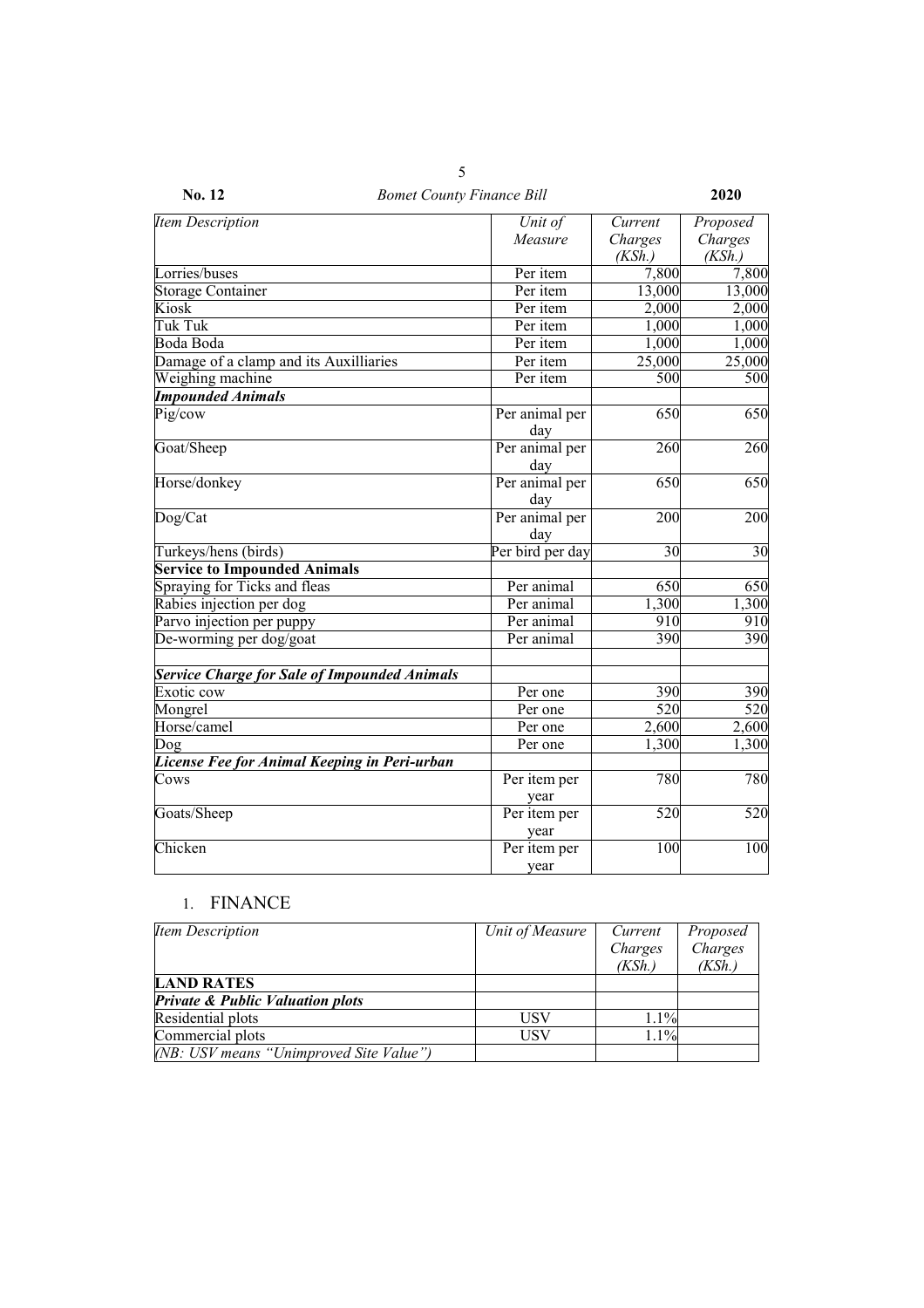# SINGLE BUSINESS PERMIT (per annum)

| 101 Large supermarket,            |       |               |        |        |        |        |
|-----------------------------------|-------|---------------|--------|--------|--------|--------|
| hypermarket/over 10               |       |               |        |        |        |        |
| employees and premises            |       |               |        |        |        |        |
| from 100 m2 to 200 m2 in          |       | 45,000 40,000 | 35,000 | 45,000 | 40,000 | 35,000 |
| fair location                     |       |               |        |        |        |        |
| 102 Medium supermarket with       |       |               |        |        |        |        |
| employees between 5 and 10        |       |               |        |        |        |        |
| and premises from 20 m2 to        |       |               |        |        |        |        |
| 99 m2 in fair location            |       | 40,000 35,000 | 30,000 | 40,000 | 35,000 | 30,000 |
| 103 Small supermarket with        |       |               |        |        |        |        |
| employees below 5 and             |       |               |        |        |        |        |
| premises below 20 m2 in fair      |       |               |        |        |        |        |
| location                          |       | 25,000 20,000 | 15,000 | 25,000 | 20,000 | 15,000 |
| 105 Large trader, shop, retail    |       |               |        |        |        |        |
| store or personal service,        |       |               |        |        |        |        |
| large chemist, large agrovet;     |       |               |        |        |        |        |
| over 5 employees and/ or          |       |               |        |        |        |        |
| premises from 65 to 200 m2        |       |               |        |        |        |        |
| in fair location                  |       | 25,000 20,000 | 14,000 | 25,000 | 20,000 | 14,000 |
| 110 Medium trader, shop or retail |       |               |        |        |        |        |
| service, medium chemist,          |       |               |        |        |        |        |
| medium agrovet: from 2 to 4       |       |               |        |        |        |        |
| employees and/or premises         |       |               |        |        |        |        |
| from 10 to 50 m2                  |       | 16,500 13,050 | 9,600  | 16,500 | 13,050 | 9,600  |
| 115 Small trader, shop or retail  |       |               |        |        |        |        |
| service, small chemist, small     |       |               |        |        |        |        |
| agrovet: 1 employee/less          |       |               |        |        |        |        |
| than 10 m2                        | 5,000 | 3,500         | 2,500  | 5,000  | 3,500  | 2,500  |
| 117Posho mill                     | 4,600 | 3,450         | 2,000  | 4,600  | 3,450  | 2,000  |
| 118 Large Distributor for, Large  |       | 23,000 23,000 | 23,000 | 23,000 | 23,000 | 23,000 |
| trader, shop, retail store or     |       |               |        |        |        |        |
| personal service, chemist,        |       |               |        |        |        |        |
| large agrovet                     |       |               |        |        |        |        |
| 119 Medium Distributor for,       |       | 13,500 13,500 | 13,500 | 13,500 | 13,500 | 13,500 |
| medium trader, shop, retail       |       |               |        |        |        |        |
| store or personal service,        |       |               |        |        |        |        |
| chemist, medium agrovet           |       |               |        |        |        |        |
| 120 Butchery                      | 5,600 | 5,000         | 5,000  | 5,600  | 5,000  | 5,000  |
| 121 Small Distributor for, small  | 8,000 | 8,000         | 8,000  | 8,000  | 8,000  | 8,000  |
| trader, shop, retail store or     |       |               |        |        |        |        |
| personal service, chemist,        |       |               |        |        |        |        |
| small agrovet                     |       |               |        |        |        |        |
| 125 Butchery with an adjacent     |       |               |        |        |        |        |
| kitchen                           | 4,600 | 4,000         | 2,000  | 4,600  | 4,000  | 2,000  |
| <b>200 INFORMAL SECTOR</b>        |       |               |        |        |        |        |
| 205 Hawker with motor vehicle.    | 4,000 | 4,000         | 4,000  | 4,000  | 4,000  | 4,000  |

 $\begin{array}{c} \hline \end{array}$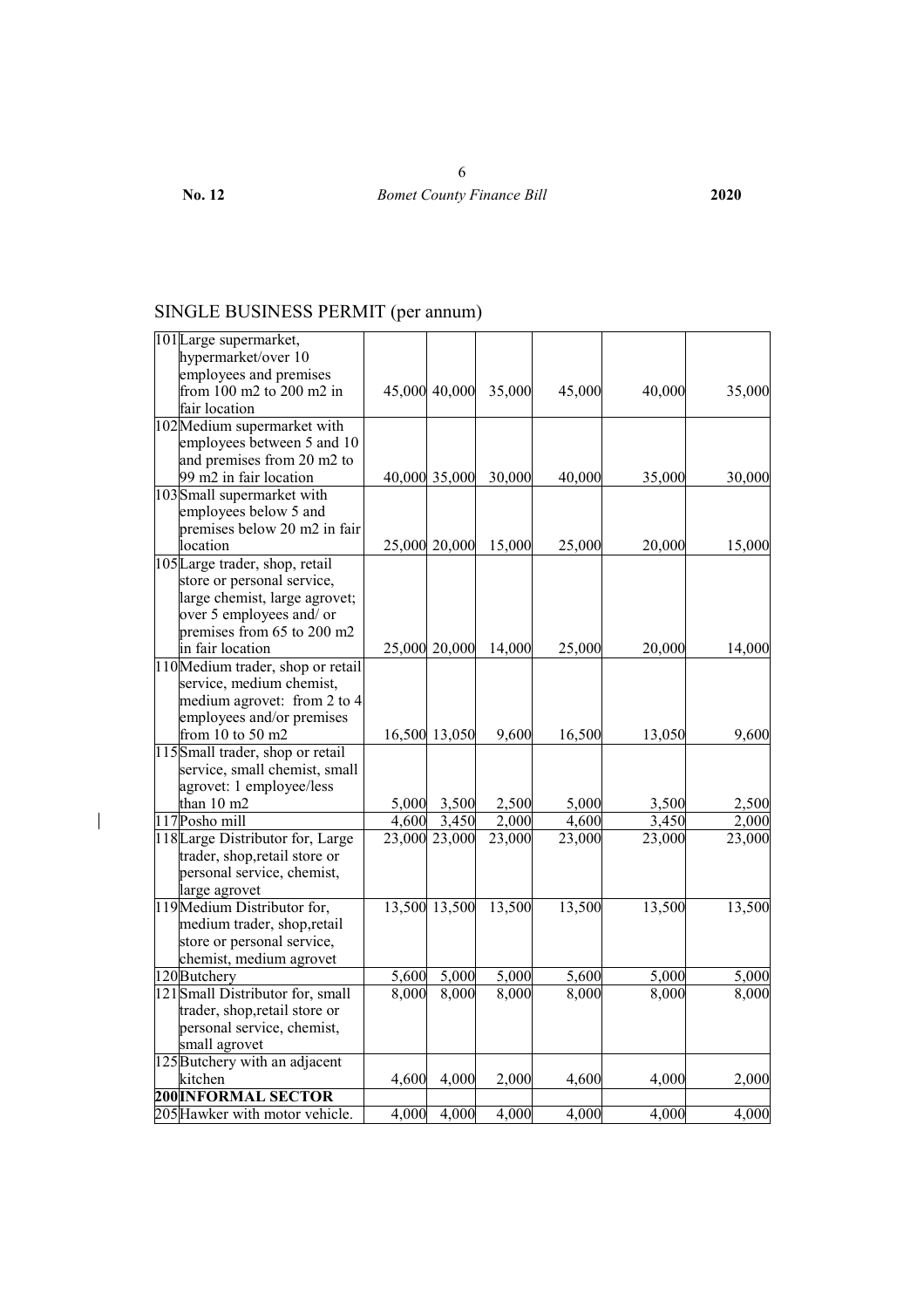|                                                                                                                                       |        | 7             |                                  |        |        |        |
|---------------------------------------------------------------------------------------------------------------------------------------|--------|---------------|----------------------------------|--------|--------|--------|
| No. 12                                                                                                                                |        |               | <b>Bomet County Finance Bill</b> |        |        | 2020   |
| 210 Hawker with a hand                                                                                                                | 2,000  | 2,000         | 2,000                            | 2,000  | 2,000  | 2,000  |
| cart/bicycle.                                                                                                                         |        |               |                                  |        |        |        |
| 212 Hawker with a motorcycle.                                                                                                         | 3,000  | 3,000         | 3,000                            | 3,000  | 3,000  | 3,000  |
| 215 Small trader, service                                                                                                             |        |               |                                  |        |        |        |
| provider; shoe shine, shoe<br>repair, street vendor<br>(newspapers, sweets, soda)<br>220 Trader operating in<br>verandah or temporary |        | 5,000 4,000   | 3,000                            | 5,000  | 4,000  | 3,000  |
| building or kiosks(legal)                                                                                                             | 5,000  | 4,000         | 3,000                            | 5,000  | 4,000  | 3,000  |
| 300 TRANSPORT, STORAGE,                                                                                                               |        |               |                                  |        |        |        |
| <b>SECURITY AND</b><br><b>COMMUNICATION</b>                                                                                           |        |               |                                  |        |        |        |
| 301 Large Transport Company,<br>Security, Transport Sacco<br>over 30 vehicles                                                         | 60,000 | 45,000 30,000 |                                  | 60,000 | 45,000 | 30,000 |
| 302 Large Transport Company,<br>Security, Transport Sacco<br>over 15 vehicles to 30<br>vehicles                                       |        | 56,000 40,000 | 30,000                           | 56,000 | 40,000 | 30,000 |
| 304 Medium Transport<br>Company, Security,<br>Transport Sacco From 6 to<br>15 vehicles                                                |        | 25,000 20,000 | 20,000                           | 25,000 | 20,000 | 20,000 |
| 306 Small transport company,                                                                                                          |        |               |                                  |        |        |        |
| Security, Transport Sacco                                                                                                             |        |               |                                  |        |        |        |
| less than 6 vehicles                                                                                                                  | 10,000 | 9,000         | 8,000                            | 10,000 | 9,000  | 8,000  |
| 308 Independent transport<br>operator, pick up, tractor/<br>Break down                                                                | 6,000  | 4,000         | 4,000                            | 6,000  | 4,000  | 4,000  |
| 310 Large driving school (Over 3                                                                                                      |        |               |                                  |        |        |        |
| vehicles)                                                                                                                             |        | 20,000 15,000 | 10,000                           | 20,000 | 15,000 | 10,000 |
| 311 Medium driving school (2 to                                                                                                       |        |               |                                  |        |        |        |
| 3 vehicles)                                                                                                                           |        | 17,500 10,200 | 8,900                            | 17,500 | 10,200 | 8,900  |
| 313 Small driving school, 1<br>vehicle                                                                                                | 10,000 | 8,000         | 6,000                            | 10,000 | 8,000  | 6,000  |
| 315 Large Petrol Filling Station:<br>Over 4 pumps                                                                                     |        | 40,000 35,000 | 35,000                           | 40,000 | 35,000 | 35,000 |
| 316 Medium Petrol Filling                                                                                                             |        |               |                                  |        |        |        |
| Station: From 2 to 3 pumps                                                                                                            | 30,000 | 27,000        | 27,000                           | 30,000 | 27,000 | 27,000 |
| 318 Small Petrol Filling Station:                                                                                                     |        |               |                                  |        |        |        |
| 1 pump                                                                                                                                | 27,000 | 22,000        | 22,000                           | 27,000 | 22,000 | 22,000 |
| 320 Large storage Facility/                                                                                                           |        |               |                                  |        |        |        |
| Warehouse: Over 1000 m2                                                                                                               |        | 46,000 34,500 | 23,000                           | 46,000 | 34,500 | 23,000 |
| 321 Medium storage Facility/<br>Ware house: Between 100-                                                                              |        | 23,000 16,100 | 12,200                           | 23,000 | 16,100 | 12,200 |
| 1000 m2                                                                                                                               |        |               |                                  |        |        |        |
| 322 Small storage Facility/Ware                                                                                                       |        |               |                                  |        |        |        |
| house: Up to 100 m2                                                                                                                   | 12,350 | 10,050        | 6,600                            | 12,350 | 10,050 | 6,600  |
| 323 Underground tanks (Petrol<br>station) (Over 4 tanks)                                                                              | 9,000  | 9,000         | 9,000                            | 9,000  | 9,000  | 9,000  |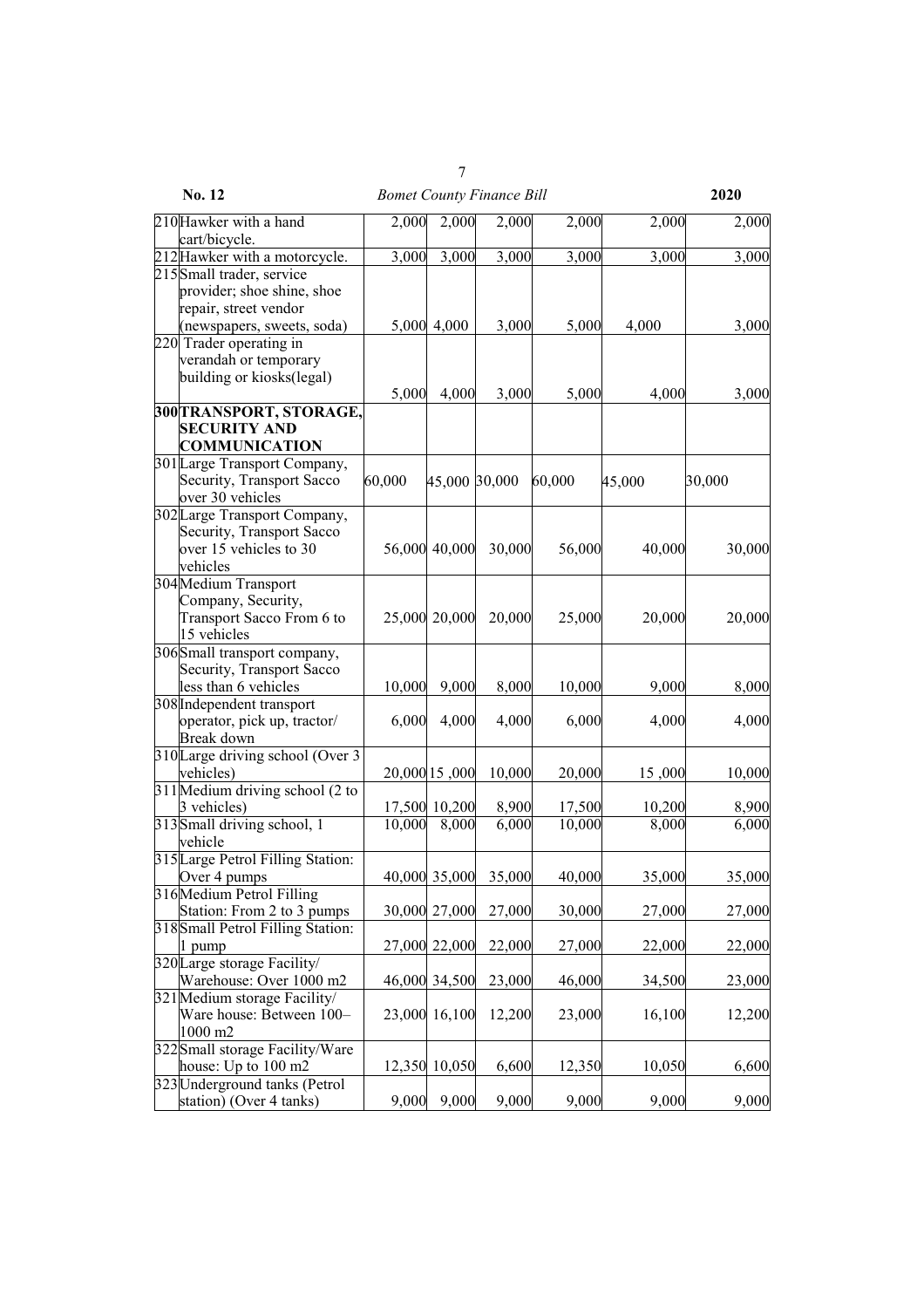| <b>No. 12</b>                    |       |               | <b>Bomet County Finance Bill</b> |         |         | 2020    |
|----------------------------------|-------|---------------|----------------------------------|---------|---------|---------|
| 324 Underground tanks (Petrol    |       |               |                                  |         |         |         |
| station) $(2-3 \tanh s)$         | 7,500 | 7,500         | 7,500                            | 7,500   | 7,500   | 7,500   |
| 325 Underground tanks (Petrol    |       |               |                                  |         |         |         |
| station) (1 tank)                | 6,000 | 6,000         | 6,000                            | 6,000   | 6,000   | 6,000   |
| 330 Large communication mast/    |       |               |                                  |         |         |         |
| Facility (Safaricom, Airtel      |       |               | 150,000 150,00 150,000           | 150,000 | 150,000 | 150,000 |
| etc).                            |       |               |                                  |         |         |         |
| 335 Postal services, courier     |       | 27,600 24,000 | 20,400                           | 27,600  | 24,000  | 20,400  |
| services                         |       |               |                                  |         |         |         |
| 340 Electricity sub-station      |       | 57,500 57,500 | 57,500                           | 57,500  | 57,500  | 57,500  |
| 341 Electricity marketing and    |       |               |                                  |         |         |         |
| retail offices, e.g., KPLC.      |       | 34,500 34,500 | 34,500                           | 34,500  | 34,500  | 34,500  |
| 360 Branding license for each    |       |               |                                  |         |         |         |
| vehicle whose address is         |       |               |                                  |         |         |         |
| within Bomet County              | 8,000 | 6,000         | 4,000                            | 8,000   | 6,000   | 4,000   |
| 361 Branding/Advertising on      |       |               |                                  |         |         |         |
| walls per premise (permanent     |       |               |                                  |         |         |         |
| buildings) - Advert company      |       | 18,000 14,000 | 12,000                           | 18,000  | 14,000  | 12,000  |
| pay                              |       |               |                                  |         |         |         |
| 362 Branding/Advertising on      |       |               |                                  |         |         |         |
| walls per premise (wooden        |       |               |                                  |         |         |         |
| buildings)-Advert company        |       | 12,000 10,000 | 8,000                            | 12,000  | 10,000  | 8,000   |
| pay                              |       |               |                                  |         |         |         |
| <b>400 AGRICULTURE, AND</b>      |       |               |                                  |         |         |         |
| <b>NATURAL RESOURCES</b>         |       |               |                                  |         |         |         |
| 405Large Agricultural            |       |               |                                  |         |         |         |
| Producer/Processor/ Dealer/      |       |               |                                  |         |         |         |
| Exporter: Over 15 employees      |       | 96,000 96,000 | 96,000                           | 96,000  | 96,000  | 96,000  |
| 410Medium Agricultural           |       |               |                                  |         |         |         |
| Producer/Processor/Dealer/       |       |               |                                  |         |         |         |
| Exporter: From 8 to 14           |       | 30,750 30,750 | 30,750                           | 30,750  | 30,750  | 30,750  |
| employees                        |       |               |                                  |         |         |         |
| 415 Small Agricultural Producer/ |       |               |                                  |         |         |         |
| Processor/Dealer/ Exporter:      |       |               |                                  |         |         |         |
| From 1 to 7 employees            |       | 11,000 11,000 | 11,000                           | 11,000  | 11,000  | 11,000  |
| 420 Large mining or natural      |       |               |                                  |         |         |         |
| extraction with own heavy        |       |               |                                  |         |         |         |
| machines, fabricators of         |       |               |                                  |         |         |         |
| building/construction/           |       |               |                                  |         |         |         |
| decoration materials             |       | 64,400 64,400 | 64,400                           | 64,400  | 64,400  | 64,400  |
| 425 Medium mining or natural     |       |               |                                  |         |         |         |
| extraction with own small        |       |               |                                  |         |         |         |
| machines, fabricators of         |       |               |                                  |         |         |         |
| building/construction/           |       |               |                                  |         |         |         |
| decoration materials             |       | 46,000 46,000 | 46,000                           | 46,000  | 46,000  | 46,000  |
| 430 Small mining or natural      |       |               |                                  |         |         |         |
| extraction without machines,     |       |               |                                  |         |         |         |
| fabricators of building/         |       |               |                                  |         |         |         |
| construction/decoration          |       | 17,000 17,000 | 17,000                           | 17,000  | 17,000  | 17,000  |
| materials                        |       |               |                                  |         |         |         |
| 435 Dealers in quarry materials  |       |               |                                  |         |         |         |
| such as ballast, river sand      |       |               |                                  |         |         |         |
| building blocks and bricks etc   |       | 10,000 6,000  | 4,500                            | 10,000  | 6,000   | 4,500   |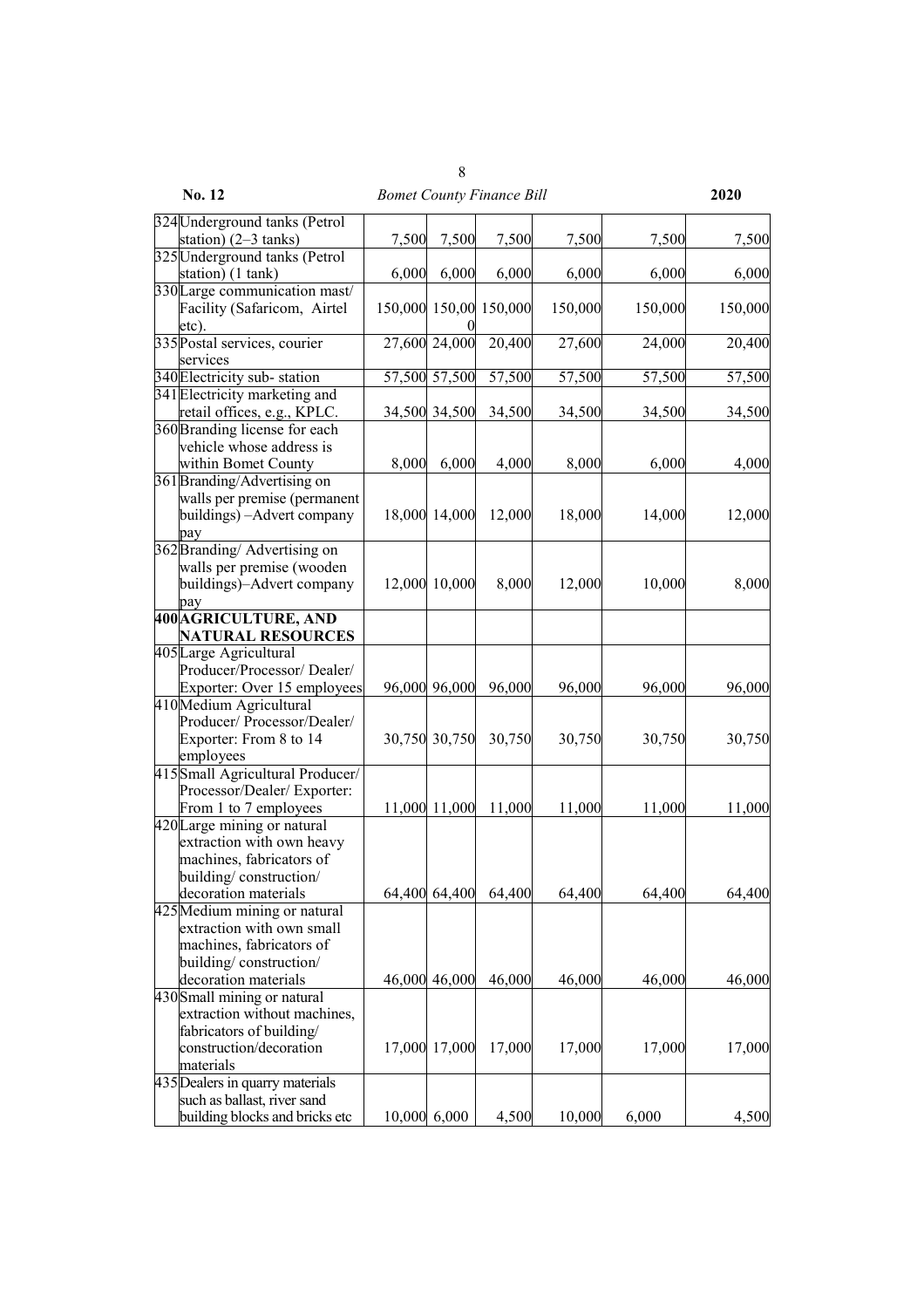| No. 12                                                                                                                                  |        |               | <b>Bomet County Finance Bill</b> |        |        | 2020   |
|-----------------------------------------------------------------------------------------------------------------------------------------|--------|---------------|----------------------------------|--------|--------|--------|
| 500 ACCOMODATION AND<br><b>CATERING</b>                                                                                                 |        |               |                                  |        |        |        |
| 503 Large-High Standard<br>Lodging House: Over 40<br>rooms                                                                              |        | 80,500 57,500 | 34,500                           | 80,500 | 57,500 | 34,500 |
| 506 Medium-High Standard<br>Lodging House: From 30 to 40<br>rooms                                                                       |        | 63,000 40,000 | 35,000                           | 63,000 | 40,000 | 35,000 |
| 509 Small-high Standard<br>Lodging House: Below 30<br>rooms                                                                             |        | 40,000 35,000 | 30,000                           | 40,000 | 35,000 | 30,000 |
| 512 Large Lodging House with<br>Restaurant and/or Bar: Basic<br>Standard over 15 rooms                                                  |        |               | 40,000 35,000 30,000             | 40,000 | 35,000 | 30,000 |
| 515 Medium Lodging House<br>with Restaurant and/or Bar:<br>Basic Standard 6 to 15<br>rooms                                              |        |               | 40,000 35,000 30,000             | 40,000 | 35,000 | 30,000 |
| 518 Small Lodging House with<br>Restaurant and/or Bar: Basic<br>standard up to 5 rooms                                                  | 26,000 | 20,000        | 16,200                           | 26,000 | 20,000 | 16,200 |
| 521 Large Lodging House Class:<br>Basic Standard over 15<br>rooms                                                                       |        | 46,030 36,450 | 26,870                           | 46,030 | 36,450 | 26,870 |
| 524 Medium lodging house Class:<br>Basic Standard from 6 to 15<br>rooms                                                                 |        | 36,100 26,500 | 16,900                           | 36,100 | 26,500 | 16,900 |
| 527 Small Lodging House Class:<br>Basic Standard up to 5 rooms                                                                          |        | 26,900 16,900 | 12,950                           | 26,900 | 16,900 | 12,950 |
| 540 Large Restaurant with Bar/<br>Membership Club: Capacity<br>over 30 Customers/ Members                                               |        | 36,800 26,800 | 16,900                           | 36,800 | 26,800 | 16,900 |
| 543 Medium Restaurant with Bar/<br>Membership Club: Capacity<br>From 11 to 30 customers/<br>members                                     |        | 26,900 16,900 | 12,050                           | 26,900 | 16,900 | 12,050 |
| 546 Small Restaurant with Bar<br>Up to 10 customers                                                                                     |        | 16,000 12,000 | 10,000                           | 16,000 | 12,000 | 10,000 |
| 549 Large Eating House; Snack<br>shop; Tea House "Hotel": No<br>lodging & No alcohol served<br>with capacity over 20<br>customers       |        | 18,000 13,000 | 9,000                            | 18,000 | 13,000 | 9,000  |
| 552 Medium Eating House;<br>Snack shop; Tea House<br>"Hotel": No Lodging & no<br>alcohol served with capacity<br>from 6 to 20 customers |        | 12,000 10,000 | 9,000                            | 12,000 | 10,000 | 9,000  |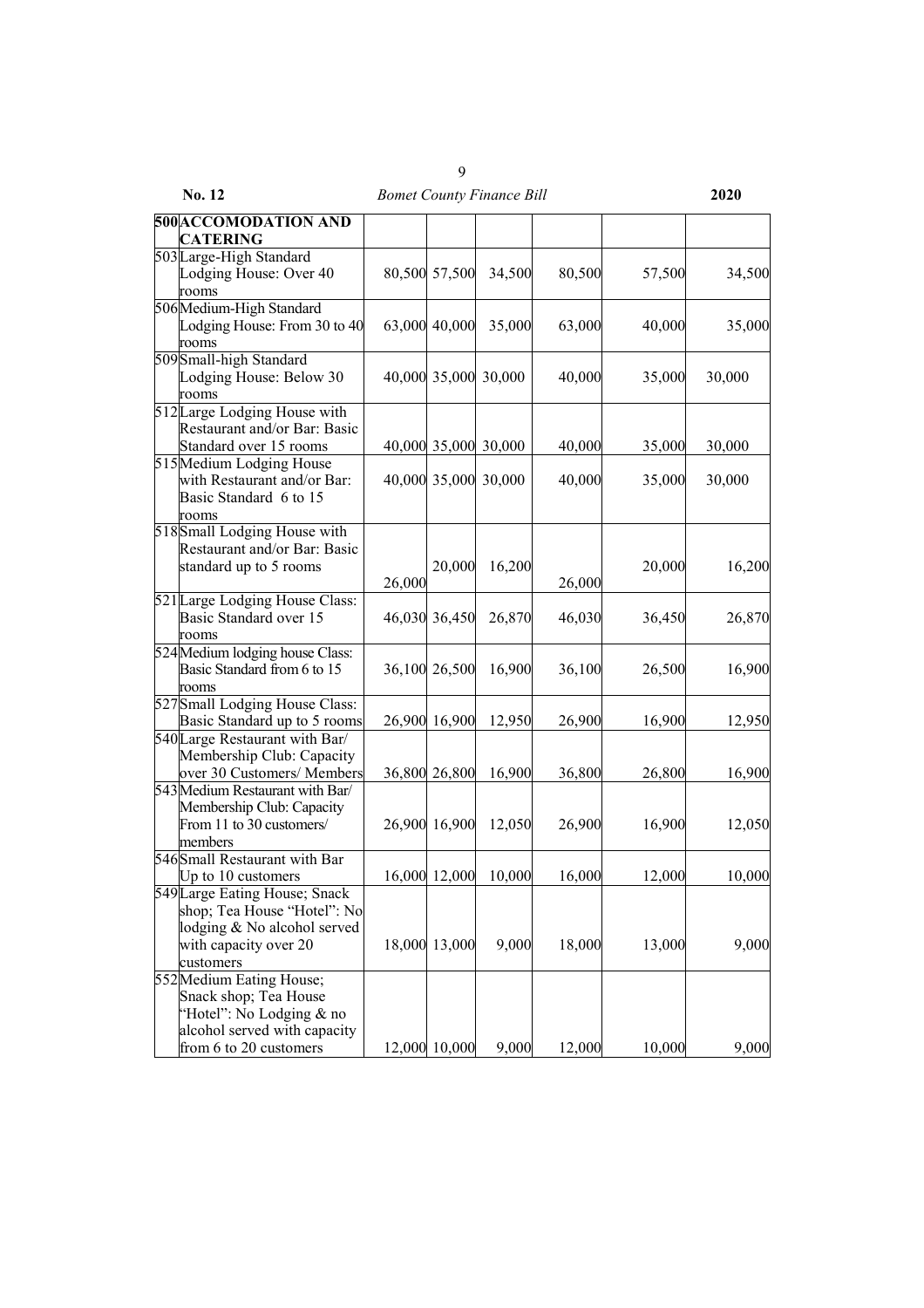|                                                                                                                                    |        |               | <i>bomet county I mance bin</i> |         |         |         |
|------------------------------------------------------------------------------------------------------------------------------------|--------|---------------|---------------------------------|---------|---------|---------|
| 555 Small Eating House; Snacks<br>shop; Tea House "Hotel": No<br>lodging & no alcohol served<br>with capacity up to 5<br>customers | 10,000 | 5,000         | 5,000                           | 10,000  | 5,000   | 5,000   |
| 558 Butchery with Roasted Meat                                                                                                     |        |               |                                 |         |         |         |
| and/ or Soup Kitchen. Any                                                                                                          |        |               |                                 |         |         |         |
| size                                                                                                                               |        | 15,000 13,000 | 13,000                          | 15,000  | 13,000  | 13,000  |
| 561 Large Bar/Beer Seller:                                                                                                         |        |               |                                 |         |         |         |
| Capacity over 50 customers                                                                                                         |        | 20,000 15,000 | 15,000                          | 20,000  | 15,000  | 15,000  |
| 564 Medium Bar/ Beer Seller:<br>Capacity from 16 to 50<br>customers                                                                |        | 12,000 10,000 | 10,000                          | 12,000  | 10,000  | 10,000  |
| 567 Medium Bar/Beer Seller:                                                                                                        |        |               |                                 |         |         |         |
| Capacity up to 15 customers                                                                                                        |        | 12,000 10,000 | 10,000                          | 12,000  | 10,000  | 10,000  |
| 571 Large Night Club/ Casino:                                                                                                      |        |               |                                 |         |         |         |
| Over 500m2                                                                                                                         |        | 46,300 33,000 | 18,000                          | 46,300  | 33,000  | 18,000  |
| 574 Medium Night Club/Casino:                                                                                                      |        |               |                                 |         |         |         |
| From 101 to 500 m2                                                                                                                 |        | 27,800 19,800 | 12,900                          | 27,800  | 19,800  | 12,900  |
| 577 Small night Club/ Casino:                                                                                                      |        |               |                                 |         |         |         |
| Up to $100 \text{ m2}$                                                                                                             |        | 18,500 13,200 | 7,900                           | 18,500  | 13,200  | 7,900   |
| 595 Other catering and                                                                                                             |        |               |                                 |         |         |         |
| accommodation                                                                                                                      | 6,400  | 4,600         | 2,800                           | 6,400   | 4,600   | 2,800   |
| <b>600 FINANCIAL SERVICES</b>                                                                                                      |        |               |                                 |         |         |         |
| 605 Large Professional Services,<br>Firm: Over 10 practitioners<br>and/ or international                                           |        |               |                                 |         |         |         |
| affiliation (consultancy)                                                                                                          |        | 83,300 57,500 | 35,700                          | 83,300  | 57,500  | 35,700  |
| 610 Medium Professional<br>Services, Firm: 5-10<br>practitioners and/or<br>international affiliation<br>(consultancy)              |        | 41,600 29,670 | 17,800                          | 41,600  | 29,670  | 17,800  |
| 615 Small Professional Services,<br>Firm: Below 5 practitioners<br>and/ or international<br>affiliation (consultancy)              |        | 18,400 11,500 | 6,900                           | 18,400  | 11,500  | 6,900   |
| 620 Independent Technical<br>Operator: One Person acting<br>individually (typist,<br>accountant, book- keeper,<br>etc)             | 7,000  | 5,600         | 4,050                           | 7,000   | 5,600   | 4,050   |
| 625 Large Financial Services,<br>Banks, Sacco: Over 8<br>Employees                                                                 |        | 0             | 125,250 120,00 100,000          | 125,250 | 120,000 | 100,000 |
| 630 Medium Financial Services,<br>Banks, Sacco: From 5 to 8<br>Employees<br>632 Small Financial Services,                          |        | 90,000 70,000 | 50,000                          | 90,000  | 70,000  | 50,000  |
| Sacco: From 2 to 4<br>Employees                                                                                                    |        | 30,000 25,000 | 20,000                          | 30,000  | 25,000  | 20,000  |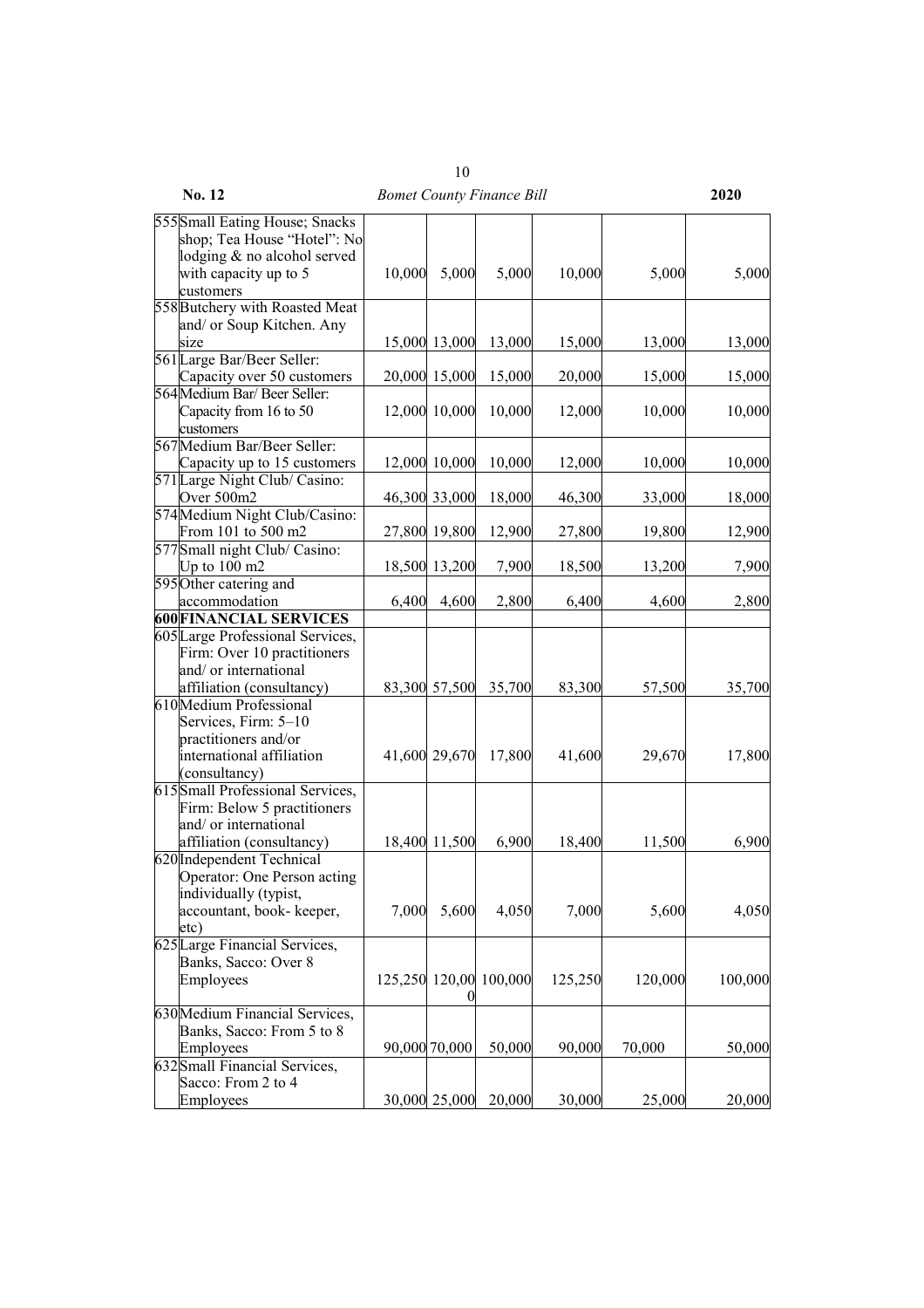| No. 12                        |        |               | <b>Bomet County Finance Bill</b> |        |        | 2020   |
|-------------------------------|--------|---------------|----------------------------------|--------|--------|--------|
| 634 Sacco, Financial Services |        |               |                                  |        |        |        |
| (small satellite office) with |        |               |                                  |        |        |        |
| one employee                  |        | 20,000 15,000 | 10,000                           | 20,000 | 15,000 | 10,000 |
| 635 ATM in isolation          |        | 26,000 26,000 | 26,000                           | 26,000 | 26,000 | 26,000 |
| 637 Large M-Pesa/ Large Bank  |        |               |                                  |        |        |        |
| Agents / Charity sweepstake   |        | 25,000 25,000 | 25,000                           | 25,000 | 25,000 | 25,000 |
| agent                         |        |               |                                  |        |        |        |
| 640 Medium M-Pesa/ medium     |        |               |                                  |        |        |        |
| <b>Bank Agents/ Charity</b>   |        | 20,000 20,000 | 20,000                           | 20,000 | 20,000 | 20,000 |
| sweepstake agent              |        |               |                                  |        |        |        |
| 645 Small M-Pesa/ small Bank  |        |               |                                  |        |        |        |
| Agents/Charity sweepstake     | 4,000  | 4,000         | 3,000                            | 4,000  | 4,000  | 3,000  |
| agent                         |        |               |                                  |        |        |        |
| 650 Large                     | 10,000 | 8,000         | 6,000                            | 10,000 | 8,000  | 6,000  |
| Microfinance/Insurance        |        |               |                                  |        |        |        |
| dealers: Over 5 Employees     |        |               |                                  |        |        |        |
| 655 Medium                    | 10,000 | 8,000         | 6,000                            | 10,000 | 8,000  | 6,000  |
| Microfinance/Insurance        |        |               |                                  |        |        |        |
| dealers: From 3 to 4          |        |               |                                  |        |        |        |
| Employees                     |        |               |                                  |        |        |        |
| 660Small                      | 10,000 | 8,000         | 6,000                            | 10,000 | 8,000  | 6,000  |
| Microfinance/Insurance        |        |               |                                  |        |        |        |
| dealers: 1 to 2 Employees     |        |               |                                  |        |        |        |
| 695 Other Professional $\&$   |        |               |                                  |        |        |        |
| <b>Technical Services</b>     | 6,000  | 5,000         | 4,000                            | 6,000  | 5,000  | 4,000  |
| 700EDUCATION/HEALTH/          |        |               |                                  |        |        |        |
| <b>ENTERTAINMENT</b>          |        |               |                                  |        |        |        |
| 701 Private Higher Education  |        |               |                                  |        |        |        |
| Institution: Any university   |        |               |                                  |        |        |        |
| with over 500 students        |        | 92,000 92,000 | 92,000                           | 92,000 | 92,000 | 92,000 |
| 702 Private Higher Education  |        |               |                                  |        |        |        |
| Institution: Any university   |        |               |                                  |        |        |        |
| with 200 to 499 students      |        | 60000 50,000  | 40,000                           | 60000  | 50,000 | 40,000 |
| 703 Private Higher Education  |        |               |                                  |        |        |        |
| institution university with   |        |               |                                  |        |        |        |
| less than 200 students        |        | 30,000 25,000 | 20,000                           | 30,000 | 25,000 | 20,000 |
| 704 Private Middle level      |        |               |                                  |        |        |        |
| Colleges with over 100        |        |               |                                  |        |        |        |
| students                      |        | 30,000 25,000 | 20,000                           | 30,000 | 25,000 | 20,000 |
| 705 Private Middle level      |        |               |                                  |        |        |        |
| Colleges with 30 to 99        |        | 20,000 16,000 | 15,000                           | 20,000 | 16,000 | 15,000 |
| students                      |        |               |                                  |        |        |        |
| 706 Private Middle level      |        |               |                                  |        |        |        |
| Colleges with less than 30    | 12,000 | 10,000        | 8,000                            | 12,000 | 10,000 | 8,000  |
| students                      |        |               |                                  |        |        |        |
| 707 Private primary/secondary |        |               |                                  |        |        |        |
| with over 300 pupils/students |        | 46,000 36,000 | 21,000                           | 46,000 | 36,000 | 21,000 |
| 708 Private primary/ sec with |        |               |                                  |        |        |        |
| 100-299 pupils/students       | 39,000 | 28,000        | 20,000                           | 39,000 | 28,000 | 20,000 |
| 709 Private primary/secondary | 20,000 | 15,000        | 12,000                           | 20,000 | 15,000 | 12,000 |
| with less than 100 pupils/    |        |               |                                  |        |        |        |
| students                      |        |               |                                  |        |        |        |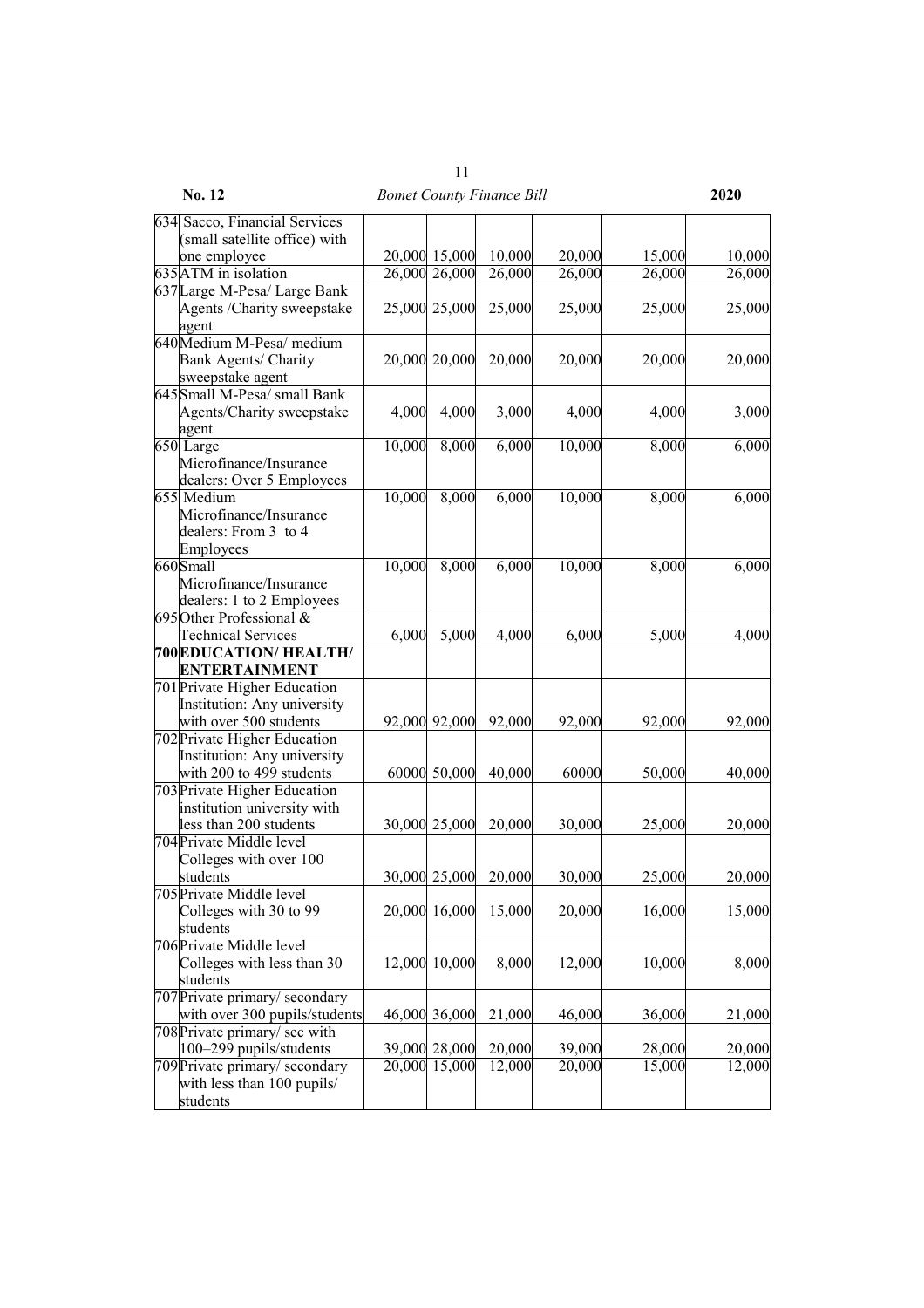| 710 Large Private Health Clinic/                    |        |                      |                      |        |              |        |
|-----------------------------------------------------|--------|----------------------|----------------------|--------|--------------|--------|
| Doctors Surgery/: Doctors-                          |        |                      |                      |        |              |        |
| Dentist-Physiotherapist, etc.                       |        |                      |                      |        |              |        |
| Consult office with overnight                       |        |                      |                      |        |              |        |
| Accommodation available,<br>over 30 beds            |        | 86,250 57,500        | 40,250               | 86,250 | 57,500       | 40,250 |
| 711 Medium Private Health                           |        |                      |                      |        |              |        |
| Clinic/Doctors Surgery/                             |        |                      |                      |        |              |        |
| Less than 30 beds                                   |        | 46,000 34,500        | 23,000               | 46,000 | 34,500       | 23,000 |
| 712 Small Private Health Clinic/                    |        |                      |                      |        |              |        |
| Doctors Surgery without                             |        | 28,750 23,000        | 17,250               | 28,750 | 23,000       | 17,250 |
| beds                                                |        |                      |                      |        |              |        |
| 713 Health clinic/ Herbalist                        |        |                      |                      |        |              |        |
| without overnight stay                              | 11,500 | 8,050                | 5,750                | 11,500 | 8,050        | 5,750  |
| 750 Large Entertainment Facility:<br>Cinema-Theatre |        |                      |                      |        |              |        |
| 755 Medium Entertainment                            |        | 36,200 25,900        | 15,500               | 36,200 | 25,900       | 15,500 |
| Facility: From 50 to 100                            |        |                      |                      |        |              |        |
| seats; from 4 to 10 machines;                       |        |                      |                      |        |              |        |
| from 16 to 50 members                               |        | 23,100 16,500        | 12,900               | 23,100 | 16,500       | 12,900 |
| 760 Small Entertainment Facility:                   |        |                      |                      |        |              |        |
| Up to 50 seats up to 15                             |        | 16,500 12,900        | 10,950               | 16,500 | 12,900       | 10,950 |
| members                                             |        |                      |                      |        |              |        |
| 770 Videos Shops                                    |        | 14,000 12,000        | 10,000               | 14,000 | 12,000       | 10,000 |
| 775 Pool game per table                             |        | 12,000 10,000        | 8,000                | 12,000 | 10,000       | 8,000  |
| 780 Pool Game attached to                           |        |                      |                      |        |              |        |
| another business - per table                        | 10,000 | 8,000                | 6,000                | 10,000 | 8,000        | 6,000  |
| 785 Gambling Machine/Lottery                        |        | 16,000 14,000        | 12,000               | 16,000 | 14,000       | 12,000 |
| Machine per Machine                                 |        |                      |                      |        |              |        |
| 790 Gambling Cards                                  |        | 14,000 12,000        | $\sqrt{8,000}$       | 14,000 | 12,000       | 8,000  |
| 805 Large contractor (NCA 6 and                     |        |                      |                      |        |              |        |
| below)                                              |        | 50,000 50,000 50,000 |                      |        | 50,00050,000 | 50,000 |
| 810 Medium contractor (NCA 7)                       |        |                      |                      |        |              |        |
|                                                     |        | 40,000 40,000 40,000 |                      |        | 40,00040,000 | 40,000 |
| 815 Small contractor (NCA 8)                        |        |                      |                      |        |              |        |
|                                                     |        |                      | 30,000 30,000 30,000 |        | 30,00030,000 | 30,000 |
| 820 Large Workshop/Welding:                         |        |                      |                      |        |              |        |
| Over 200 m2                                         |        | 32,200 28,750        | 23,000               | 32,200 | 28,750       | 23,000 |
| 825 Medium Workshop/Welding:                        |        |                      |                      |        |              |        |
| $100 - 200$ m2                                      |        |                      | 16,100 15,400 14,700 | 16,100 | 15,400       | 14,700 |
| 828 Small Workshop,                                 |        |                      |                      |        |              |        |
| bicycle/motorbike spares/                           |        |                      |                      |        |              |        |
| Welding: less than 51-100                           |        | 15,500 10,050        | 8,000                | 15,500 | 10,050       | 8,000  |
| m2                                                  |        |                      |                      |        |              |        |
| 830 Other Workshop,                                 |        |                      |                      |        |              |        |
| bicycle/motorbike spares/                           |        |                      |                      |        |              |        |
| Welding: less than 50 m2                            | 9,750  | 6,600                | 4,050                | 9,750  | 6,600        | 4,050  |
| 835 Large hardware: over 200                        | 34,200 | 30,750               | 28,000               | 34,200 | 30,750       | 28,000 |
| m2                                                  |        |                      |                      |        |              |        |
| 840 Medium hardware (101-200                        |        | 30,100 28,000        | 20,700               | 30,100 | 28,000       | 20,700 |
| m2)<br>845 Small Hardware (51-100m2)                |        |                      |                      |        |              |        |
|                                                     |        | 16,100 12,400        | 8,000                | 16,100 | 12,400       | 8,000  |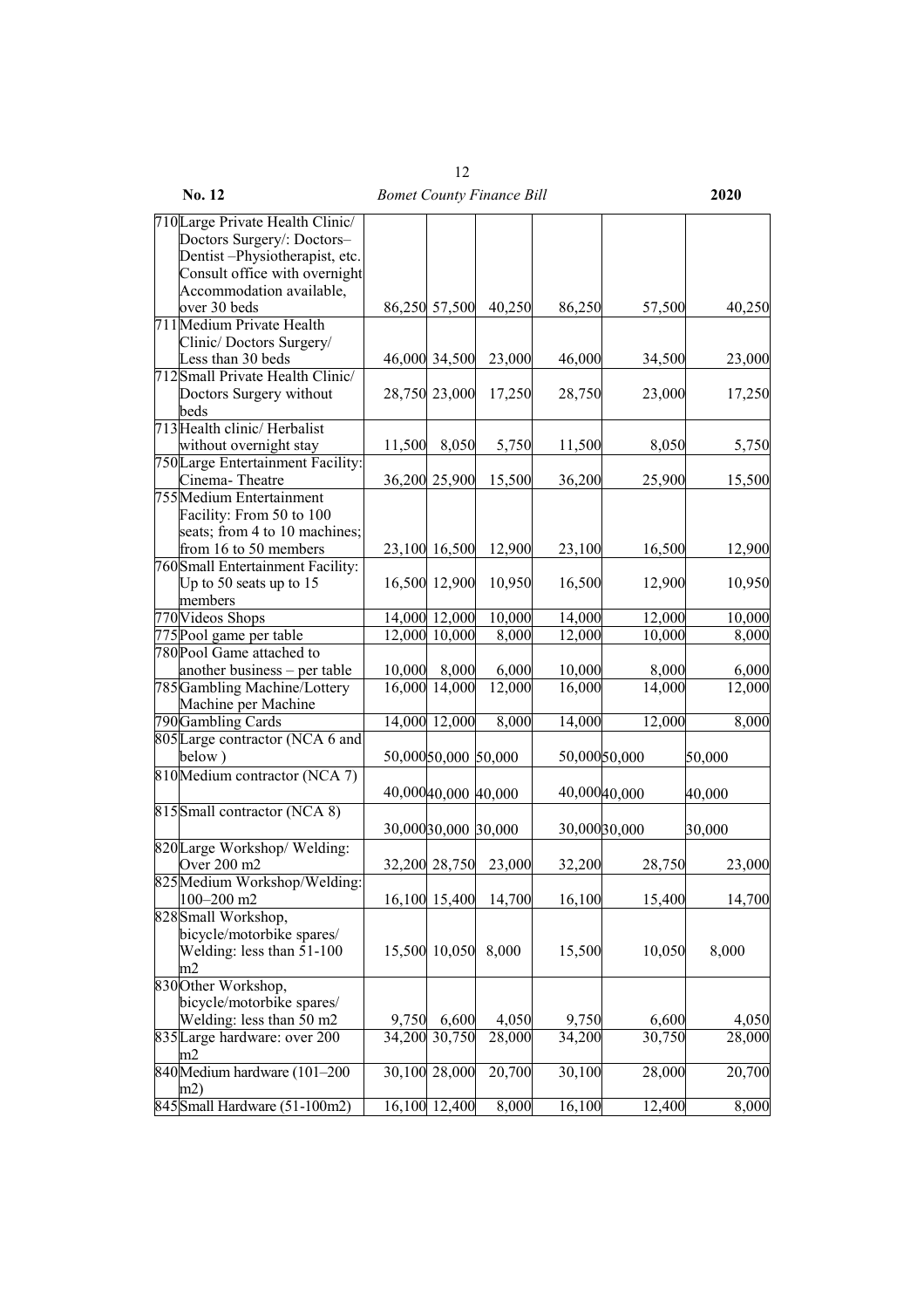| No. 12                                             |                    |               | <b>Bomet County Finance Bill</b> |                    |        | 2020   |
|----------------------------------------------------|--------------------|---------------|----------------------------------|--------------------|--------|--------|
| 850 Other Hard ware: less than                     |                    |               |                                  |                    |        |        |
| 50m2                                               | 10,000             | 8,000         | 5,0000                           | 10,000             | 8,000  | 5,0000 |
| 895 Other Manufacturer,                            |                    |               |                                  |                    |        |        |
| workshop, Factory.                                 |                    | 15,000 10,000 | 8,000                            | 15,000             | 10,000 | 8,000  |
| <b>RENTAL FEE (County</b>                          | p.m                | p.m           | p.m                              | p.m                | p.m    | p.m    |
| owned premises) (Tenant                            |                    |               |                                  |                    |        |        |
| meet electricity and water                         |                    |               |                                  |                    |        |        |
| cost)                                              |                    |               |                                  |                    |        |        |
| <b>BCPT 001-002. Public</b>                        | 5,000              | 3,500         | 2,000                            | 5,000              | 3,500  | 2,000  |
| toilets                                            |                    |               |                                  |                    |        |        |
| BCH 001-002. Hotel at                              | 3,000              | 2,000         | 1,000                            | 3,000              | 2,000  | 1,000  |
| stalls                                             |                    |               |                                  |                    |        |        |
| <b>BCMK 001-047. Mkt stall</b>                     | 1,500              | 1,000         | 500                              | 1,500              | 1,000  | 500    |
| BCOS 145-166. Mkt open<br>stall                    | 1,500              | 1,000         | 500                              | 1,500              | 1,000  | 500    |
| BCBPS 001-100. Bus park<br>stalls                  | 1,500              | 1,500         | 1,500                            | 1,500              | 1,500  | 1,500  |
| Stalls within modern market                        | 4,000              | 2,000         | 1,000                            | 4,000              | 2,000  | 1,000  |
| Cold store within modern<br>market                 | $\overline{3,000}$ | 3,000         | 3,000                            | 3,000              | 3,000  | 3,000  |
| Shoe shiner shade (6 users)                        | 2,400              |               | $\overline{600}$                 | $\overline{2,400}$ | 1,200  | 600    |
|                                                    |                    | 1,200         |                                  |                    |        |        |
| Water kiosk within modern<br>market                | 2,000              | 2,000         | 2,000                            | $\overline{2,000}$ | 2,000  | 2,000  |
| County residential house -<br>Single               | 3,000              | 3,000         | 3,000                            | 3,000              | 3,000  | 3,000  |
| County residential house -1<br>bedroom             | 4,000              | 4,000         | 4,000                            | 4,000              | 4,000  | 4,000  |
| County residential house $-2$<br>Bedroom and above | 6,000              | 6,000         | 6,000                            | 6,000              | 6,000  | 6,000  |
| Note: Application fee for all                      |                    |               |                                  |                    |        |        |
| single business permits                            | 300                | 300           | 300                              | 300                | 300    | 300    |
| Penalties on SBP per month                         |                    |               |                                  |                    |        |        |
| from 1st April                                     | 5%                 | 5%            | 5%                               | 5%                 | 5%     | 5%     |
| (Compounded)                                       |                    |               |                                  |                    |        |        |

## **VETERINARY CHARGES**

|      | Activity/Item                                           |         | Proposed |
|------|---------------------------------------------------------|---------|----------|
|      |                                                         | charges | charges  |
|      |                                                         | (KSh.)  | (KSh.)   |
| 900  | <b>Meat Inspection</b>                                  |         |          |
| 905  | Bovine (cattle) carcass as per Meat control act cap 356 | 100     | 100      |
| 910  | Sheep/Goat carcass                                      | 50      | 50       |
| 920  | Pigs                                                    | 50      | 50       |
| 925  | Poultry                                                 | 10      | 10       |
| 1000 | <b>Slaughter fee for County slabs</b>                   |         |          |
| 1005 | Bovine (cattle) carcass                                 | 100     | 100      |
| 1010 | Sheep/goats carcass                                     | 50      | 50       |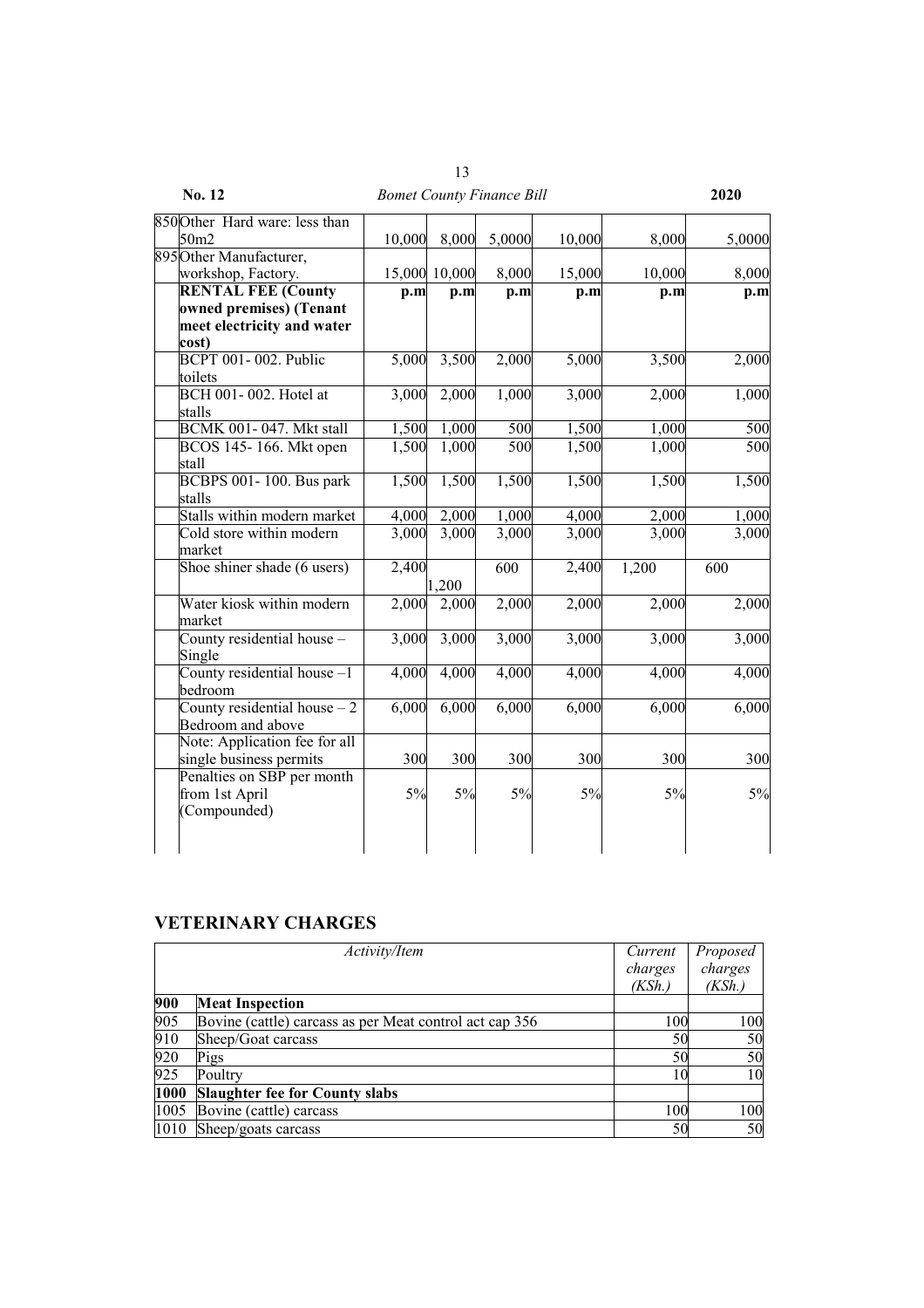|      | Activity/Item                                                     | Current        | Proposed        |
|------|-------------------------------------------------------------------|----------------|-----------------|
|      |                                                                   | charges        | charges         |
|      |                                                                   | (KSh.)         | (KSh.)          |
| 1015 | Poultry                                                           | 10             | 10              |
|      | <b>VETERINARY SERVICES (Licences per annum)</b>                   |                |                 |
| 1111 | Slaughter house license (More than 10 carcasses per week) per     |                |                 |
|      | vear                                                              | 15,000         | 15,000          |
| 1112 | Slaughter house license (4-10 carcasses per week) per year        | 12,000         | 12,000          |
| 1113 | Slaughter house license (Less than 4 carcasses per week) per year |                |                 |
|      |                                                                   | 7,500          | 7,500           |
| 1114 | Mini lorry/pickup/canter meat carrier/Container license per year  |                |                 |
|      |                                                                   | 3,000          | 3,000           |
| 1115 | Motor bike meat carrier                                           | 00             | 00              |
| 1116 | Bicycle/Hand cart meat carrier                                    | 300            | 300             |
| 1200 | Certificate of transport (COT)(Meat) (per consignment)            | 50             | 50              |
| 1305 | Cattle movement permit((per animal)                               | 100            | 100             |
| 1307 | Movement of Sheep/goats/pigs (per animal within the county)       | 50             | $\overline{50}$ |
| 1311 | Movement of Sheep/goats/pigs (per animal outside the county)      | 30             | $\overline{30}$ |
| 1322 | Movement of Pets (dogs, cats) per pet within county               | 50             | 50              |
| 1323 | Movement of Pets (dogs, cats) per pet outside county              | 100            | 100             |
| 1325 | Movement of Fish per consignment                                  | 200            | 200             |
| 1330 | Movement of Poultry per consignment per bird                      | 5              |                 |
| 1335 | Slaughterman's License                                            | 1,000          | 1,000           |
| 1340 | Inspection of premises for hides and skins                        | 1,000          | 1,000           |
| 1345 | Dispatch note for hides and skins per consignment                 | 200            | 200             |
| 1350 | <b>Inseminators License</b>                                       | 2,000          | 2,000           |
| 1355 | License to distribute semen/liquid nitrogen                       | 3,000          | 3,000           |
| 1360 | License to keep pigs                                              | 1,000          | 1,000           |
| 1365 | Vaccination fee per head                                          | 10             | 10              |
| 1383 | Foot and mouth disease vaccine per animal                         | 40             | 40              |
| 1385 | AI Services                                                       | 200            | 200             |
| 1390 | <b>VETERINARY VACCINES</b>                                        |                |                 |
| 1391 | Anthrax/Black quarter                                             | 10             | 10              |
| 1392 | Lumpy skin disease                                                | 10             | 10              |
| 1393 | Rabies                                                            | 10             | 10              |
| 1394 | Parvovirus                                                        | 1000           | 1000            |
| 1395 | Canine distemper                                                  | 1,000          | 1,000           |
| 1396 | Newcastle per bird                                                |                | $\overline{c}$  |
| 1397 | Fowl typhoid                                                      | $\overline{2}$ | $\overline{2}$  |
| 1398 | Gumboro                                                           | $\overline{4}$ | $\overline{a}$  |
| 1399 | Fowl pox                                                          | $\overline{2}$ | $\overline{2}$  |
| 1700 | <b>LIVESTOCK SALES</b>                                            |                |                 |
| 1705 | Cattle Sales per head                                             | 100            | 100             |
| 1710 | Goats/Sheep per head                                              | 50             | 50              |
| 1715 | Donkey per head                                                   | 50             | 50              |
| 1800 |                                                                   |                |                 |
| 1801 | PUBLIC HEALTH LICENCES (FOOD HYGIENE                              |                |                 |
|      | LICENCE) ANNUAL LICENCE                                           |                |                 |
|      | Retail Shop                                                       | 400            | 400             |
|      | <b>Eating Houses</b>                                              | 700            | 700             |
|      | <b>Butcheries</b>                                                 | 700            | 700             |
|      | Bars                                                              | 700            | 700             |

 $\begin{array}{c} \hline \end{array}$ 

**No. 12** *Bomet County Finance Bill* **2020**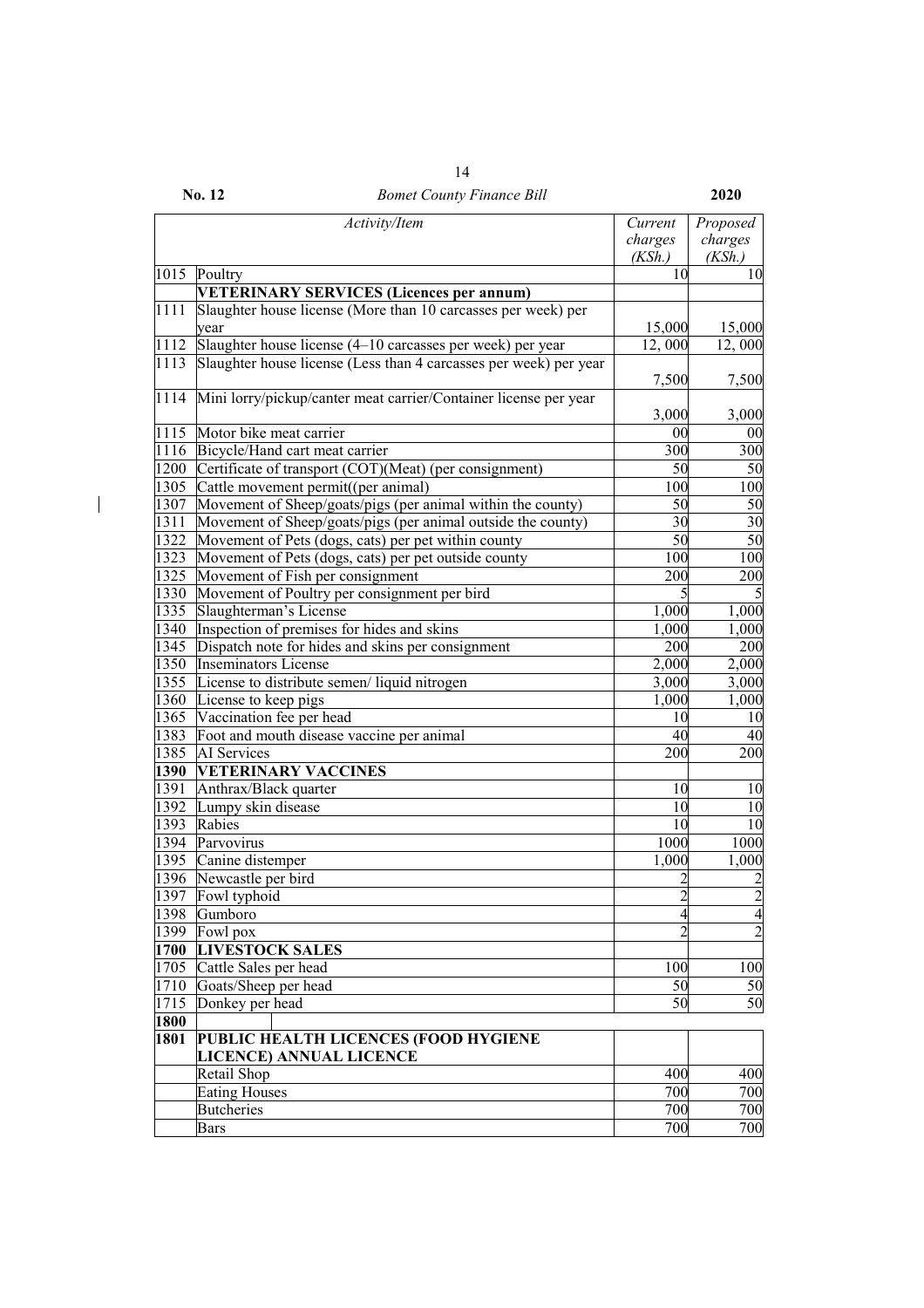| 15        |   |
|-----------|---|
| ╭<br>$-4$ | 1 |

|      | Activity/Item                                                  | Current | Proposed           |
|------|----------------------------------------------------------------|---------|--------------------|
|      |                                                                | charges | charges            |
|      |                                                                | (KSh.)  | (KSh.)             |
|      | Restaurants                                                    | 700     | 700                |
|      | Wholesale                                                      | 1,200   | 1,200              |
|      | Posho mill                                                     | 400     | 400                |
|      | Dairies                                                        | 400     | 400                |
|      | Clubs                                                          | 1,200   | 1,200              |
|      | <b>Bakeries</b>                                                | 1,200   | 1,200              |
|      | Mini Bakeries                                                  | 500     | 500                |
|      | Supermarkets                                                   | 1,200   | 1,200              |
|      | Chemists                                                       | 700     | 700                |
|      | Soda Depots                                                    | 2,000   | 2,000              |
|      | Factories                                                      | 5,000   | 5,000              |
|      | Hotels                                                         | 1,200   | 1,200              |
| 1802 | PUBLIC HEALTH (INSPECTIONS)                                    |         |                    |
|      | School inspection for registration                             | 3,000   | 3,000              |
|      | Lodging annual inspection                                      | 2,300   | $\overline{2,300}$ |
|      | Alcoholic drinks inspection for licensing                      | 1,000   | 1,000              |
|      | Own request inspection                                         | 3,450   | 3,450              |
|      | Health clearance certificate for Export                        | 1,000   | 1,000              |
|      | Private clinic inspection for licensing                        | 2,000   | 2,000              |
|      | Occupational health certificate                                | 2000    | 2000               |
|      | <b>Health Occupation Certificate</b>                           | 7,500   | 7,500              |
|      | Sites for Toilets/septic tanks on construction sites           | 2,000   | 2,000              |
|      | <b>Liquor Sales Premises</b>                                   | 2,000   | 2,000              |
|      | <b>Biological test</b>                                         | 5,000   | 5,000              |
| 1803 | Chemical analysis                                              | 10,000  | 10,000             |
|      | Export health certificate                                      | 5,000   | 5,000              |
|      | Charge by medical officer of health                            | 700     | 700                |
| 1804 | Health certificate for hotel                                   | 5,000   | 5,000              |
|      | Inspection of private clinic                                   | 5,000   | 5,000              |
|      | Food handlers health certificate                               | 500     | 500                |
|      | Hotel health certificate                                       | 1,000   | 1,000              |
| 1805 | Restaurant health certificate                                  | 1,000   | 1,000              |
|      | Manufacturer health certificate                                | 10,000  | 10,000             |
|      | Wholesale Liquor/wines & spirits health certificate            | 5,000   | 5,000              |
|      | Wholesale Shop health certificate                              | 5,000   | 5,000              |
|      | Retail Grocery shop health certificate                         | 500     | 500                |
|      | Supermarket health certificate                                 | 5,000   | 5,000              |
|      | Distributor health certificate                                 | 5,000   | 5,000              |
|      | Packaging health certificate                                   | 5,000   | 5,000              |
| 1810 | Eating House/Fish & Chips health certificate                   | 1,000   | 1,000              |
|      | Cafes health certificate                                       | 1,000   | 1,000              |
|      | Proprietary Liquor/Bar health certificate                      | 1,000   | 1,000              |
|      | Institutions, schools (excluding transport)                    | 3,000   | 3,000              |
|      | Grains                                                         | 1,000   | 1,000              |
|      | Transport for any service above                                | 1,000   | 1,000              |
| 1815 | <b>AGRICULTURAL PRODUCE CESS</b>                               |         |                    |
|      | Maize/potatoes/beans/tea leaves/cabbages/sukuma wiki (per bag) |         |                    |
|      | Spring Onions per bag                                          | 30      |                    |
|      |                                                                |         |                    |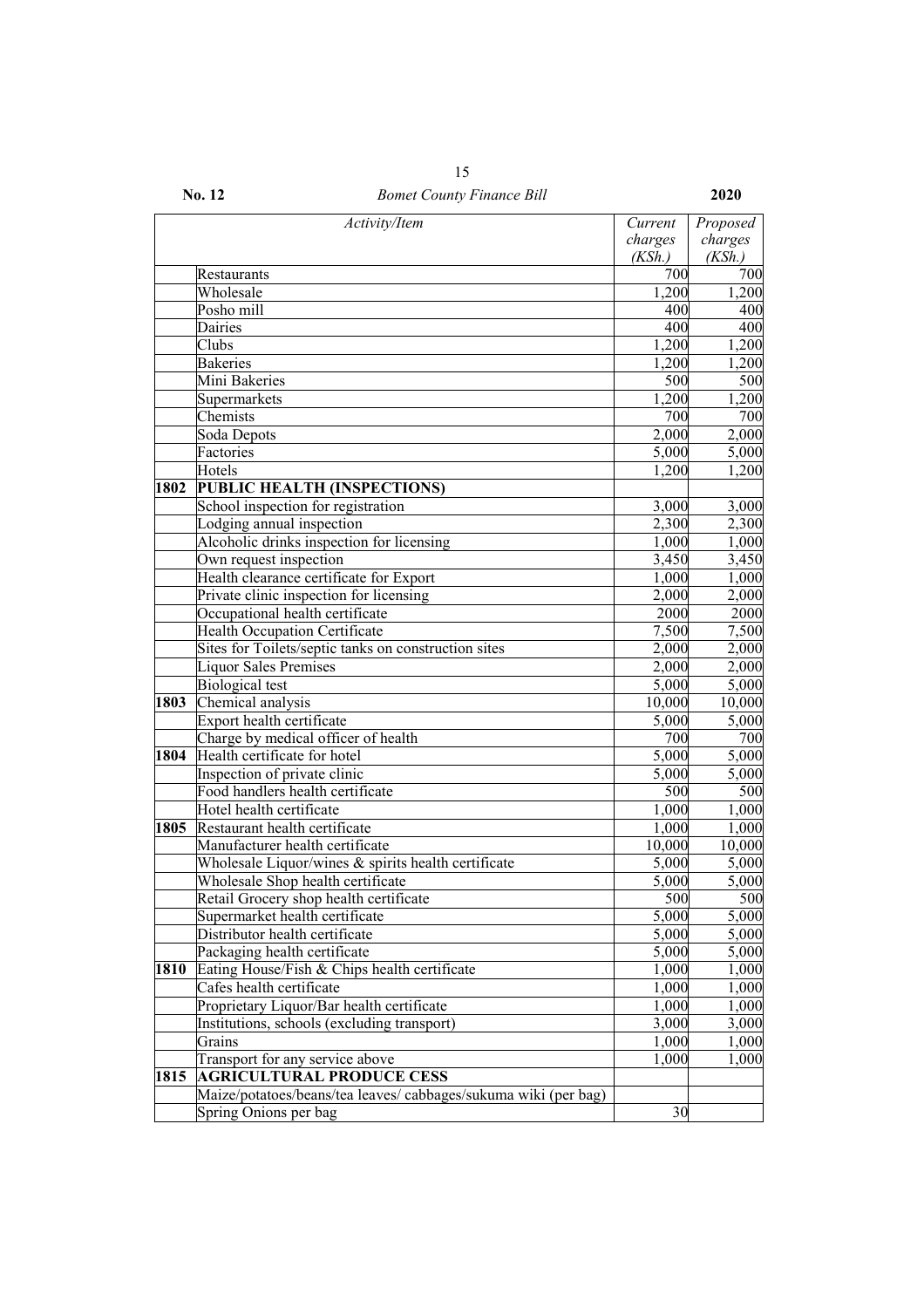|      | Activity/Item                                                | Current           | Proposed                |
|------|--------------------------------------------------------------|-------------------|-------------------------|
|      |                                                              | charges           | charges                 |
|      |                                                              | (KSh.)            | (KSh.)                  |
|      | Tea Transportation Permit (Green tea retailers) transporting |                   |                         |
|      | outside Bomet county                                         |                   |                         |
|      | Pick up (per annum)                                          | 5,000             | 5,000                   |
|      | Canter (per annum)                                           | 5,000             | 5,000                   |
|      | Lorry/Trailer (per annum)                                    | 12,000            | 12,000                  |
|      | Pick up (per day)                                            | 150               | 150                     |
|      | Canter (per day)                                             | <b>200</b>        | 200                     |
|      | Lorry/Trailer (per day)                                      | 300               | 300                     |
|      | Hire of tractor (baling services)                            |                   | 40 per bale 40 per bale |
|      | Hire of tractor (Mowing per acre)                            | 2600              | 2600                    |
|      | <b>FIXED CORPORATE ITEM</b>                                  |                   |                         |
|      | Raw electricity pole                                         |                   | 50 per pole 50 per pole |
|      | Installed electricity pole                                   |                   | 20 per pole 20 per pole |
|      | Fibre optic cables                                           | 10 <sub>per</sub> | 10 <sub>per</sub>       |
|      |                                                              | metre             | metre                   |
| 1825 | <b>BUS PARK PER ENTRY</b>                                    |                   |                         |
|      | Nissan $(8-15$ seats)                                        | 100               | 100                     |
|      | Minibus (16–29 seats)                                        | 150               | 150                     |
|      | Bus (over 30 seats)                                          | 200               | 200                     |
|      | Salon cars/Probox (1-7 seats) Monthly                        | 1,500             | 1,500                   |
|      | Nissan (8-15 seats) Monthly                                  | 2,6 00            | 2,6 00                  |
|      | Minibus (16-29 seats) Monthly                                | 3,000             | 3,000                   |
|      | Bus (over 30 seats) Monthly                                  | 4,000             | 4,000                   |
|      | Enforcement per vehicle                                      | 2,000             | 2,000                   |
|      | Storage of vehicle per day                                   | 500               | 500                     |

16

# **2. WATER, ENVIRONMENT AND NATURAL RESOURCES**

| <b>Item</b>                                    | Unit of Measure       | Current | Proposed |
|------------------------------------------------|-----------------------|---------|----------|
|                                                |                       | Charge  | Charge   |
|                                                |                       | (KSh.)  | (KSh.)   |
| <b>ENVIRONMENT</b>                             |                       |         |          |
| Training fee (parks) for big organisation and  |                       |         |          |
| outsiders (Recreational activities)            | Per day               | 9,000   | 9,000    |
| Permit to prune tree                           | Per tree              | 300     | 300      |
| Maintenance of private plots                   | Per plot per instance | 600     | 600      |
| Hire of lawn mower                             | Per hour              | 1,300   | 1,300    |
| Sale of aquarium/ornamental fish 6-10 cm long  | Per fish              | 130     | 130      |
| Sale of aquarium/ornamental fish 11-15 cm long | Per fish              | 150     | 150      |
| Sale of aquarium/ornamental fish 16-Above      | Per fish              | 180     | 180      |
| License to operate tree plant nursery          | Per annum             | 600     | 600      |
| Supervision fee of plant nurseries             | Per visit             | 1,000   | 1,000    |
| Supervision fee on sponsored landscape         | Per visit             | 1,300   | 1,300    |
| Landscape permit                               | Per annum             | 3,900   | 3,900    |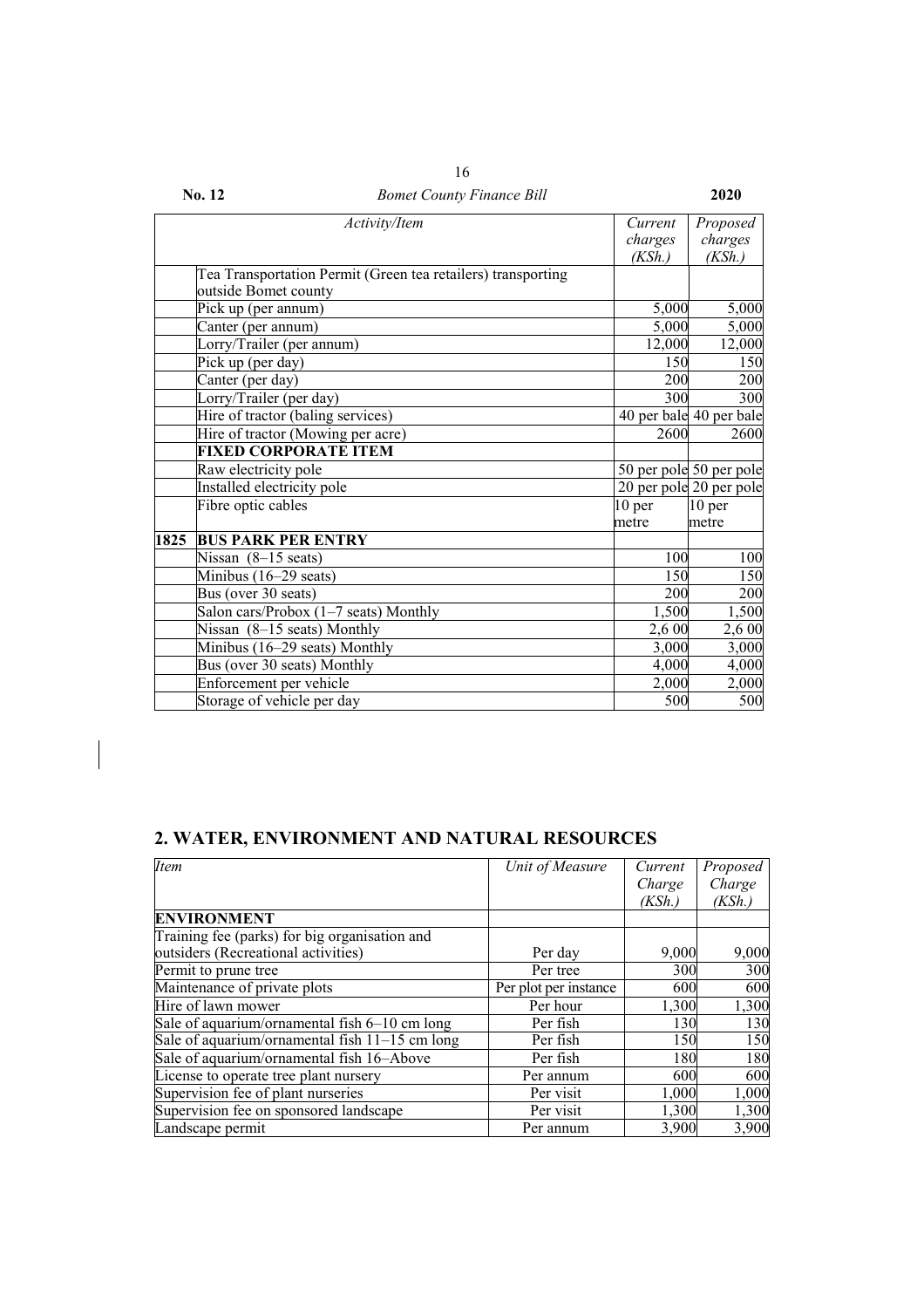| <b>Item</b>                                       | Unit of Measure | Current | Proposed       |
|---------------------------------------------------|-----------------|---------|----------------|
|                                                   |                 | Charge  | Charge         |
|                                                   |                 | (KSh.)  | (KSh.)         |
| Fuel wood                                         | Per ton         | 100     | 100            |
| Sale of posts per 7 feet                          |                 | 350     | 350            |
| Sale of Timber per 7 feet                         |                 | 400     | 400            |
| <b>SOLID WASTE MANAGEMENT SECTION</b>             |                 |         |                |
| Solid Waste management Charges                    | Per instance    | 500     | 500            |
| <b>Collection of dead animals within premises</b> |                 |         |                |
| Small carcass (hen, cat, pig etc)                 | Per load        | 200     | 200            |
| Large carcass (cows, Donkey, Horse, camel etc)    | Per load        | 400     | 400            |
| Domestic waste                                    | Per Ton         | 400     | 400            |
| Industrial waste                                  | Per Ton         | 1,000   | 1,000          |
| Commercial/institutional (waste)                  | Per ton         | 600     | 600            |
| Collection & tipping of construction              | Per ton         | 2,000   | 2,000          |
| Construction and demolition waste                 | Per ton         | 2,000   | 2,000          |
| <b>Solid waste collection and Transportation</b>  |                 |         |                |
| Hotels (Commercial waste)                         | Per year        | 2,400   | 2,400          |
| Institutions (schools)                            | Per year        | 3,600   | 3,600          |
| Institutions (colleges)                           | Per year        | 6,000   | 6,000          |
| <b>Banks/Financial institutions</b>               | Per year        | 2,400   | 2,400          |
| Courts/institutions                               | Per year        | 1,200   | 1,200          |
| Post Office                                       | Per year        | 1,200   | 1,200          |
| Supermarket                                       | Per year        | 1,200   | 1,200          |
| Lodges                                            | Per year        | 3,600   | 3,600          |
| Petrol station                                    | Per year        | 1,200   | 1,200          |
| Industries/factories                              | Per year        | 1,500   | 1,500          |
| Engineering (garage)                              | Per year        | 1,200   | 1,200          |
| Office block                                      | Per year        | 1,200   | 1,200          |
| Restaurant                                        | Per year        | 1,200   | 1,200          |
| Car dealer                                        | Per year        | 1,200   | 1,200          |
| Flour mills                                       | Per year        | 1,200   | 1,200          |
| Tyre dealers                                      | Per year        | 1,200   | 1,200          |
| Communication bureau                              | Per year        | 1,200   | 1,200          |
| Chemists                                          | Per year        | 1,200   | 1,200          |
| Stationery (shops)                                | Per year        | 1,200   | 1,200          |
| Laboratories                                      | Per year        | 1,200   | 1,200          |
| Wholesalers                                       | Per year        | 1,200   | 1,200          |
| Clinics                                           | Per year        | 1,200   | 1,200          |
| Temples, Church, Mosque                           | Per year        | 1,000   | 1,000          |
| Drycleaners                                       | Per year        | 1,000   | 1,000          |
| <b>Bookshops</b>                                  | Per year        | 1,000   | 1,000          |
| <b>Bakeries</b>                                   | Per year        | 1,500   | 1,500          |
| <b>Booking Offices - Transport</b>                | Per year        | 1,500   | 1,500          |
| Soda Distributors                                 | Per year        | 1,000   | 1,000          |
|                                                   |                 | 1,500   |                |
| Warehouses<br>Libraries                           | Per year        | 1,200   | 1,500<br>1,200 |
| <b>Cereals Stores</b>                             | Per year        | 1,200   | 1,200          |
|                                                   | Per year        |         |                |
| Radio repairs                                     | Per year        | 1,000   | 1,000          |
| Photo studios<br>Polythene Products               | Per year        | 1,000   | 1,000          |
|                                                   | Per year        | 1,000   | 1,000          |
| Tobacco dealer                                    | Per year        | 1,000   | 1,000          |
| Wine & Spirit shops                               | Per year        | 1,000   | 1,000          |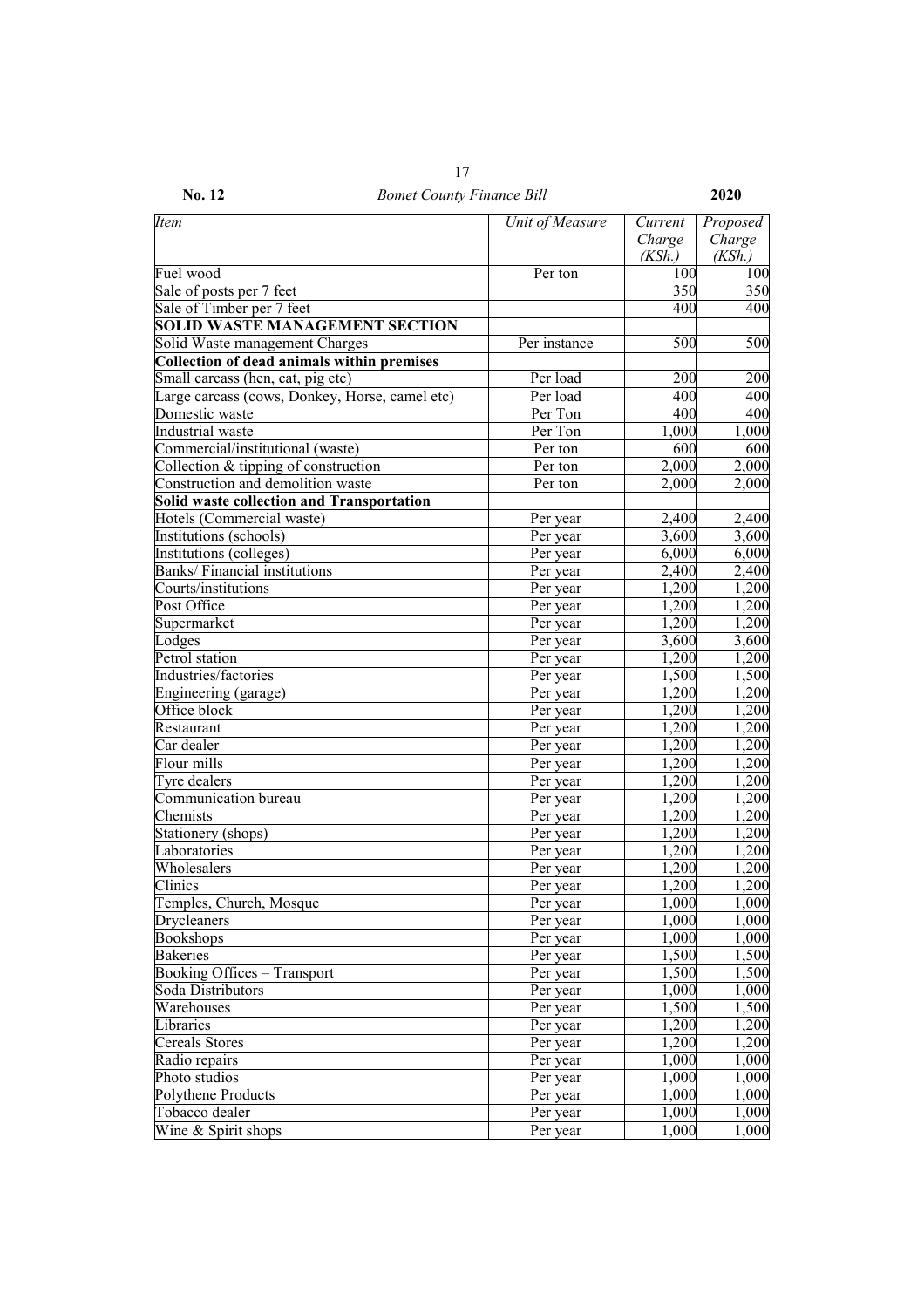| <b>Item</b>                   | Unit of Measure | Current | Proposed |
|-------------------------------|-----------------|---------|----------|
|                               |                 | Charge  | Charge   |
|                               |                 | (KSh.)  | (KSh.)   |
| Refrigerator dealer           | Per year        | 1,000   | 1,000    |
| Eggs Dealer                   | Per year        | 1,000   | 1,000    |
| <b>Mattress Dealers</b>       | Per year        | 1,000   | 1,000    |
| Beer distributor depot        | Per year        | 1,000   | 1,000    |
| Milk Depot                    | Per year        | 1,000   | 1,000    |
| Gas suppliers                 | Per year        | 1,000   | 1,000    |
| Veterinary Clinics            | Per year        | 1,000   | 1,000    |
| Groceries                     | Per year        | 1,000   | 1,000    |
| Video Libraries               | Per year        | 1,000   | 1,000    |
| Carpet dealers                | Per year        | 1,000   | 1,000    |
| <b>Meat Suppliers</b>         | Per year        | 1,000   | 1,000    |
| Cafes                         | Per year        | 1,000   | 1,000    |
| <b>Butcheries</b>             | Per year        | 1,000   | 1,000    |
| Snack bars                    | Per year        | 1,000   | 1,000    |
| <b>Hardware Shops</b>         | Per year        | 1,000   | 1,000    |
| Sewing machine shop           | Per year        | 1,000   | 1,000    |
| Cloths wear shop              | Per year        | 1,000   | 1,000    |
| Auto spares shops             | Per year        | 1,000   | 1,000    |
| <b>Electrical</b> shops       | Per year        | 1,000   | 1,000    |
| Casino                        | Per year        | 1,000   | 1,000    |
| <b>Batteries</b> dealers      | Per year        | 1,000   | 1,000    |
| Salon and barber shop         | Per year        | 1,000   | 1,000    |
| Lab Equipment shop            | Per year        | 1,000   | 1,000    |
| Opticians                     | Per year        | 1,000   | 1,000    |
| Sports equipment shop         | Per year        | 1,000   | 1,000    |
| Cinema hall                   | Per year        | 1,000   | 1,000    |
| Plumbers                      | Per year        | 1,000   | 1,000    |
| Cycle marts                   | Per year        | 1,000   | 1,000    |
| Printers                      | Per year        | 1,000   | 1,000    |
| Fire extinguishers shops      | Per year        | 1,000   | 1,000    |
| Hire purchase shops           | Per year        | 1,000   | 1,000    |
| Seed shops                    | Per year        | 1,000   | 1,000    |
| National heritage shops       | Per year        | 1,000   | 1,000    |
| Electronic shop               | Per year        | 1,000   | 1,000    |
| Rubber stamp designer shops   | Per year        | 1,000   | 1,000    |
| Hatchery shops                | Per year        | 1,000   | 1,000    |
| Beauty shops                  | Per year        | 1,000   | 1,000    |
| Bars (beer)                   | Per year        | 1,000   | 1,000    |
| Toy shops                     | Per year        | 1,000   | 1,000    |
| Clubs                         | Per year        | 1,000   | 1,000    |
| Blacksmith/workshop           | Per year        | 1,000   | 1,000    |
| Garage/workshop               | Per year        | 1,000   | 1,000    |
| Leather dealers               | Per year        | 1,000   | 1,000    |
| Shoe dealers                  | Per year        | 1,000   | 1,000    |
|                               |                 |         |          |
| Curio shops                   | Per year        | 1,000   | 1,000    |
| <b>Exhibition</b> stalls      | Per year        | 1,000   | 1,000    |
| Music shop                    | Per year        | 1,000   | 1,000    |
| Open air garage               | Per year        | 1,000   | 1,000    |
| Individual residential        | Per year        | 300     | 300      |
| Commercial/Rental residential | Per year        | 1,000   | 1,000    |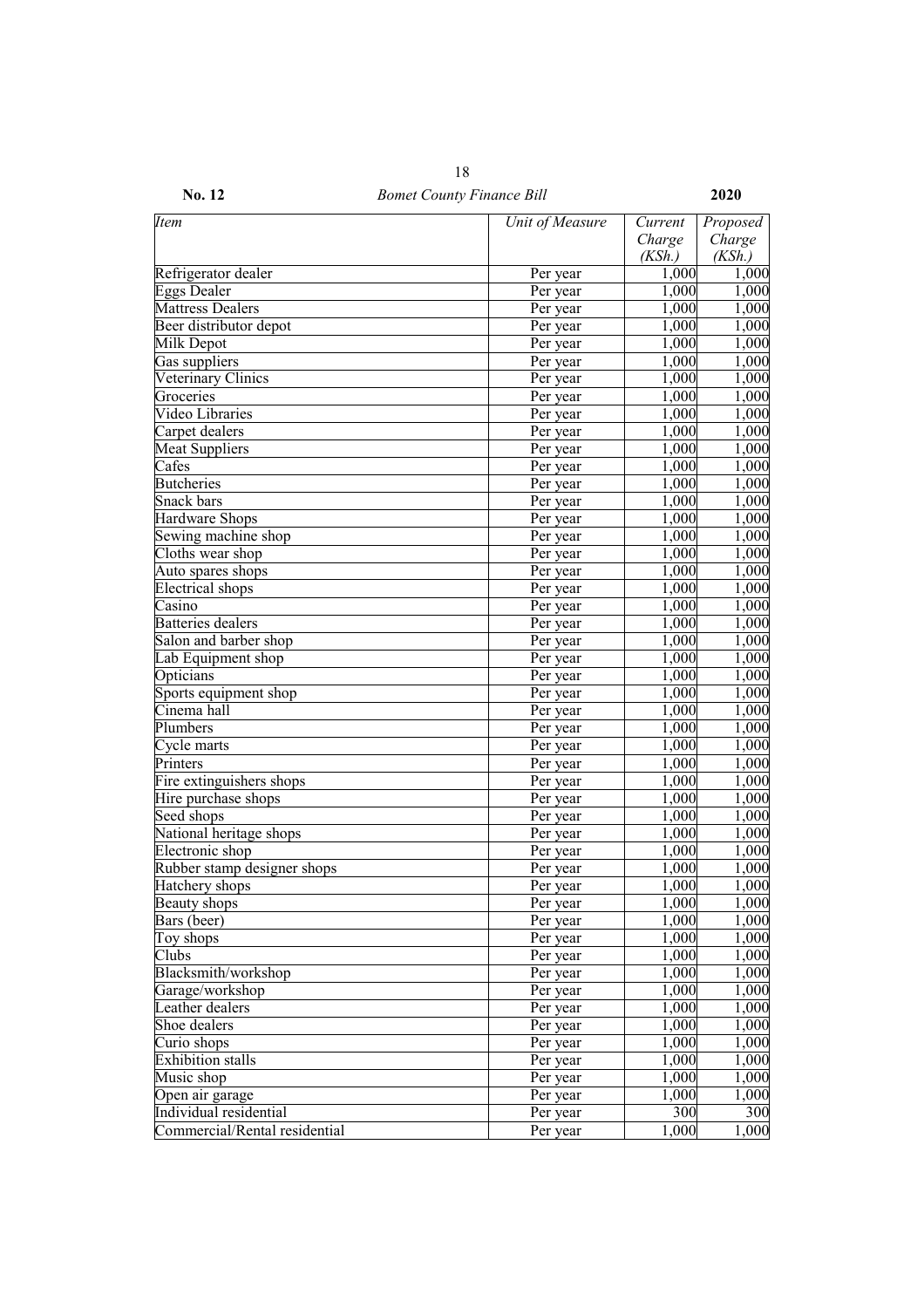| <b>Item</b>                                           | Unit of Measure  | Current | Proposed |
|-------------------------------------------------------|------------------|---------|----------|
|                                                       |                  | Charge  | Charge   |
|                                                       |                  | (KSh.)  | (KSh.)   |
| Permit for Mobile Toilet                              | Per unit/annum   | 2,000   | 2,000    |
| <b>EIA/EA Experts Licence</b>                         | Per annum        | 2,000   | 2,000    |
| Incinerator permit                                    | Per unit/annum   | 2,000   | 2,000    |
| <b>Recycling Permit</b>                               | Per facility     | 2,000   | 2,000    |
| Registration of Environmental CBO's                   | Per CBO/annual   | 1,000   | 1,000    |
| Sale of environmental policy document                 | Per document     | 500     | 500      |
| Collection and transportation of solid waste (youth   |                  |         |          |
| and women groups) permit                              | Per permit/annum | 5,000   | 5,000    |
| Collection and transportation of solid waste (CBO's)  |                  |         |          |
| permit                                                | Per permit/annum | 10,000  | 10,000   |
| Collection and transportation of solid waste (Private |                  |         |          |
| companies) permit                                     | Per permit/annum | 20,000  | 20,000   |
| Quarrying permit                                      | Per permit/annum | 2,000   | 2,000    |
| Transportation of Soil from Construction sites        | Per permit/annum | 1,000   | 1,000    |
| Transportation of building stones permit              | Per permit       | 1,000   | 1,000    |
| Transportation of hard core permit                    | Per permit/annum | 1,000   | 1,000    |
| Transportation of sand and ballast permit             | Per permit/annum | 1,000   | 1,000    |
| Transportation of general construction material       | Per permit/annum | 3,000   | 3,000    |
| Search fee for duplicate receipt                      | Per receipt      | 100     | 100      |
| Search fee for duplicate single business permit       | Per permit       | 200     | 200      |
| Noise Emission permit                                 | Per instance     | 2,200   | 2,200    |
| <b>Dry Hire Rate</b>                                  |                  |         |          |
| <b>Bulldozer D3</b>                                   | Per hour         | 3,000   | 3,000    |
| Bulldozer D4                                          | Per hour         | 4,000   | 4,000    |
| Bulldozer D5                                          | Per hour         | 5,000   | 5,000    |
| <b>Bulldozer D6</b>                                   | Per hour         | 6,000   | 6,000    |
| <b>Bulldozer D8</b>                                   | Per hour         | 7,000   | 7,000    |
| Tractor shovel 70 hp                                  | Per hour         | 2,000   | 2,000    |
| Wheel loader 100 hp                                   | Per hour         | 2,000   | 2,000    |

## **3. SOCIAL SERVICES**

| <b>Item</b>                                            | <b>Unit of Measure</b> | <b>Current</b> | <b>Proposed</b> |
|--------------------------------------------------------|------------------------|----------------|-----------------|
|                                                        |                        | Charge         | Charge          |
|                                                        |                        | (KSh.)         | (KSh.)          |
| Flagging-off ceremonies from the dais, not exceeding 2 |                        |                |                 |
| hours                                                  | Per hour               | 1,000          | 1,000           |
| Political Rallies using pavilion (Town and urban)      | Per day                | 40,000         | 40,000          |
| Political Rallies (outside Town and Urban)             | per day                | 15,000         | 15,000          |
| Rallies by charitable and other organisations          | Per day                | 6,500          | 6,500           |
| Camel/Horse                                            | Per animal/day         | 260            | 260             |
| Manual Miniature car                                   | Per car/day            | 260            | 260             |
| Motorised miniature/motor bike                         | Per unit/day           | 260            | 260             |
| Fixed swing                                            | Per unit/day           | 260            | 260             |
| Mobile/manual swing                                    | Per unit/day           | 260            | 260             |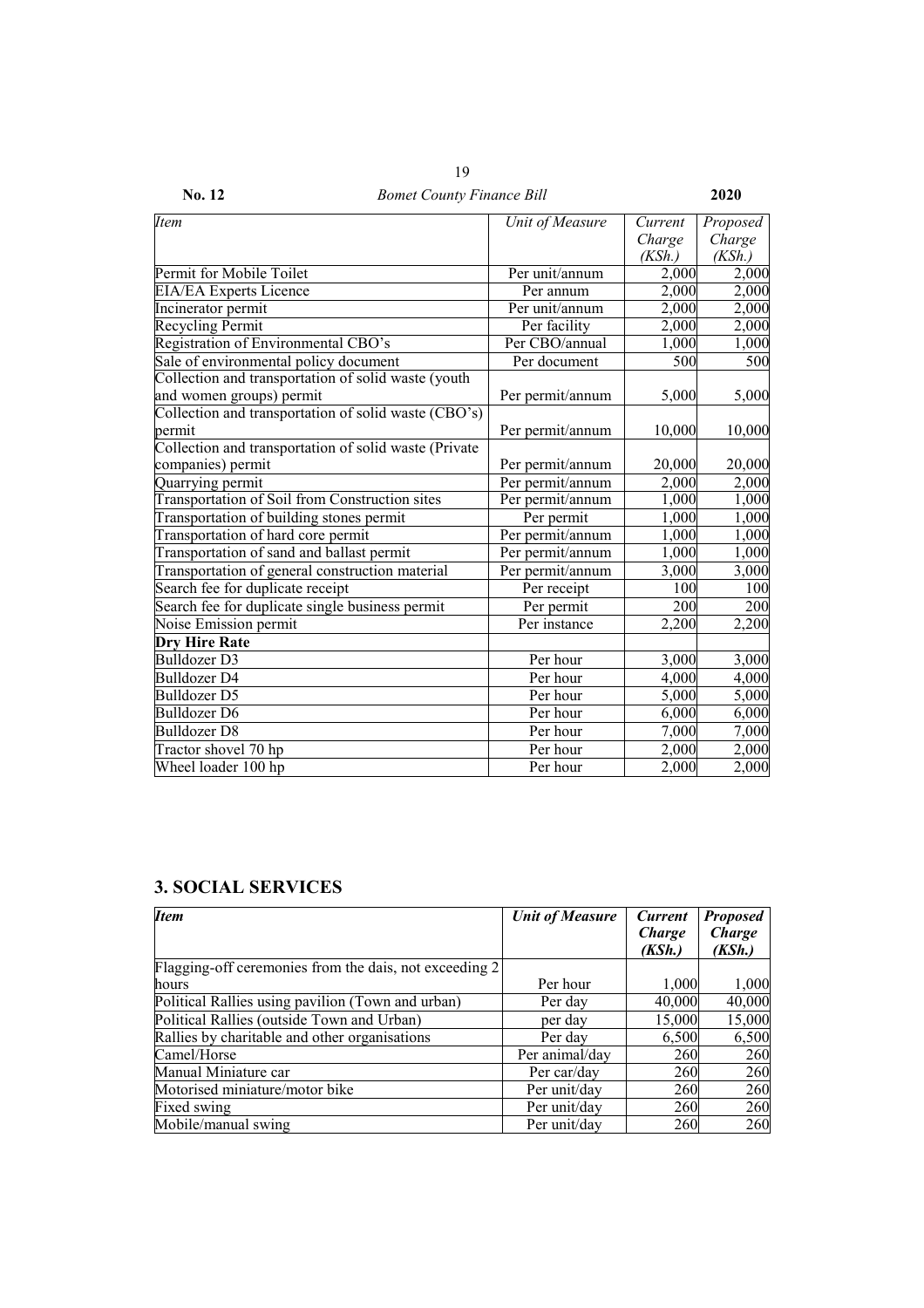| No. 12 | <b>Bomet County Finance Bill</b> | <b>2020</b> |
|--------|----------------------------------|-------------|

| <b>Item</b>                                 | <b>Unit of Measure</b> | <b>Current</b>          | <b>Proposed</b>         |
|---------------------------------------------|------------------------|-------------------------|-------------------------|
|                                             |                        | <b>Charge</b><br>(KSh.) | <b>Charge</b><br>(KSh.) |
| Bouncing castle                             | Per unit/day           | 650                     | 650                     |
| Political Rallies using lawns               | Per day                | 3,900                   | 3,900                   |
| Religious Rallies using lawns               | Per day                | 1,500                   | 1,500                   |
| Lunch time preaching on lawns               | Per hour               | Free                    | Free                    |
| Clearance certificate of vendors            | Per annum              | 1,300                   | 1,300                   |
| Trading licence of vendors                  | Per annum              | 1,300                   | 1,300                   |
| Pitching of Tent in open ground/public lawn | Per day (for the       |                         |                         |
|                                             | first 7 days)          | 2,000                   | 2,000                   |
| Pitching of Tent in open ground/public lawn | Per day (for any       |                         |                         |
|                                             | additional days)       | 500                     | 500                     |
| <b>STADIUM (County)</b>                     |                        |                         |                         |
| Sports-Premier Leagues                      | Per Day                | 10,000                  | 10,000                  |
| Super leagues                               | Per Day                | 3,000                   | 3,000                   |
| Other Leagues                               | Per Day                | 2,000                   | 2,000                   |
| Netball &Volleyball                         | Per Day                | 2,000                   | 2,000                   |
| Rugby                                       | Per Day                | 5,000                   | 5,000                   |
| <b>Athletics</b>                            | Per Day                | 1,000                   | 1,000                   |
| Road races                                  | Per day                | 5,000                   | 5,000                   |
| Individual entry fee(Adult)                 | Per day                | 50                      | 50                      |
| Individual entry fee (children/ students)   | Per day                | 20                      | 20                      |
| Non citizen entry fee per individual        | Per day                | 500                     | 500                     |
| <b>POLITICAL RALLY</b>                      |                        |                         |                         |
| Zone A                                      | Per day                | 50,000                  | 50,000                  |
| Zone B                                      | Per day                | 35,000                  | 35,000                  |
| Zone C                                      | Per day                | 10,000                  | 10,000                  |
| Religious-Local (Bomet county)              | Per day                | 3,000                   | 3,000                   |
| Religious other counties                    | Per day                | 15,000                  | 15,000                  |
| Religious international                     | Per day                | 20,000                  | 20,000                  |
| Social activities                           | per day                | 10,000                  | 10,000                  |
| Commercial/Corporate activities             | Per day                | 20,000                  | 20,000                  |
| Fund raising by individual                  | Per day                | 1,000                   | 1,000                   |
|                                             | Per day                | 4,000                   |                         |
| Fund raising by social group                |                        |                         | 4,000                   |
| Facility Membership fee                     | Per year               | 1,000                   | 1,000                   |
| Monthly subscription per member             | Per month              | 1,000                   | 1,000                   |
| Monthly subscription non-member per month   | Per month              | 1,500                   | 1,500                   |
| <b>OPEN GROUNDS</b>                         |                        |                         |                         |
| <b>Football League</b>                      | Per day                | 500                     | 500                     |
| Netball & Volleyball                        | Per day                | 500                     | 500                     |
| Athletics                                   | Per day                | 500                     | 500                     |
| <b>HIRE OF PREMISES</b>                     |                        |                         |                         |
| Social/Conference hall hire                 |                        |                         |                         |
| Political rally                             | Per day                | 10,000                  | 10,000                  |
| Religious-local                             | Per day                | 2,000                   | 2,000                   |
| Religious other counties                    | Per day                | 5,000                   | 5,000                   |
| Religious international                     | Per day                | 15,000                  | 15,000                  |
| Social activities                           | per day                | 2,000                   | 2,000                   |
| Commercial activities/Corporate activities  | Per day                | $\overline{9,100}$      | 9,100                   |
| Fund raising by individual                  | Per day                | 500                     | 500                     |
|                                             |                        |                         |                         |

 $\begin{array}{c} \hline \end{array}$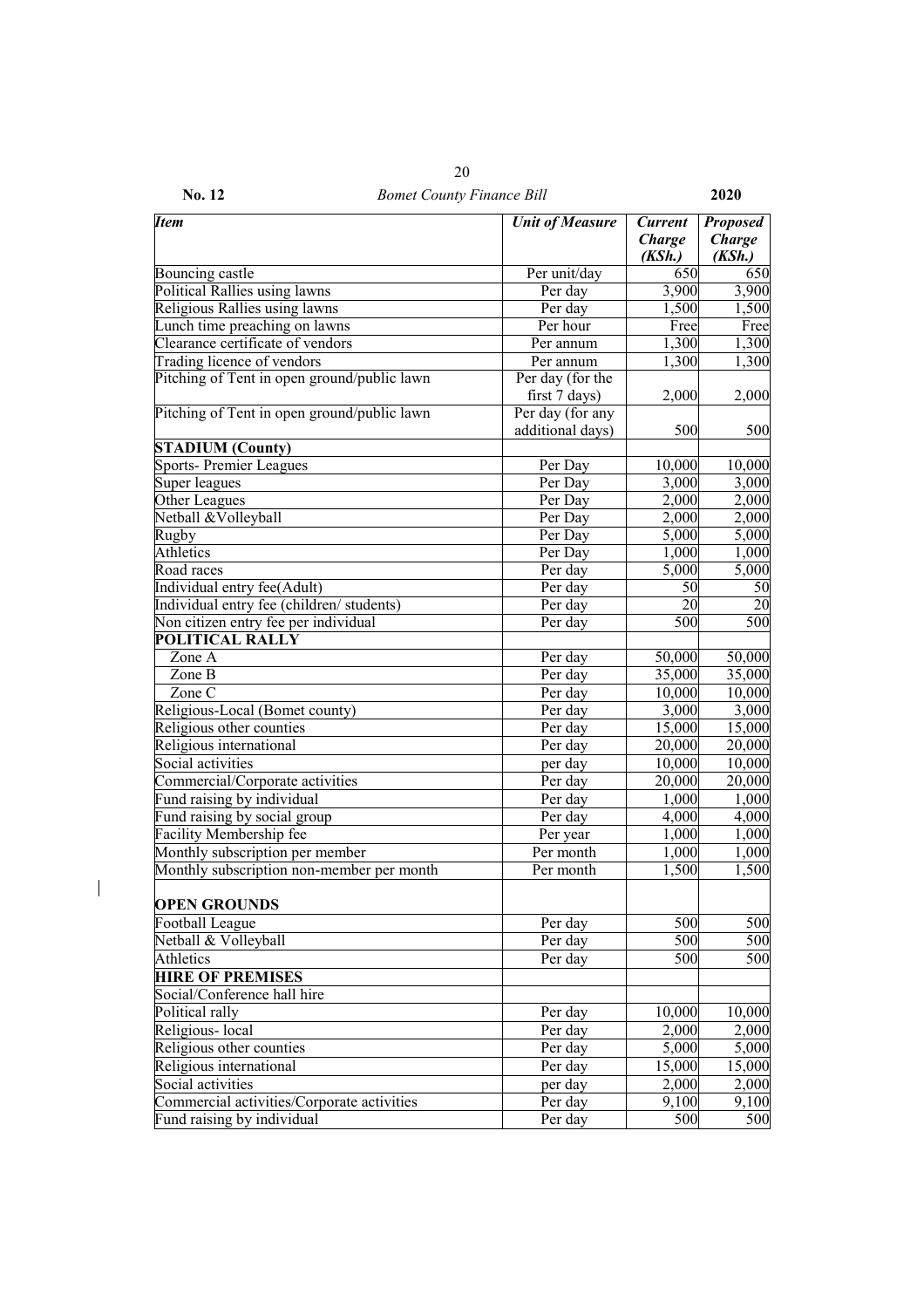| No. 12                            | <b>Bomet County Finance Bill</b> |                                           | 2020                                       |  |
|-----------------------------------|----------------------------------|-------------------------------------------|--------------------------------------------|--|
| <b>Item</b>                       | <b>Unit of Measure</b>           | <b>Current</b><br><b>Charge</b><br>(KSh.) | <b>Proposed</b><br><b>Charge</b><br>(KSh.) |  |
| Fund raising by social group      | Per day                          | 1,000                                     | 1,000                                      |  |
| Registration of groups            | Per instance                     | 500                                       | 500                                        |  |
| Renewal of registration of groups | Per instance                     | 300                                       | 300                                        |  |

# **4. LANDS, HOUSING AND URBAN PLANNING**

| <b>Item Description</b>                                                       | <b>Current</b><br><b>Charge</b> | <b>Proposed</b><br><b>Charge</b> |
|-------------------------------------------------------------------------------|---------------------------------|----------------------------------|
|                                                                               | (KSh.)                          | (KSh.)                           |
| Search fee                                                                    | 500                             | 500                              |
| Application fee for subdivision                                               | 2,000                           | 2,000                            |
| Survey fees (per plot)                                                        | 3,500                           | 3,500                            |
| Beacon certificate per plot                                                   | 1,000                           | 1,000                            |
| Beacon relocation re-establishment per beacon                                 | 1,500                           | 1,500                            |
| Boundary/ownership dispute resolution per plot                                | 3,900                           | 3,900                            |
| Plot location confirmation/Site location                                      | 6,500                           | 6,500                            |
| Survey plan procurement per plan                                              | 600                             | 600                              |
| Application fee for any of the services                                       | 1,000                           | 1,000                            |
| Application for change of trade                                               | 1,000                           | 1,000                            |
| Application for transfer of business permit from one premises to the<br>other | 1,000                           | 1,000                            |
| Plot ownership transfer fees                                                  | 3,500                           | 3,500                            |
| Penalties on land rates on the value per month from 1st April                 | 1.6%                            | 1.6%                             |
| <b>Outdoor Advertisements and Signages</b>                                    |                                 |                                  |
| <b>Town clock</b>                                                             |                                 |                                  |
| Application fee                                                               | 300                             | 300                              |
| Four-sided clock per year                                                     | 13,000                          | 13,000                           |
| Three sided clock per year                                                    | 9,100                           | 9,100                            |
| Two sided per year                                                            | 6,500                           | 6,500                            |
| <b>Billboards/Wall wraps/Signboard</b>                                        |                                 |                                  |
| Application fee                                                               | 300                             | 300                              |
| Each square feet per side                                                     | 400                             | 400                              |
| <b>Display of flags</b>                                                       |                                 |                                  |
| Promotion flags/tear-drops per fortnight per each                             | 1,700                           | 1,700                            |
| Corporate flags per year per each                                             | 8,450                           | 8,450                            |
| <b>Construction site Boards</b>                                               |                                 |                                  |
| Application fee                                                               | 300                             | 300                              |
| Annual license fee (per square feet)                                          | 500                             | 500                              |
| <b>Wall/window branding</b>                                                   |                                 |                                  |
| Application fee                                                               | 300                             | 300                              |
| For the first 10 m sq. per year                                               | 10,000                          | 10,000                           |
| Additional area per m, sq. part thereof                                       | 850                             | 850                              |
| Advertisement on canvas canopy                                                |                                 |                                  |
| <b>Application fees</b>                                                       | 300                             | 300                              |
| Annual fee per sq.m (branded)                                                 | 1,300                           | 1,300                            |
| Festive decoration on Walls, Windows, canopies etc per fortnight              |                                 |                                  |
| Sale stickers per fortnight                                                   | 10,000                          | 10,000                           |
| Festive Decorations, i.e., Christmas/Diwali per fortnight                     | 10,000                          | 10,000                           |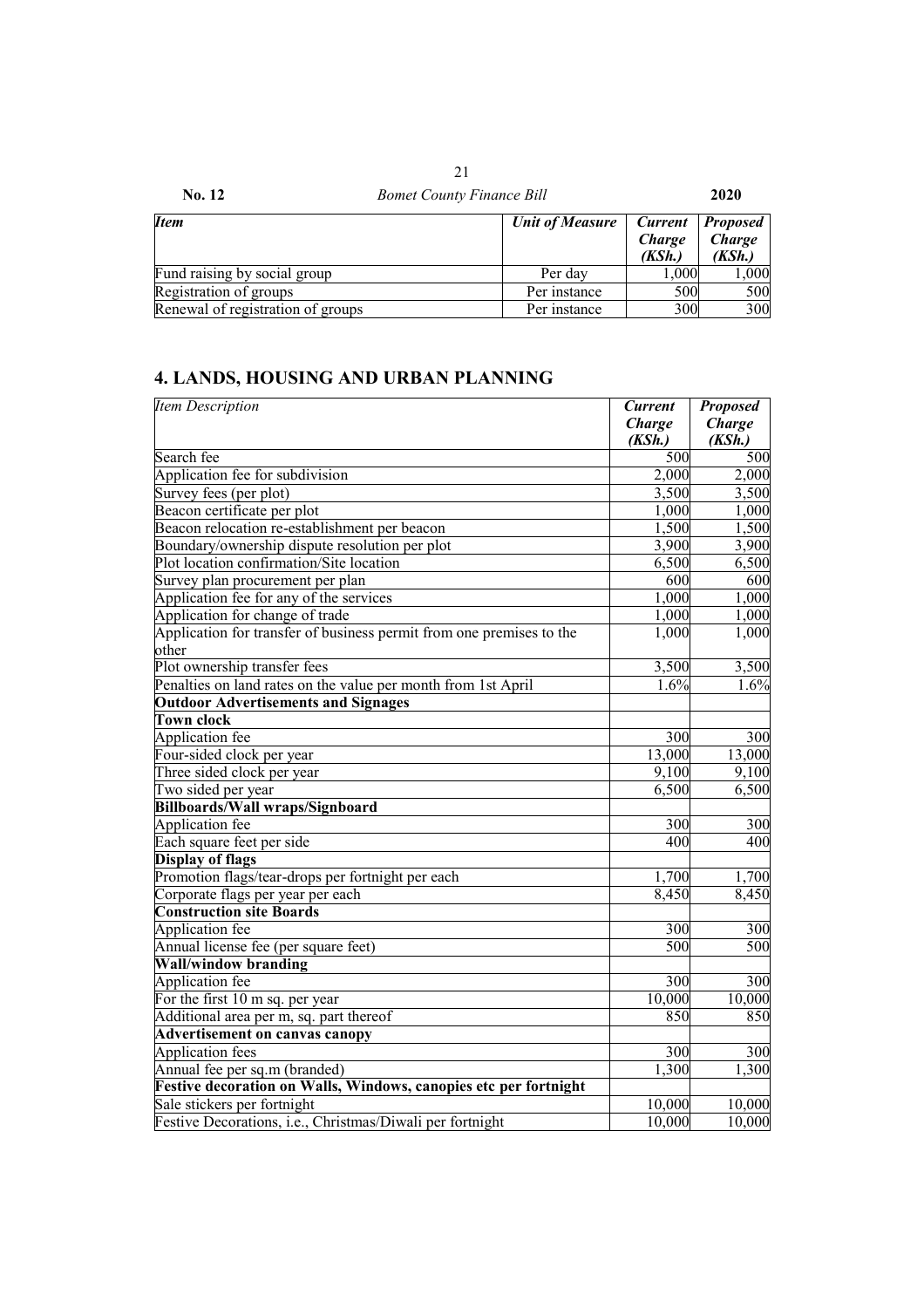| Item Description                                                                       | <b>Current</b><br><b>Charge</b><br>(KSh.) | <b>Proposed</b><br><b>Charge</b><br>(KSh.) |
|----------------------------------------------------------------------------------------|-------------------------------------------|--------------------------------------------|
| Fixed on wall/canopy face or hanging under canopy                                      |                                           |                                            |
| Application fee                                                                        | 300                                       | 300                                        |
| 1.0 square metre or less per year                                                      | 2,500                                     | 2,500                                      |
| Additional sq. m or part thereof                                                       | 1,300                                     | 1,300                                      |
| Directional sign (inside plot)/freestanding                                            |                                           |                                            |
| Application fee                                                                        | 300                                       | 300                                        |
| Maximum size 600 mm $\times$ 1200 mm excluding residential signs-Annual<br>Licence fee | 8,450                                     | 8,450                                      |
| Multidirectional sign (per slot). Size $150$ mm $\times$ $150$ mm                      |                                           |                                            |
| Application fee                                                                        | 300                                       | 300                                        |
| Annual Licence fee                                                                     | 8,450                                     | 8,450                                      |
| Signs above/sitting on canopy(illuminated/non-illuminated)                             |                                           |                                            |
| Application fees                                                                       | 300                                       | 300                                        |
| Illuminated 1 sq. m or less per year                                                   | 3,400                                     | 3,400                                      |
| Non illuminated 1sq. m or less per year                                                | 1,300                                     | 1,300                                      |
| Additional sq. m or part thereof per year                                              | 1,700                                     | 1,700                                      |
| Sky signs above 20 ft from ground and over properties                                  |                                           |                                            |
| Application fees                                                                       | 300                                       | 300                                        |
| First 3 sq. m or part thereof                                                          | 13,000                                    | 13,000                                     |
| Additional sq. m or part thereof                                                       | 2,600                                     | 2,600                                      |
| <b>Banners</b>                                                                         |                                           |                                            |
| Banner on private property per fortnight per banner                                    | 6,500                                     | 6,500                                      |
| Banner per week per banner                                                             | 3,000                                     | 3,000                                      |
| <b>Posters</b>                                                                         |                                           |                                            |
| First 1,000 posters                                                                    | 3,000                                     | 3,000                                      |
| Posters above 1,000 (each poster)                                                      | 10                                        | 10                                         |
| Fees for removal of posters by Bomet County Government                                 | 3,900                                     | 3,900                                      |
| <b>ABS</b>                                                                             |                                           |                                            |
|                                                                                        | 300                                       | 300                                        |
| Annual fee                                                                             | 1,300                                     | 1,300                                      |
|                                                                                        |                                           |                                            |
| First 500 handbills/Fliers per fortnight                                               | 1,300                                     | 1,300                                      |
| Handbills/Fliers above 500 (per hand bill/Flier)                                       | 10                                        | 10                                         |
| Advertisement by public address system                                                 |                                           |                                            |
| Advertisement by loud speaker (P.A.) per day (commercial)/sales                        | 2,000                                     | 2,000                                      |
| promotion for the first 7 days                                                         |                                           |                                            |
| Each extra day (after the first 7 days)                                                | 500                                       | 500                                        |
| Religious per day                                                                      | 2,000                                     | 2,000                                      |
| Each extra day (after the first 7 days)                                                | 500                                       | 500                                        |
| Political per day                                                                      | 3,000                                     | 3,000                                      |
| Each extra day (after the first 7 days)                                                | 500                                       | 500                                        |
| Social per day                                                                         | 1,500                                     | 1,500                                      |
| Each extra day (after the first 7 days)                                                | 500                                       | 500                                        |
| Road shows (per vehicle)                                                               |                                           |                                            |
| Saloon/Pickup/Station wagon                                                            |                                           |                                            |
| Religious                                                                              | 1,000                                     | 1,000                                      |
| Political                                                                              | 5,000                                     | 5,000                                      |
| Social                                                                                 | 2,000                                     | 2,000                                      |
| Commercial                                                                             | 4,000                                     | 4,000                                      |

**Bus/Lorries/Canters**

### **No. 12** *Bomet County Finance Bill* **2020**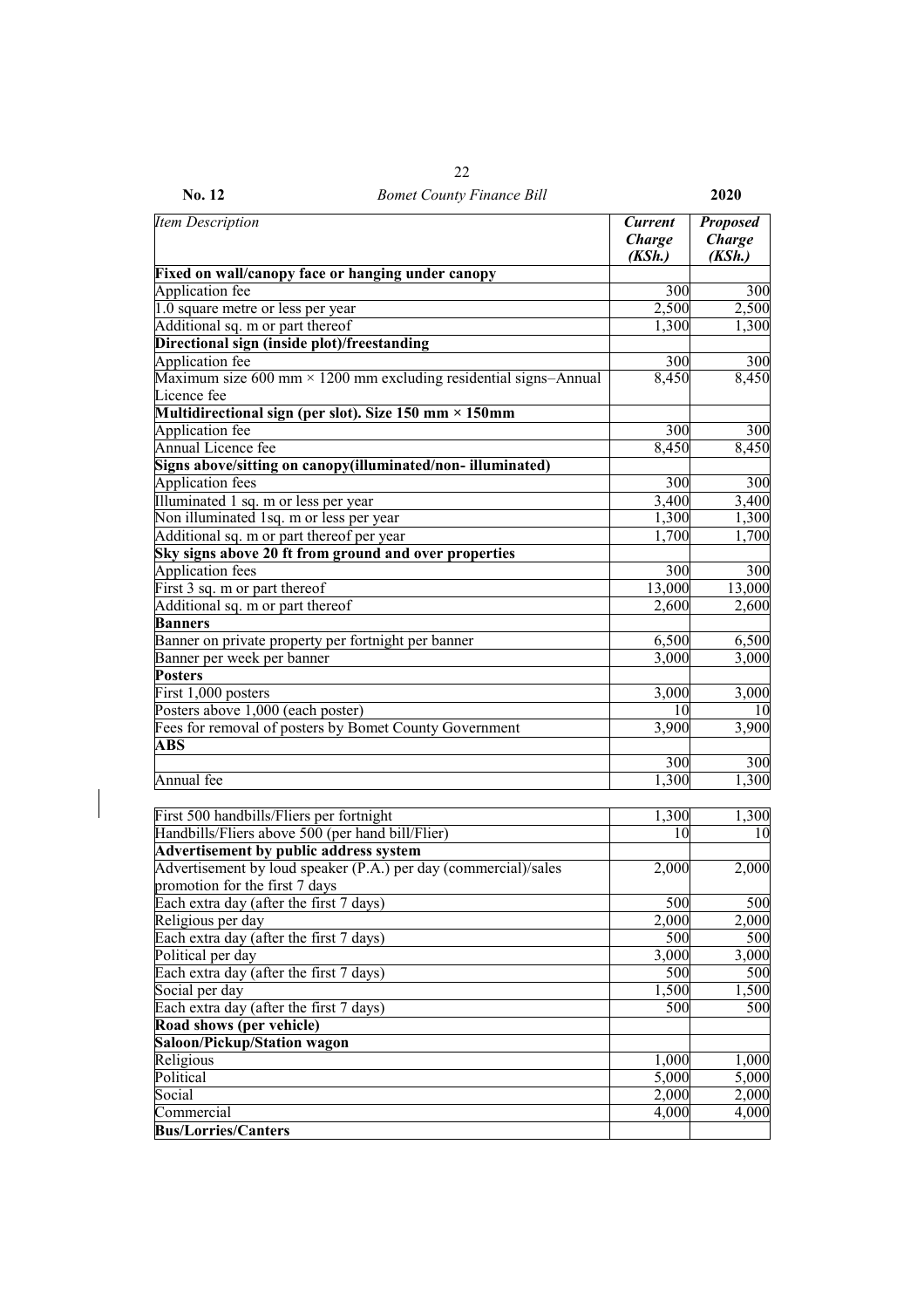| No. 12 | <b>Bomet County Finance Bill</b> | 2020 |
|--------|----------------------------------|------|

| <b>Item Description</b>                                                              | <b>Current</b><br><b>Charge</b><br>(KSh.) | <b>Proposed</b><br>Charge<br>(KSh.) |
|--------------------------------------------------------------------------------------|-------------------------------------------|-------------------------------------|
| Religious                                                                            | 2,000                                     | 2,000                               |
| Political                                                                            | 10,000                                    | 10,000                              |
| Social                                                                               | 3,000                                     | 3,000                               |
| Commercial                                                                           | 6,000                                     | 6,000                               |
| <b>Trailers</b>                                                                      |                                           |                                     |
| Religious                                                                            | 3,000                                     | 3,000                               |
| Political                                                                            | 15,000                                    | 15,000                              |
| Social                                                                               | 5,000                                     | 5,000                               |
| Commercial                                                                           | 10,000                                    | 10,000                              |
| <b>Airborne Adverts</b>                                                              |                                           |                                     |
| Blimps/balloons per fortnight                                                        | 13,000                                    | 13,000                              |
| Decorative balloons per fortnight                                                    | 2,600                                     | 2,600                               |
| <b>Branded Umbrella/Parasols</b>                                                     |                                           |                                     |
| Monthly charge per one                                                               | 650                                       | 650                                 |
| <b>Branded Containers Annual Charge</b>                                              | 13,000                                    | 13,000                              |
| Fees per area approved                                                               | 2,600                                     | 2,600                               |
| <b>Street Displays</b>                                                               |                                           |                                     |
| Mobile stage (truck etc) per event                                                   | 6,500                                     | 6,500                               |
| Sandwich men advertisement per day                                                   | 650                                       | 650                                 |
| Fixed stage (platform/table) per fortnight                                           | 6,500                                     | 6,500                               |
| <b>Tent Pitching</b>                                                                 |                                           |                                     |
| On street/pavement/road reserve per day                                              | 2,000                                     | 2,000                               |
| On recreational parks per day                                                        | 3,000                                     | 3,000                               |
| Temporary street pavement display signboard/roll-up banner per                       | 6,500                                     | 6,500                               |
| fortnight                                                                            |                                           |                                     |
| Funfair/fete/Acrobats per Fortnight per site                                         | 6,500                                     | 6,500                               |
| Wall Painting Adverts on Temporary Premises e.g., kiosk, litter-                     |                                           |                                     |
| bins                                                                                 |                                           |                                     |
| Application fee                                                                      | 300                                       | 300                                 |
| Annual fee per advertisement                                                         | 2,600                                     | 2,600                               |
| <b>Advertisement on Hoarding</b>                                                     |                                           |                                     |
| <b>Application</b> fees                                                              | 300                                       | 300                                 |
| Charge per year per site                                                             | 2,600                                     | 2,600                               |
| Change of User Boards per Fortnight (size $1200$ mm $\times$ 600 mm)                 | 2,600                                     | 2,600                               |
| <b>Street Light Pole Advertisement</b>                                               |                                           |                                     |
| Application fee                                                                      | 300                                       | 300                                 |
| Advertisement per pole per fortnight                                                 | 500                                       | 500                                 |
| Advertisement per pole per month                                                     | 2,000                                     | 2,000                               |
| Advertisement per pole per year                                                      | 13,000                                    | 13,000                              |
| Replacement of damaged concrete street light pole                                    | 200,000                                   | 200,000                             |
| <b>Decorations/Branding of Motor Vehicles/ Containers</b>                            |                                           |                                     |
| External Vehicle per year                                                            | 13,000                                    | 13,000                              |
| Container Branding per year                                                          | 13,000                                    | 13,000                              |
| <b>Internal Adverts in PSV (LCD Electronic Devices etc)</b>                          |                                           |                                     |
| Application fee                                                                      | 300                                       | 300                                 |
| Less than 40 passengers per year                                                     | 2,600                                     | 2,600                               |
| Over 40 passengers per year<br>Call-in/Advert board at bus stops/Taxi Roof-Racks per | 5,200                                     | 5,200                               |
| <b>Board/Block per year</b>                                                          |                                           |                                     |
| Application fee                                                                      | 300                                       | 300                                 |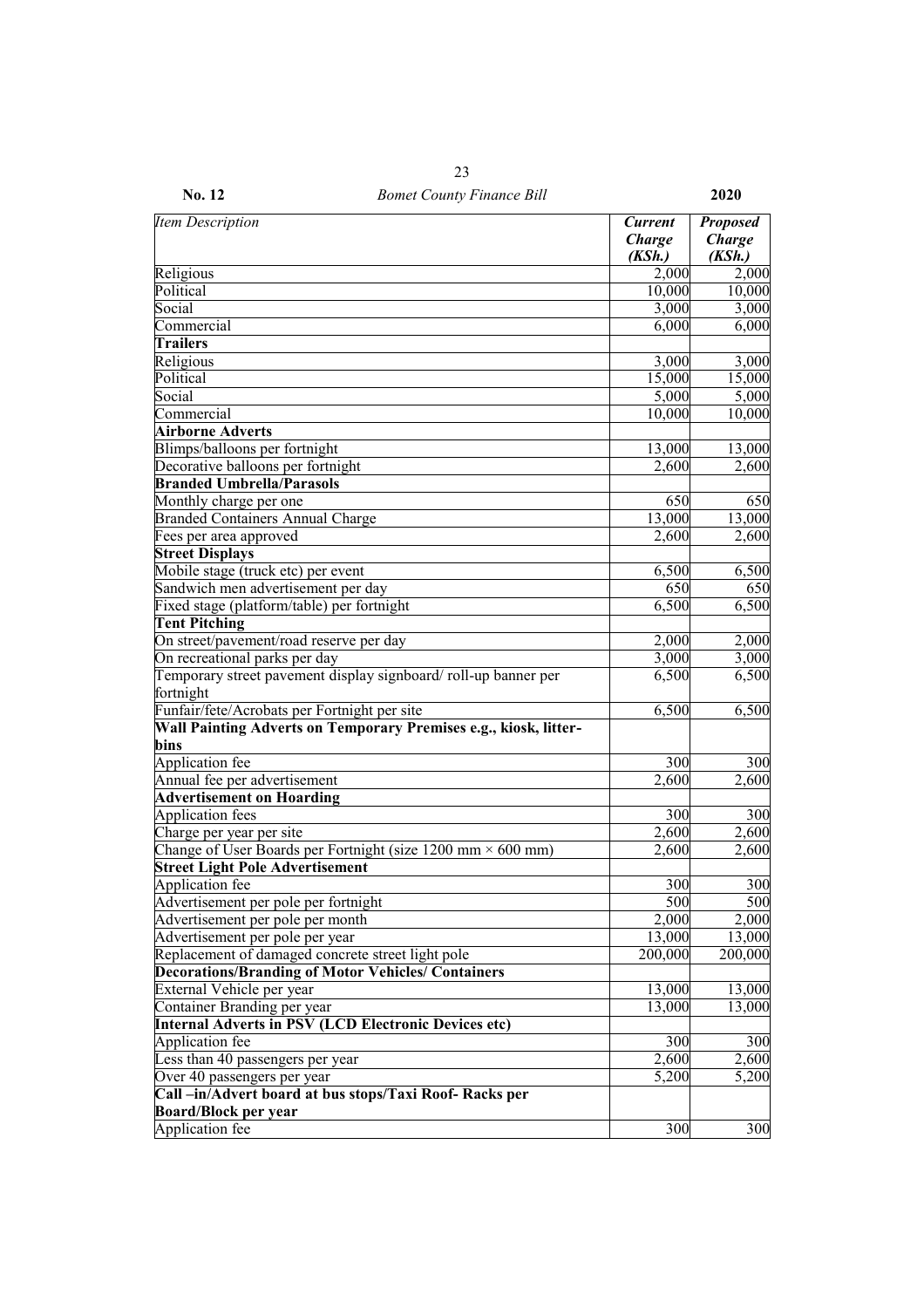| <b>Item Description</b>                                                                            | <b>Current</b><br><b>Charge</b><br>(KSh.) | <b>Proposed</b><br>Charge<br>(KSh.) |
|----------------------------------------------------------------------------------------------------|-------------------------------------------|-------------------------------------|
| License fee                                                                                        | 2,600                                     | 2,600                               |
| Branded Sun-Visors in P.S.V. per Vehicle per year                                                  |                                           |                                     |
| Application fee                                                                                    | 300                                       | 300                                 |
| License fee                                                                                        | 2,600                                     | 2,600                               |
| <b>Tri-face Sky Signs</b>                                                                          |                                           |                                     |
| Application fee                                                                                    | 300                                       | 300                                 |
| First sq. metre or part thereof each face per year                                                 | 9,100                                     | 9,100                               |
| Additional area per sq. metre or part thereof per year                                             | 1,300                                     | 1,300                               |
| Temporary Town/Urban areas planning consent per day                                                | 1,300                                     | 1,300                               |
| <b>Multi Motion Neon Sign</b>                                                                      |                                           |                                     |
| Application fees                                                                                   | 300                                       | 300                                 |
| Neon Sign First sq.m per year                                                                      | 500                                       | 500                                 |
| Neon Sign Additional sq.m or part thereof                                                          | 300                                       | 300                                 |
| Film Video Shooting per Day                                                                        | 2,600                                     | 2,600                               |
| Charge for collection of illegal signboards and other display per item                             | 3,250                                     | 3,250                               |
| Penalty for non-payment of advertisement fees                                                      | Addition of                               | Addition of                         |
|                                                                                                    | 50% of                                    | 50% of                              |
|                                                                                                    | unpaid fee                                | unpaid fee                          |
| <b>Safety Screen Hoarding Advertisement (Ground/Elevated)</b>                                      |                                           |                                     |
| <b>Application Fee</b>                                                                             | 300                                       | 300                                 |
| First Sq. m. per year                                                                              | 13,000                                    | 13,000                              |
| Additional area per sq. m. per year                                                                | 3,900                                     | 3,900                               |
| <b>LED Screen Advertisement</b>                                                                    |                                           |                                     |
| <b>Application Fee</b>                                                                             | 300                                       | 300                                 |
| First Sq. m. per month                                                                             | 13,000                                    | 13,000                              |
| Additional area per sq. m. per shot or part thereof per month                                      | 3,900                                     | 3,900                               |
| <b>Guard Rail Advertisement</b>                                                                    |                                           |                                     |
| Application Fee per panel                                                                          | 300                                       | 300                                 |
| First Sq. m. per month or part thereof per year                                                    | 13,000                                    | 13,000                              |
|                                                                                                    |                                           |                                     |
| Additional area per sq. m. per shot or part thereof per month<br><b>Tourist Orientation Advert</b> | 1,300                                     | 1,300                               |
|                                                                                                    |                                           |                                     |
| <b>Application</b> fee                                                                             | 300                                       | 300                                 |
| Four Sided Advert per Year                                                                         | 39,000                                    | 39,000                              |
| Three sided Advert- per year                                                                       | 32,500                                    | 32,500                              |
| Two sided Advert-per year                                                                          | 26,000                                    | 26,000                              |
| <b>Approval of Change of User</b>                                                                  |                                           |                                     |
| Zone A                                                                                             |                                           |                                     |
| BOMET (depending on use and magnitude of the project)                                              | 14,000                                    | 14,000                              |
| Zone B<br><b>SOTIK, SILIBWET, MULOT</b>                                                            | 10,000                                    |                                     |
|                                                                                                    |                                           | 10,000                              |
| Zone C                                                                                             |                                           |                                     |
| <b>OTHER MARKETS</b>                                                                               | 4,000                                     | 4,000                               |
| <b>Approval of Extension of use</b>                                                                |                                           |                                     |
| Zone A                                                                                             |                                           |                                     |
| <b>BOMET</b>                                                                                       | 5,000                                     | 5,000                               |
| Zone B                                                                                             |                                           |                                     |
| SOTIK, SILIBWET, MULOT                                                                             | 3,000                                     | 3,000                               |
| Zone C                                                                                             |                                           |                                     |
| <b>OTHER CENTRES</b>                                                                               | 3,000                                     | 3,000                               |
| Renewal of approval for change of user                                                             |                                           |                                     |

 $\overline{\phantom{a}}$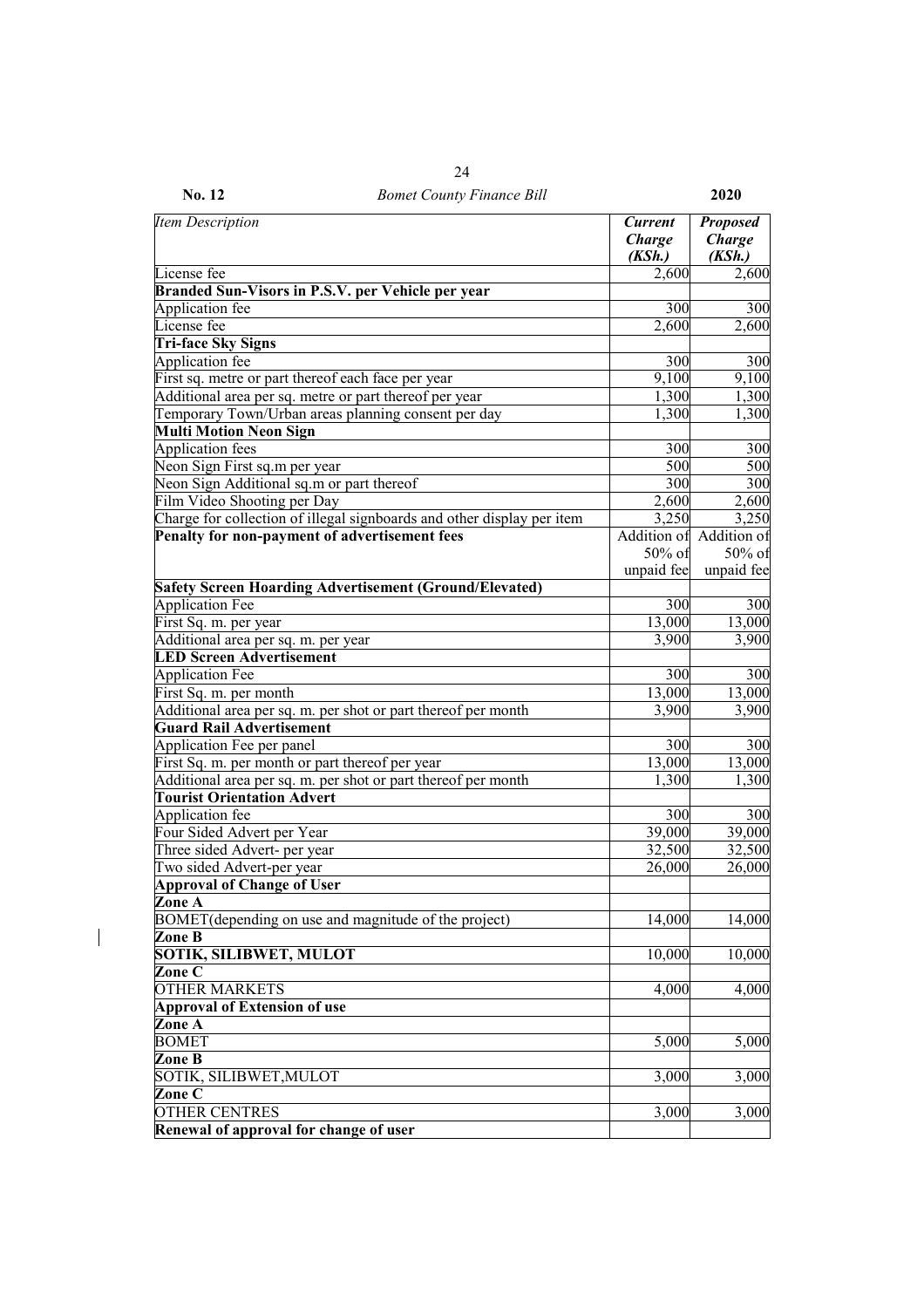| No. 12 | <b>Bomet County Finance Bill</b> |  |
|--------|----------------------------------|--|

| <b>Item Description</b>                                  | <b>Current</b><br><b>Charge</b><br>(KSh.) | <b>Proposed</b><br><b>Charge</b><br>(KSh.) |
|----------------------------------------------------------|-------------------------------------------|--------------------------------------------|
| Zone A                                                   |                                           |                                            |
| <b>BOMET</b>                                             | 7,000                                     | 7,000                                      |
| Zone B                                                   |                                           |                                            |
| SOTIK, SILIBWET, MULOT                                   | 5,000                                     | 5,000                                      |
| Zone C                                                   |                                           |                                            |
| <b>OTHER MARKETS</b>                                     | 2,000                                     | 2,000                                      |
| Renewal of approval for Extension of user                | 13,000                                    | 13,000                                     |
| Regularisation of change of use                          | 13,000                                    | 13,000                                     |
| Regularisation of Extension of use                       | 5,000                                     | 5,000                                      |
| Land Subdivision per Sub-plot (Township)                 | 2,500                                     | 2,500                                      |
|                                                          | (Township)                                | (Township)                                 |
|                                                          | 200                                       | 200                                        |
|                                                          | (freehold)                                | (freehold)                                 |
|                                                          |                                           |                                            |
| Physical Planning Compliance Certificate                 | 1,000                                     | 1,000                                      |
|                                                          | (Township)                                | (Township)                                 |
|                                                          | 500                                       | 500                                        |
|                                                          | (freehold)                                | (freehold)                                 |
| <b>Land Subdivision Per Sub-plot</b>                     |                                           |                                            |
| <b>Category A</b>                                        |                                           |                                            |
| <b>BOMET</b>                                             | 13,000                                    | 13,000                                     |
| Category B                                               |                                           |                                            |
| SOTIK, SILIBWET, MULOT                                   | 6,500                                     | 6,500                                      |
| Category C                                               |                                           |                                            |
| <b>OTHER TOWNS</b>                                       | 3,900                                     | 3,900                                      |
| $1 - 100$ Subplots                                       | 3,900                                     | 3,900                                      |
| $101 - 300$ Subplots                                     | 2,600                                     | 2,600                                      |
| $301$ – above Subplots                                   | 1,300                                     | 1,300                                      |
| REGISTRATION UNDER SECTIONAL PROPERTIES ACT              | 3,900                                     | 3,900                                      |
| <b>AMALGAMATION PER PLOT</b>                             |                                           |                                            |
| <b>BOMET</b>                                             | 6,500                                     | 6,500                                      |
| <b>SOTIK, SILIBWET</b>                                   | 3,900                                     | 3,900                                      |
| <b>OTHER AREAS</b>                                       | 2,600                                     | 2,600                                      |
| <b>AMMEDMENTS TO (SUB-DIVISION) lump sum fees</b>        |                                           |                                            |
| <b>BOMET</b>                                             | 6,500                                     | 6,500                                      |
| <b>SOTIK, SILIBWET</b>                                   | 6,500                                     | 6,500                                      |
| <b>OTHER TOWNS</b>                                       | 6,500                                     | 6,500                                      |
| <b>REGULARISATION OF SUBDIVISION PER SUBPLOT</b>         |                                           |                                            |
| <b>BOMET</b>                                             | 26,000                                    | 26,000                                     |
| <b>SOTIK, SILIBWET</b>                                   | 13,000                                    | 13,000                                     |
| <b>OTHER TOWNS</b>                                       | 7,800                                     | 7,800                                      |
| Subdivision certificates (subplot)                       |                                           |                                            |
| $01 - 10$                                                | 2,600                                     | 2,600                                      |
| $11 - 20$                                                | 1,950                                     | 1,950                                      |
| 21 & above subplot                                       | 1,300                                     | 1,300                                      |
| Certified copies of subdivision certificate              | 6,500                                     | 6,500                                      |
| Certified copies of original subdivision plans (per set) | 600                                       | 600                                        |
| Re-inspection Fees                                       | 6,500                                     | 6,500                                      |
| <b>Extension of land lease</b>                           |                                           |                                            |
| Category A                                               |                                           |                                            |
|                                                          |                                           |                                            |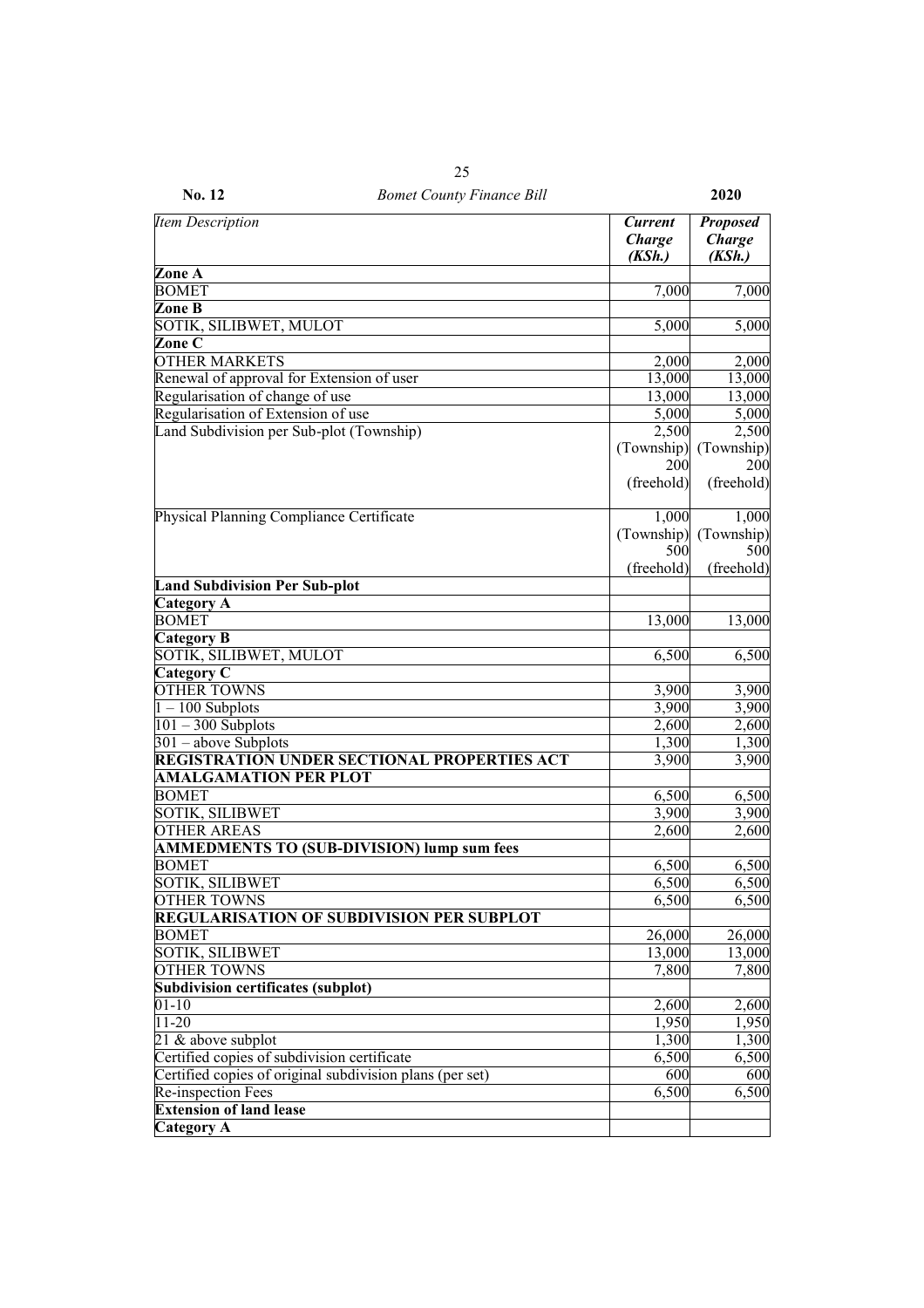| No. 12<br><b>Bomet County Finance Bill</b>                                   |                                    | 2020                                       |
|------------------------------------------------------------------------------|------------------------------------|--------------------------------------------|
| <b>Item Description</b>                                                      | <b>Current</b><br>Charge<br>(KSh.) | <b>Proposed</b><br><b>Charge</b><br>(KSh.) |
| Commercial Users in the CBD PER 0.1 Ha.                                      | 52,000                             | 52,000                                     |
| <b>Category B</b>                                                            |                                    |                                            |
| Residential Users in the CBD PER 0.1 Ha.                                     | 39,000                             | 39,000                                     |
| <b>OTHER TOWNS</b>                                                           | $\overline{26,000}$                | $\overline{26,000}$                        |
| Certified Copies of PPA2                                                     | 1,000                              | 1,000                                      |
| PPA 1 Forms                                                                  | 650                                | 650                                        |
| PRINTS OF DEVELOPMENT PLAN                                                   |                                    |                                            |
| <b>BOMET</b>                                                                 | 5,000                              | 5,000                                      |
| <b>SOTIK, SILIBWET</b>                                                       | 5,000                              | 5,000                                      |
| <b>OTHER TOWNS</b>                                                           | 5,000                              | 5,000                                      |
| <b>ADMINISTRATIVE CHANGE USE (MAXIMUM)</b>                                   |                                    |                                            |
| <b>Category A</b>                                                            |                                    |                                            |
| <b>BOMET</b>                                                                 | 13,000                             | 13,000                                     |
| <b>Category B</b>                                                            |                                    |                                            |
| <b>SOTIK/SILIBWET</b>                                                        | 10,400                             | 10,400                                     |
| Category C                                                                   |                                    |                                            |
| <b>OTHER TOWNS</b>                                                           | 6,500                              | 6,500                                      |
| <b>RENEWAL FOR ADMINISTRATIVE CHANGE OF USE</b>                              |                                    |                                            |
| <b>Category A</b>                                                            |                                    |                                            |
| <b>BOMET</b>                                                                 | 9,100                              | 9,100                                      |
| <b>Category B</b>                                                            |                                    |                                            |
| SOTIK/SILIBWET                                                               | 6,500                              | 6,500                                      |
| Category C                                                                   |                                    |                                            |
| <b>OTHER TOWNS</b>                                                           | 3,900                              | 3,900                                      |
| Site Board on-site advertisement                                             | 3,900                              | 3,900                                      |
| Extra copies for subdivision and Amalgamation (per 6 and above copies)       | 2,600                              | 2,600                                      |
| Amendments of PPA 2                                                          | 1,000                              | 1,000                                      |
| <b>Street Naming</b>                                                         | 2,600                              | 2,600                                      |
| Property numbering per plate                                                 | 2,600                              | 2,600                                      |
| Preparation of Part Development Plans per PDP                                | 5,000                              | 5,000                                      |
| Selling of Master Plan per Copy                                              | 1,000                              | 1,000                                      |
| Acquisition of data (Base maps, PDP's) per copy                              | 1,000                              | 1,000                                      |
| (A) RESIDENTIAL Building Plan Range in sq.m                                  |                                    |                                            |
| $0 - 46$ sq.m                                                                | 1,500                              | 1,500                                      |
| $46 - 93$ sq.m                                                               | 1,800                              | 1,800                                      |
| $93 - 140$ sq.m                                                              | 2,900                              | 2,900                                      |
| $\sqrt{140} - 186$ sq.m                                                      | 3,200                              | 3,200                                      |
| $186 - 240$ sq.m                                                             | 4,300                              | 4,300                                      |
| 240–294 sq.m                                                                 | 4,900                              | 4,900                                      |
| 294–350 sq.m                                                                 | 5,400                              | 5,400                                      |
| $350 - 400$ sq.m                                                             | 6,300                              | 6,300                                      |
| 400-465 sq.m                                                                 | 6,700                              | 6,700                                      |
| 465-530 sq.m                                                                 | 7,300                              | 7,300                                      |
| 530-595 sq.m                                                                 | 8,200                              | 8,200                                      |
| 595-660 sq.m                                                                 | 9,300                              | 9,300                                      |
| 725-790 sq.m                                                                 | 11,000                             | 11,000                                     |
| 790–855 sq.m                                                                 | 12,300                             | 12,300                                     |
| 855-930 sq.m<br>For every additional 93 sq.m or part thereof of over 930 sqm | 12,900<br>1,500                    | 12,900<br>1,500                            |
| <b>(B) STRUCTURAL PLAN</b>                                                   |                                    |                                            |

26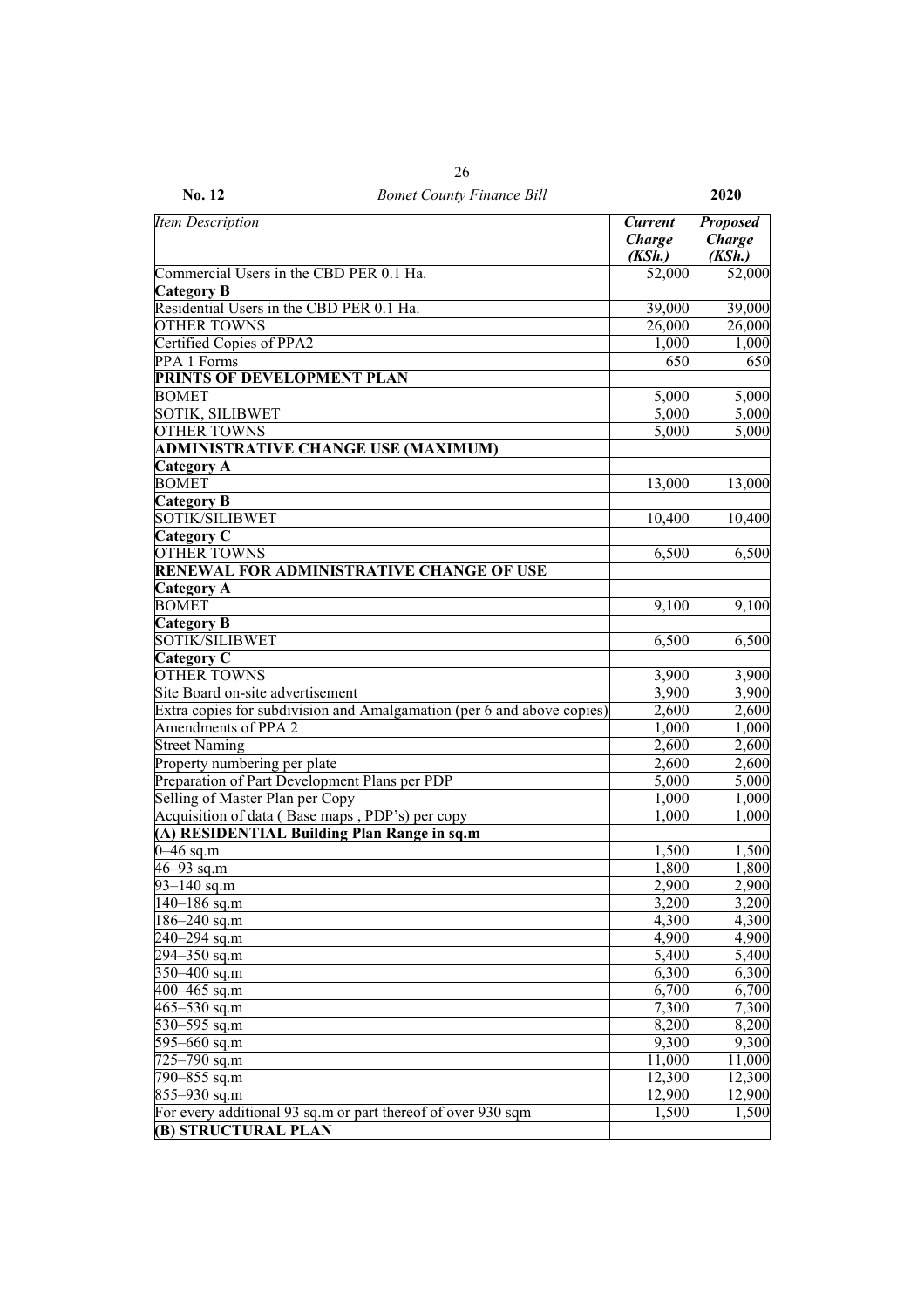| <b>Item Description</b>                                      | <b>Current</b><br><b>Charge</b><br>(KSh.) | <b>Proposed</b><br><b>Charge</b><br>(KSh.) |
|--------------------------------------------------------------|-------------------------------------------|--------------------------------------------|
| $0 - 46$ sq.m                                                | 500                                       | 500                                        |
| $46 - 93$ sq.m                                               | 800                                       | 800                                        |
| $93 - 140$ sq.m                                              | 1,000                                     | 1,000                                      |
| $140 - 186$ sq.m                                             | 1,300                                     | 1,300                                      |
| 186-240 sq.m                                                 | 1,500                                     | 1,500                                      |
| 240-294 sq.m                                                 | 1,800                                     | 1,800                                      |
| $294 - 350$ sq.m                                             | 2,000                                     | 2,000                                      |
| $350 - 400$ sq.m                                             | 2,300                                     | 2,300                                      |
| 400 $-465$ sq.m                                              | 2,600                                     | 2,600                                      |
| $465 - 530$ sq.m                                             | 2,800                                     | 2,800                                      |
| 530-595 sq.m                                                 | 3,100                                     | 3,100                                      |
| 595-660 sq.m                                                 | 3,400                                     | 3,400                                      |
| $660 - 725$ sq.m                                             | 3,600                                     | 3,600                                      |
| $725 - 790$ sq.m                                             | 3,900                                     | 3,900                                      |
| 790-855 sq.m                                                 | 4,100                                     | 4,100                                      |
| $855 - 930$ sq.m                                             | 4,400                                     | 4,400                                      |
| For every additional 93 sq.m or part thereof of over 930 sqm | 100                                       | 100                                        |
| (C) PUBLIC Building Plan Range in sq.m                       |                                           |                                            |
| $0 - 46$ sq.m                                                | 2,900                                     | 2,900                                      |
| $46 - 93$ sq.m                                               | 3,300                                     | 3,300                                      |
| $93 - 140$ sq.m                                              | 4,300                                     | 4,300                                      |
| $140 - 186$ sq.m                                             | 4,900                                     | 4,900                                      |
| 186-240 sq.m                                                 | 5,400                                     | 5,400                                      |
| 240-294 sq.m                                                 | 6,300                                     | 6,300                                      |
| 294-350 sq.m                                                 | 6,700                                     | 6,700                                      |
| $350 - 400$ sq.m                                             | 7,300                                     | 7,300                                      |
| 400 $-465$ sq.m                                              | 8,100                                     | 8,100                                      |
| $465 - 530$ sq.m                                             | 9,200                                     | 9,200                                      |
| 530-595 sq.m                                                 | 10,200                                    | 10,200                                     |
| 595-660 sq.m                                                 | 11,100                                    | 11,100                                     |
| $660 - 725$ sq.m                                             | 12,200                                    | 12,200                                     |
| 725-790 sq.m                                                 | 12,900                                    | 12,900                                     |
| 790-855 sq.m                                                 | 14,800                                    | 14,800                                     |
| 855-930 sq.m                                                 | 15,500                                    | 15,500                                     |
| For every additional 93 sq.m or part thereof of over 930 sqm | 1,950                                     | 1,950                                      |
| Inter amendments                                             | 1,300                                     | 1,300                                      |
| Inter alterations                                            | 1,300                                     | 1,300                                      |
| Conversions                                                  | 6,500                                     | 6,500                                      |
| (D) RENEWAL PUBLIC Building Plan Range in sq.m               |                                           |                                            |
| $0-46$ sq.m                                                  | 1,000                                     | 1,000                                      |
| $46 - 93$ sq.m                                               | 1,500                                     | 1,500                                      |
| $93 - 140$ sq.m                                              | 1,500                                     | 1,500                                      |
| $140 - 186$ sq.m                                             | 1,800                                     | 1,800                                      |
| $186 - 240$ sq.m                                             | 2,000                                     | 2,000                                      |
| 240-294 sq.m                                                 | 2,300                                     | 2,300                                      |
| $294 - 350$ sq.m                                             | 2,600                                     | 2,600                                      |
| $350 - 400$ sq.m                                             | 2,800                                     | 2,800                                      |
| $400 - 465$ sq.m                                             | 3,100                                     | 3,100                                      |
| $465 - 530$ sq.m                                             | 3,300                                     | 3,300                                      |
| 530-595 sq.m                                                 | 3,600                                     | 3,600                                      |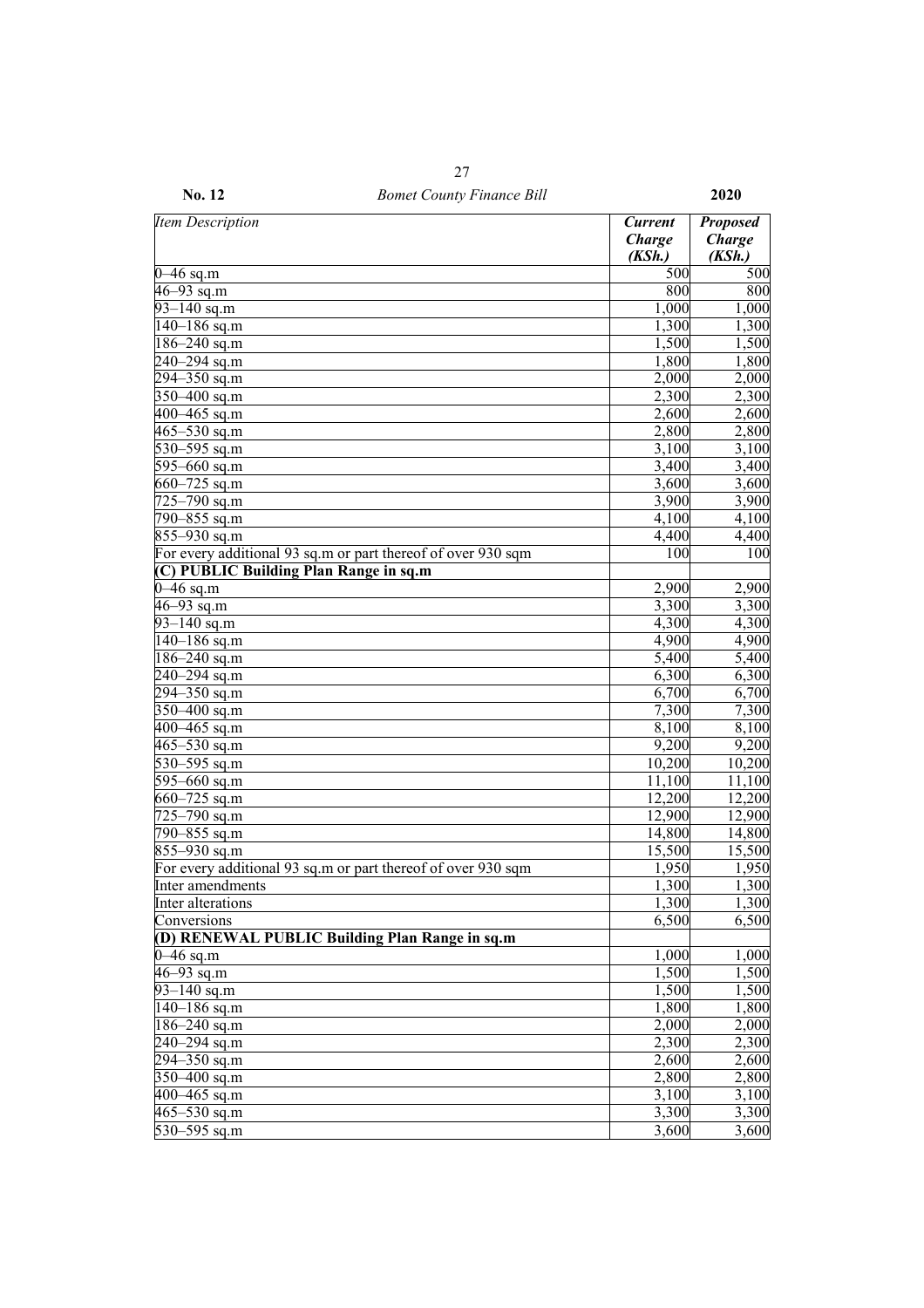| <b>Item Description</b>                                                   | <b>Current</b><br><b>Charge</b> | <b>Proposed</b><br><b>Charge</b> |
|---------------------------------------------------------------------------|---------------------------------|----------------------------------|
| 595-660 sq.m                                                              | (KSh.)<br>3,900                 | (KSh.)<br>3,900                  |
| $660 - 725$ sq.m                                                          | 4,100                           | 4,100                            |
| 725-790 sq.m                                                              | 4,400                           | 4,400                            |
| $\sqrt{790} - 855$ sq.m                                                   |                                 |                                  |
|                                                                           | 4,600                           | 4,600                            |
| 855-930 sq.m                                                              | 4,900                           | 4,900                            |
| For every additional 93 sq.m or part thereof of over 930 sqm              | 150                             | 150                              |
| (E) OFFICES, WAREHOUS/SHOPS Building Plan Range in sq.m<br>$46 - 93$ sq.m | 4,300                           | 4,300                            |
| $93 - 140$ sq.m                                                           | 4,900                           | 4,900                            |
| $\sqrt{140} - 186$ sq.m                                                   | 5,400                           | 5,400                            |
| $186 - 240$ sq.m                                                          |                                 |                                  |
|                                                                           | 6,700                           | 6,700                            |
| 240-294 sq.m                                                              | 7,300                           | 7,300                            |
| 294-350 sq.m                                                              | 8,100                           | 8,100                            |
| $350 - 400$ sq.m                                                          | 9,200                           | 9,200                            |
| 400-465 sq.m                                                              | 10,200                          | 10,200                           |
| $465 - 530$ sq.m                                                          | 11,100                          | 11,100                           |
| $530 - 595$ sq.m                                                          | 12,200                          | 12,200                           |
| $595 - 660$ sq.m                                                          | 12,900                          | 12,900                           |
| 660-725 sq.m                                                              | 13,800                          | 13,800                           |
| $\sqrt{725-790}$ sq.m                                                     | 15,500                          | 15,500                           |
| 790-855 sq.m                                                              | 15,700                          | 15,700                           |
| 855-930 sq.m                                                              | 16,700                          | 16,700                           |
| For every additional 93 sq.m or part thereof of over 930 sqm              | 1,950                           | 1,950                            |
| (F) RENEWAL OFFICES, WAREHOUSE/SHOPS Building Plan                        |                                 |                                  |
| Range in sq.m                                                             |                                 |                                  |
| $0 - 46$ sq.m                                                             | 1,950                           | 1,950                            |
| $46 - 93$ sq.m                                                            | 2,300                           | 2,300                            |
| $93 - 140$ sq.m                                                           | 2,600                           | 2,600                            |
| $140 - 186$ sq.m                                                          | 3,200                           | 3,200                            |
| 186-240 sq.m                                                              | 3,900                           | 3,900                            |
| 240-294 sq.m                                                              | 5,200                           | 5,200                            |
| 294-350 sq.m                                                              | 6,500                           | 6,500                            |
| $350 - 400$ sq.m                                                          | 7,800                           | 7,800                            |
| $400 - 465$ sq.m                                                          | 9,100                           | 9,100                            |
| $465 - 530$ sq.m                                                          | 10,400                          | 10,400                           |
| 530-595 sq.m                                                              | 11,700                          | 11,700                           |
| 595–660 sq.m                                                              | 13,000                          | 13,000                           |
| $660 - 725$ sq.m                                                          | 14,300                          | 14,300                           |
| 725-790 sq.m                                                              | 15,600                          | 15,600                           |
| 790-855 sq.m                                                              | 16,900                          | 16,900                           |
| $855 - 930$ sq.m                                                          | 18,200                          | 18,200                           |
| For every additional 93 sq.m or part thereof of over 930 sqm              | 150                             | 150                              |
| (G) SPECIAL DENSITY AREAS-RESIDENTIAL Building Plan                       |                                 |                                  |
| Range in sq.m<br>$0 - 46$ sq.m                                            |                                 |                                  |
| $46 - 93$ sq.m                                                            | 800<br>900                      | 800<br>900                       |
|                                                                           | 1,400                           |                                  |
| $93 - 140$ sq.m                                                           |                                 | 1,400                            |
| 140-186 sq.m                                                              | 1,600<br>2,100                  | 1,600                            |
| $186 - 240$ sq.m                                                          | 2,400                           | 2,100                            |
| 240-294 sq.m                                                              |                                 | 2,400                            |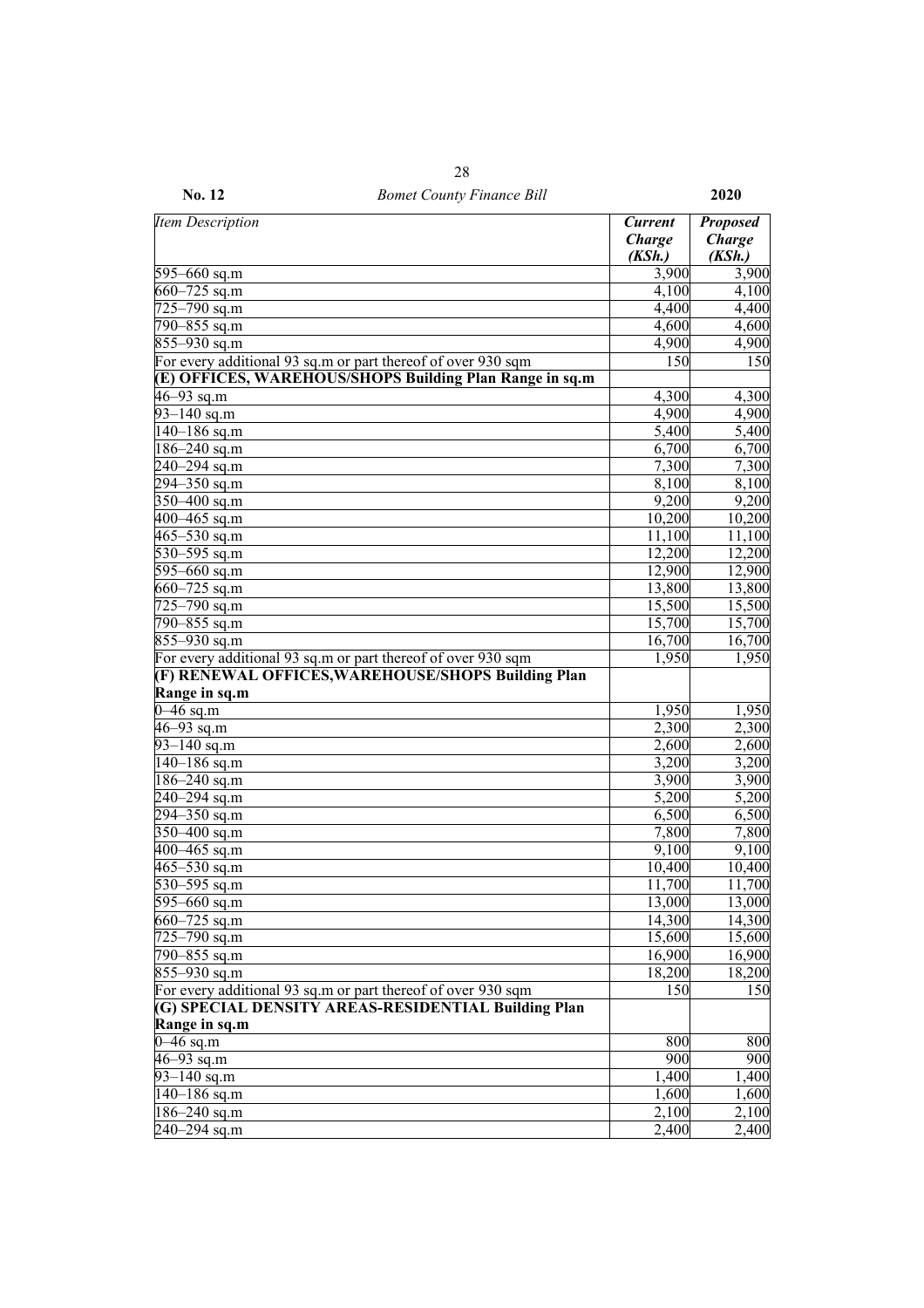| No. 12                                                                                                                | <b>Bomet County Finance Bill</b> |                                           | 2020                                |
|-----------------------------------------------------------------------------------------------------------------------|----------------------------------|-------------------------------------------|-------------------------------------|
| <b>Item Description</b>                                                                                               |                                  | <b>Current</b><br><b>Charge</b><br>(KSh.) | <b>Proposed</b><br>Charge<br>(KSh.) |
| $294 - 350$ sq.m                                                                                                      |                                  | 2,700                                     | 2,700                               |
| $350 - 400$ sq.m                                                                                                      |                                  | 3,600                                     | 3,600                               |
| $400 - 465$ sq.m                                                                                                      |                                  | 3,300                                     | 3,300                               |
| $465 - 530$ sq.m                                                                                                      |                                  | 3,600                                     | 3,600                               |
| 530-595 sq.m                                                                                                          |                                  | 4,000                                     | 4,000                               |
| $595 - 660$ sq.m                                                                                                      |                                  | 4,600                                     | 4,600                               |
| $660 - 725$ sq.m                                                                                                      |                                  | 5,100                                     | 5,100                               |
| $\sqrt{725-790}$ sq.m                                                                                                 |                                  | 5,500                                     | 5,500                               |
| $\sqrt{790} - 855$ sq.m                                                                                               |                                  | 6,100                                     | 6,100                               |
| 855-930 sq.m                                                                                                          |                                  | 6,400                                     | 6,400                               |
| For every additional 93 sq.m or part thereof of over 930 sqm                                                          |                                  | 800                                       | 800                                 |
| (H) AREAS - PUBLIC Structural Plan Range in sq.m                                                                      |                                  |                                           |                                     |
| $0 - 46$ sq.m                                                                                                         |                                  | 1,100                                     | 1,100                               |
| $46 - 93$ sq.m                                                                                                        |                                  | 1,600                                     | 1,600                               |
|                                                                                                                       |                                  | 2,100                                     |                                     |
| $93 - 140$ sq.m                                                                                                       |                                  |                                           | 2,100                               |
| $\frac{1}{140}$ –186 sq.m                                                                                             |                                  | 2,400                                     | 2,400                               |
| $186 - 240$ sq.m                                                                                                      |                                  | 2,700                                     | 2,700                               |
| $240 - 294$ sq.m                                                                                                      |                                  | 3,100                                     | 3,100                               |
| 294-350 sq.m                                                                                                          |                                  | 3,400                                     | 3,400                               |
| $350 - 400$ sq.m                                                                                                      |                                  | 3,600                                     | 3,600                               |
| $400 - 465$ sq.m                                                                                                      |                                  | 4,000                                     | 4,000                               |
| $465 - 530$ sq.m                                                                                                      |                                  | 4,600                                     | 4,600                               |
| 530–595 sq.m                                                                                                          |                                  | 5,100                                     | 5,100                               |
| $595 - 660$ sq.m                                                                                                      |                                  | 5,500                                     | 5,500                               |
| $660 - 725$ sq.m                                                                                                      |                                  | 6,100                                     | 6,100                               |
| 725-790 sq.m                                                                                                          |                                  | 6,400                                     | 6,400                               |
| $\sqrt{790} - 855$ sq.m                                                                                               |                                  | 6,900                                     | 6,900                               |
| 855-930 sq.m                                                                                                          |                                  | 7,700                                     | 7,700                               |
| For every additional 93 sq.m or part thereof of over 930 sqm<br>(I) OFFICES, WAREHOUSE/SHOPS Structural Plan Range in |                                  | 800                                       | 800                                 |
| sq.m                                                                                                                  |                                  |                                           |                                     |
| $\overline{0-46}$ sq.m                                                                                                |                                  | 2,100                                     | 2,100                               |
| $46 - 93$ sq.m                                                                                                        |                                  | 2,400                                     | 2,400                               |
| $93 - 140$ sq.m                                                                                                       |                                  | 2,700                                     | 2,700                               |
| $140 - 186$ sq.m                                                                                                      |                                  | 3,100                                     | 3,100                               |
| $\sqrt{186} - 240$ sq.m                                                                                               |                                  | 3,300                                     | 3,300                               |
| 240–294 sq.m                                                                                                          |                                  | 3,600                                     | 3,600                               |
| 294–350 sq.m                                                                                                          |                                  | 4,000                                     | 4,000                               |
| 350-400 sq.m                                                                                                          |                                  | 4,600                                     | 4,600                               |
| 400-465 sq.m                                                                                                          |                                  | 5,100                                     | 5,100                               |
| $465 - 530$ sq.m                                                                                                      |                                  | 5,500                                     | 5,500                               |
| 530–595 sq.m                                                                                                          |                                  | 6,100                                     | 6,100                               |
| 595–660 sq.m                                                                                                          |                                  | 6,400                                     | 6,400                               |
| $660 - 725$ sq.m                                                                                                      |                                  | 6,900                                     | 6,900                               |
| 725–790 sq.m                                                                                                          |                                  | 7,700                                     | 7,700                               |
| 790–855 sq.m                                                                                                          |                                  | 7,800                                     | 7,800                               |
| 855-930 sq.m                                                                                                          |                                  | 8,300                                     | 8,300                               |
| For every additional 93 sq.m or part thereof of over 930 sqm                                                          |                                  | 800                                       | 800                                 |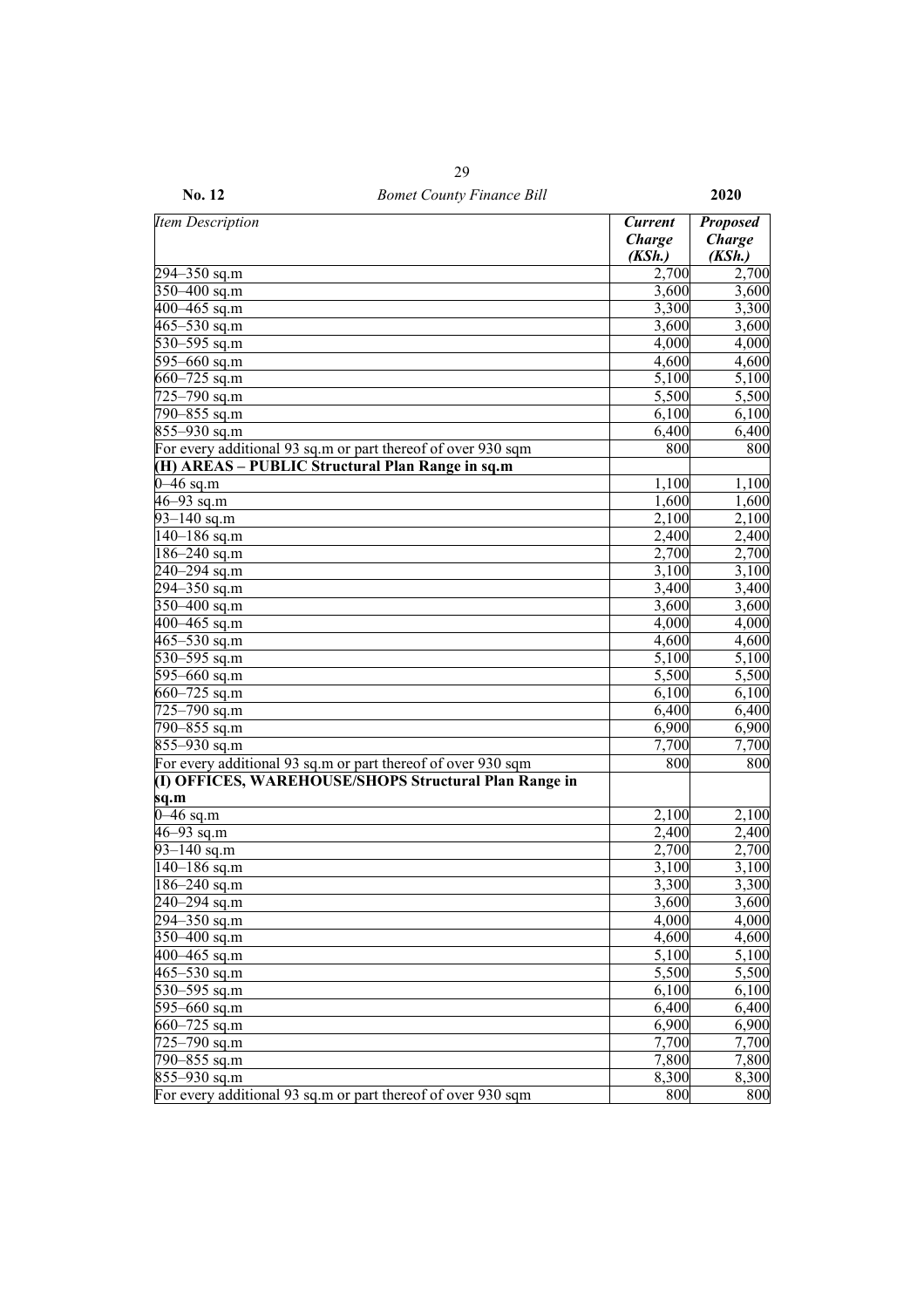| No. 12                                     | <b>Bomet County Finance Bill</b>                               |                                           | 2020                                       |
|--------------------------------------------|----------------------------------------------------------------|-------------------------------------------|--------------------------------------------|
| <b>Item Description</b>                    |                                                                | <b>Current</b><br><b>Charge</b><br>(KSh.) | <b>Proposed</b><br><b>Charge</b><br>(KSh.) |
| Infrastructure development levy            |                                                                | $0.08\%$ of                               | $0.08\%$ of                                |
|                                            |                                                                | estimated                                 | estimated                                  |
|                                            |                                                                | cost of                                   | cost of                                    |
|                                            |                                                                | building                                  | building                                   |
|                                            | (J) OCCUPATIONAL CERTIFICATE Building Plan Range in            |                                           |                                            |
| sq.m                                       |                                                                |                                           |                                            |
| $0-46$ sq.m                                |                                                                | 1,950                                     | 1,950                                      |
| $46 - 93$ sq.m                             |                                                                | 2,300                                     | 2,300                                      |
| $93 - 140$ sq.m                            |                                                                | 2,600                                     | 2,600                                      |
| $140 - 186$ sq.m                           |                                                                | 3,200                                     | 3,200                                      |
| 186-240 sq.m                               |                                                                | 3,900                                     | 3,900                                      |
| $240 - 294$ sq.m                           |                                                                | 5,200                                     | 5,200                                      |
| 294-350 sq.m                               |                                                                | 6,500                                     | 6,500                                      |
| 350 $-400$ sq.m                            |                                                                | 7,800                                     | 7,800                                      |
| $400 - 465$ sq.m                           |                                                                | 9,100                                     | 9,100                                      |
| $\frac{465-530}{9}$ sq.m                   |                                                                | 10,400                                    | 10,400                                     |
| 530-595 sq.m                               |                                                                | 11,700                                    | 11,700                                     |
| 595 $-660$ sq.m                            |                                                                | 13,000                                    | 13,000                                     |
| 660 $-725$ sq.m                            |                                                                | 14,300                                    | 14,300                                     |
| $725 - 790$ sq.m                           |                                                                | 15,600                                    | 15,600                                     |
| 790-855 sq.m                               |                                                                | 16,900                                    | 16,900                                     |
| 855-930 sq.m                               |                                                                | 18,200                                    | 18,200                                     |
|                                            | For every additional 93 sq.m or part thereof of over 930 sq.m  | 260                                       | 260                                        |
| Inspection of building file                |                                                                | 1,300                                     | 1,300                                      |
| Supply of certified occupation certificate |                                                                | 1,300                                     | 1,300                                      |
| Supply of list of approved plans           |                                                                | 3,900                                     | 3,900                                      |
| Commencement and completion certificate    |                                                                | 1,300                                     | 1,300                                      |
| Ordinary Schemes (and thereafter)          |                                                                | 6,500                                     | 6,500                                      |
| Comprehensive (500 per re-submission)      |                                                                | 10,900                                    | 10,900                                     |
| Fee payable for single dwelling            |                                                                | 390                                       | 390                                        |
| For each additional dwelling               |                                                                | 260                                       | 260                                        |
|                                            | Fee payable for testing of plumbers and drainage layers        | 2,600                                     | 2,600                                      |
| Central Business District (per month)      |                                                                | 2,600                                     | 2,600                                      |
| Other areas (per annum)                    |                                                                | 1,300                                     | 1,300                                      |
| <b>Preliminary Submission</b>              |                                                                | 3,900                                     | 3,900                                      |
|                                            | Printing of online plans on 2nd and subsequent request per A 1 | 1,300                                     | 1,300                                      |
| Certification of Printed plans (new)       |                                                                | 1,300                                     | 1,300                                      |
|                                            | Printed copy of approval list in pdp per page (new)            | 1,300                                     | 1,300                                      |
|                                            |                                                                |                                           |                                            |

| Item Description               | Current Charges    | Proposed                              |
|--------------------------------|--------------------|---------------------------------------|
|                                | (KSh.)             | Charges (KSh.)                        |
| Evaluation-plinth area         | $1.8\%$ of cost of | $1.8\%$ of cost of                    |
|                                | construction       | construction                          |
| Renewal-plinth area            | $1.8\%$ of cost of | $1.8\%$ of cost of                    |
|                                | construction       | construction                          |
| Deed plan registration fee     | 13,000             | 13,000                                |
| Topographical surveys-per Acre | 2,600              | 2,600                                 |
| levelling–per Km               | 65,000             | 65,000                                |
| Town                           |                    | $20\%$ of the cost $20\%$ of the cost |

 $\overline{\phantom{a}}$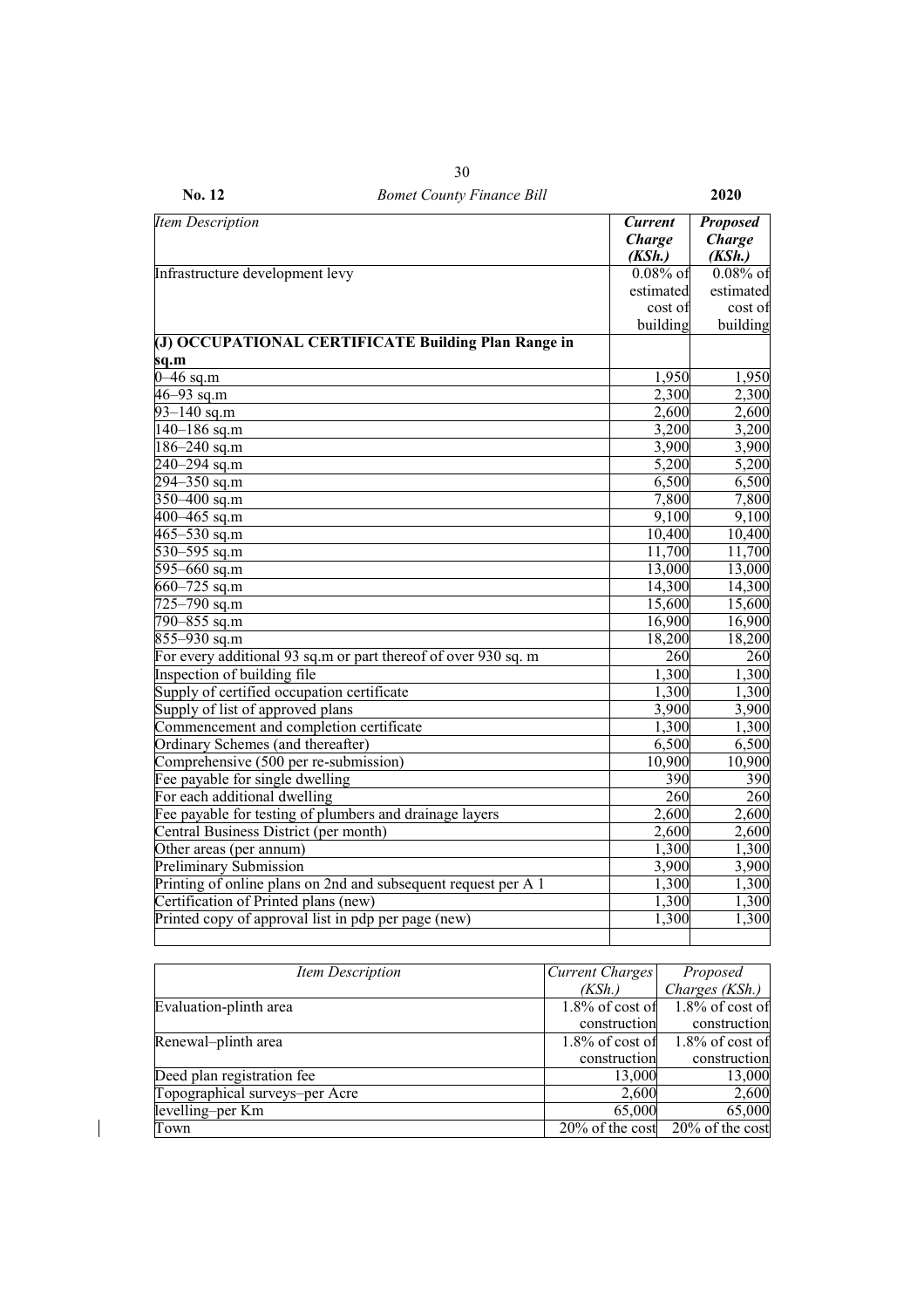| No. 12      | <b>Bomet County Finance Bill</b> | 2020                                  |
|-------------|----------------------------------|---------------------------------------|
| Other Areas |                                  | $20\%$ of the cost $20\%$ of the cost |
| Town        |                                  | $20\%$ of the cost 20% of the cost    |
| Other areas |                                  | $20\%$ of the cost $20\%$ of the cost |

| <b>Valuation Section</b>        | Unit of Measure   | Current Charges | Proposed       |
|---------------------------------|-------------------|-----------------|----------------|
|                                 |                   | (KSh.)          | Charges (KSh.) |
| Provisional valuation           | Per division      | 3,900           | 3,900          |
| Temporary Occupation License    | Per Standard Area | 6,500           | 6,500          |
| Exemption Inspection fee        | Per Visit         | 6,500           | 6,500          |
| Copy of Building Plan           | Per instance      | 3,900           | 3,900          |
| Valuation maps and plans        | Per copy          | 3,250           | 3,250          |
| Omission of a Rateable Property | Per property      | 650             | 650            |
| Transfer of a Rateable Property | Per property      | 500             | 500            |
| File Rating Records information | Per instance      | 260             | 260            |
| Groundrent                      | Per standard Area | 3,250           | 3,250          |
| <b>Extension</b> lease          |                   | NA              | <b>NA</b>      |
| Search fees                     | Per search        | 520             | 520            |
| Duplicate card                  |                   | 1,300           | 1,300          |

# **HOUSING DEVELOPMENT**

 $\begin{array}{c} \hline \end{array}$ 

| Item Description                                   | Current | Proposed       |
|----------------------------------------------------|---------|----------------|
|                                                    | Charges | Charges (KSh.) |
|                                                    | (KSh.)  |                |
| Building Plans (Type plans)                        |         |                |
| Ground Floor                                       | 6,600   | 6,600          |
| Single storey                                      | 11,000  | 11,000         |
| Double storey                                      | 17,160  | 17,160         |
| Triple storey                                      | 22,000  | 22,000         |
| Forth storey and above                             | 27,500  | 27,500         |
| Workshop cluster                                   | 4,290   | 4,290          |
| PENALTY ON CONSTRUCTION WITHOUT APPROVED           |         |                |
| <b>PLANS</b>                                       |         |                |
| <b>Ground Floor</b>                                | 22,000  | 22,000         |
| Single storey                                      | 27,500  | 27,500         |
| Double storey                                      | 33,000  | 33,000         |
| Triple storey                                      | 38,500  | 38,500         |
| Fourth storey and above                            | 44,000  | 44,000         |
| Workshop cluster                                   | 5,000   | 5,000          |
| <b>RENEWAL OF BUILDING PLANS AND OTHER CHARGES</b> |         |                |
| Hoarding fee                                       | Nil     | Nil            |
| Single storey                                      | 7,800   | 7,800          |
| Double storey                                      | 52,000  | 52,000         |
| Triple storey                                      | 78,000  | 78,000         |
| Fourth storey and above                            | 117,000 | 117,000        |
| Demolition fee per unit                            | 39,000  | 39,000         |
| Occupation fee per unit                            | 13,000  | 13,000         |
| <b>GROUND RENT AND OTHER CHARGES</b>               |         |                |
| Ground Rent (per year)                             | 1,300   | 1,300          |
| Rates                                              | 800     | 800            |
| Rates (plots above 240 m2) /per m2                 | 1,300   | 1,300          |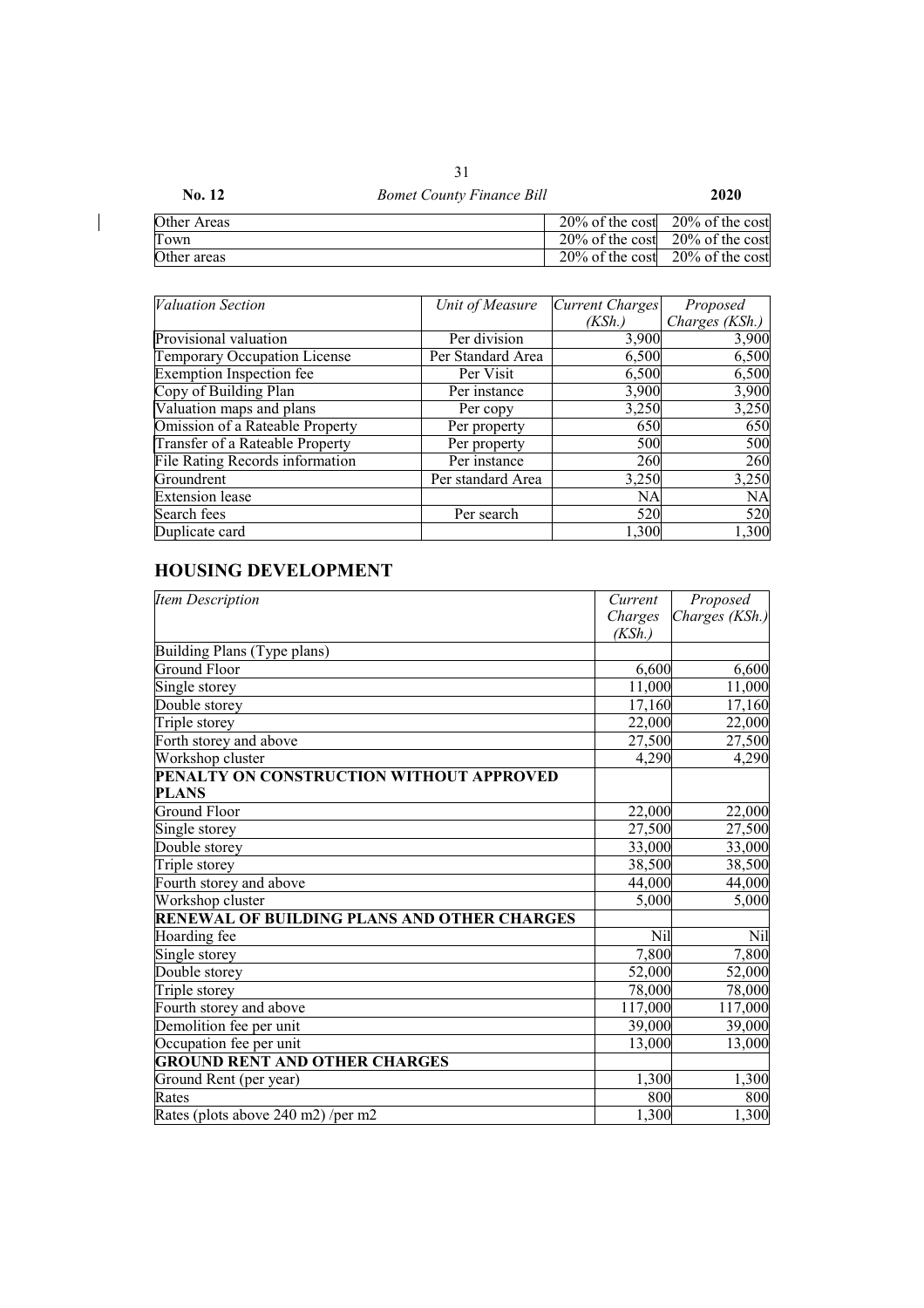| <b>Item Description</b>                                              | Current | Proposed               |
|----------------------------------------------------------------------|---------|------------------------|
|                                                                      | Charges | Charges (KSh.)         |
|                                                                      | (KSh.)  |                        |
| Rates commercial plots                                               | 1,300   | 1,300                  |
| Interest agreement assignment                                        | 6,500   | 6,500                  |
| Consent                                                              | 6,500   | 6,500                  |
| Clearance certificate (plot)                                         | 3,000   | 3,000                  |
| Confirmation of ownership                                            | 1,300   | 1,300                  |
| Certified copies                                                     | 1,950   | 1,950                  |
| Transfer of ownership                                                | 3,500   | 3,500                  |
| County Eateries rent per month Bomet Town                            | 3,000   | 3,000                  |
| County Eateries rent per month in other Towns                        | 2,000   | 2,000                  |
| County stall rent per month in Bomet Town within Bus Park            | 1,000   | 1,000                  |
| County stall(Small) rent per month within Bus Park in Bomet Town     | 500     | 500                    |
| County stall rent per month in Sotik and other Towns within Bus Park | 500     | 500                    |
| County public toilet per month Bomet Town                            | 5,000   | 5,000                  |
| Sale of building plans                                               | 3,000   | 3,000                  |
| Official search of records                                           | 200     | 200                    |
| Land Rate on Agricultural land/Commercial plantations (on value of   | 1.75 %  | 1.75 %                 |
| land)                                                                |         |                        |
| Search for beacons per plot                                          |         | 200 per 200 per beacon |
|                                                                      | beacon  |                        |
| Disco per night/live band                                            | 1,500   | 1,500                  |
| Sign Boards per square feet                                          | 300     | 300                    |
| Bill board/neon sign per square feet                                 | 400     | 400                    |
| Construction sign board per square feet                              | 500     | 500                    |
| <b>HOUSING</b>                                                       |         |                        |
| One bedroom                                                          | 2,000   | 2,000                  |
| Two bedroom house                                                    | 8,000   | 8,000                  |
| Three bedroom house                                                  | 9,000   | 9,000                  |
| Maisonette 3 bedroom with servants quarter                           | 11,000  | 11,000                 |
| Maisonette 3 bedroom                                                 | 9,000   | 9,000                  |
| Flat 2 bedroom                                                       | 6,500   | 6,500                  |
| Flat 3 bedroom                                                       | 8,000   | 8,000                  |
| Twin houses one bedroomed                                            | 5,000   | 5,000                  |
| Single rooms                                                         | 2,000   | 2,000                  |

# **TRANSPORT DEPARTMENT**

 $\begin{array}{c} \hline \end{array}$ 

| <b>Item Description</b>                   | Unit of Measure | Current | Proposed |
|-------------------------------------------|-----------------|---------|----------|
|                                           |                 | Charge  | Charge   |
|                                           |                 | (KSh.)  | (KSh.)   |
| <b>Off-street parking/Buspark per day</b> |                 |         |          |
| Motorbikes/Scooter/Tuktuk                 | Per day         | 20      | 20       |
| Vehicles 7 tons and below                 | Per day         | 50      | 100      |
| Vehicles over 7 tons                      | Per day         | 200     | 300      |
| Trailers                                  | Per day         | 300     | 400      |

**No. 12** *Bomet County Finance Bill* **2020**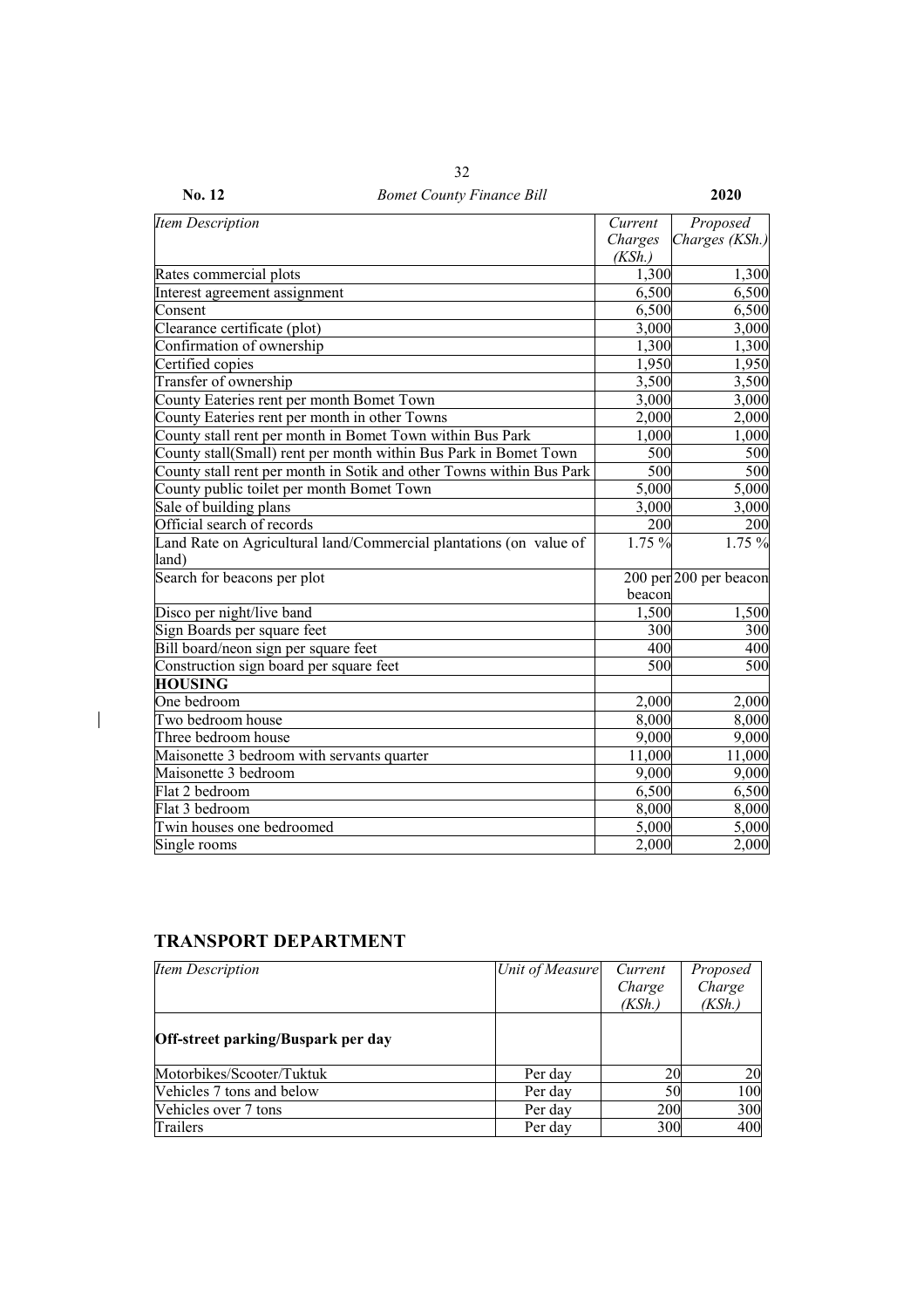| Item Description                 | Unit of Measure | Current | Proposed |
|----------------------------------|-----------------|---------|----------|
|                                  |                 | Charge  | Charge   |
|                                  |                 | (KSh.)  | (KSh.)   |
| <b>Monthly Parking Tickets</b>   |                 |         |          |
| Motorbikes/Scooter/Tuktuk        |                 | 150     | 150      |
| <b>Vehicles 7 tons and below</b> | Per month       | 2,500   | 2,500    |
| Vehicles over 7 tons             | Per month       | 4,200   | 4,200    |
| Trailers                         | Per month       | 7,000   | 7,000    |
| <b>Annual Parking tickets</b>    |                 |         |          |
| Motor Bikes/Scooters/Bodaboda    | Per annum       | 1,500   | 1,500    |
| Vehicles 7 tons and below        | Per annum       | 25,000  | 25,000   |
| Vehicles over 7 tons             | Per annum       | 52,000  | 52,000   |
| Trailers                         | Per annum       | 70,000  | 70,000   |

### **DRY RATE HIRE OF COUNTY EQUIPMENT (Customer**

|                                                  | fuel $10,000$ per day) |        |        |
|--------------------------------------------------|------------------------|--------|--------|
| Tipper                                           | Dry rate per day       | 20,000 | 20,000 |
| Roller                                           | Dry rate per hr        | 5,000  | 5,000  |
| Grader                                           | Dry rate per hr        | 5,000  | 5,000  |
| Excavator                                        | Dry rate per hr        | 6,000  | 6,000  |
| Dozzer                                           | Dry rate per hr        | 6,000  | 6,000  |
| <b>Illegal Signs board</b>                       |                        |        |        |
| Removal charges                                  | Once                   | 2,600  | 2,600  |
| Storage per day                                  | Per day                | 650    | 650    |
| <b>Advertisements</b>                            |                        |        |        |
| On the street name posts and estate names        | Per annum              | 6,500  | 6,500  |
| On bus shelters                                  | per annum              | 2,600  | 2,600  |
| <b>Bill Boards on road Reserve</b>               |                        |        |        |
| Application fee                                  | Once                   | 300    | 300    |
| Fee per sq. metre                                | per annum              | 300    | 300    |
| Matatu parking points applications on designated |                        |        |        |
| terminus per office                              | per annum              | 13,000 | 13,000 |
| <b>Street Light Pole</b>                         |                        |        |        |
| Damage of pole                                   | Per instance           | 6,500  | 6,500  |
| Penalty non-payment of advertisement             | Once                   | 6,500  | 6,500  |
| Storage of impounded advertisement materials     | Per day                | 650    | 650    |
| <b>ESTATE AND DEVELOPMENT SECTION</b>            |                        |        |        |
| Storm water drainage                             | Once                   | 6,500  | 6,500  |
| Connection fee                                   |                        |        |        |
| Plot access (including inspection fee)           |                        |        |        |
| Not exceeding 20 plots                           | Once                   | 5,200  | 5,200  |
| $21 - 50$ plots                                  | Once                   | 6,500  | 6,500  |
| Over 51 plots                                    | Once                   | 7,800  | 7,800  |
| <b>Road Works and storm water drainage</b>       |                        |        |        |
| Not exceeding 300meters                          | Once                   | 10,400 | 10,400 |
| 301-1,000 metres                                 | Once                   | 16,250 | 16,250 |
| $1,001-2,000$ metres                             | Once                   | 16,250 | 16,250 |
| 200-5,000 metres                                 | Once                   | 19,500 | 19,500 |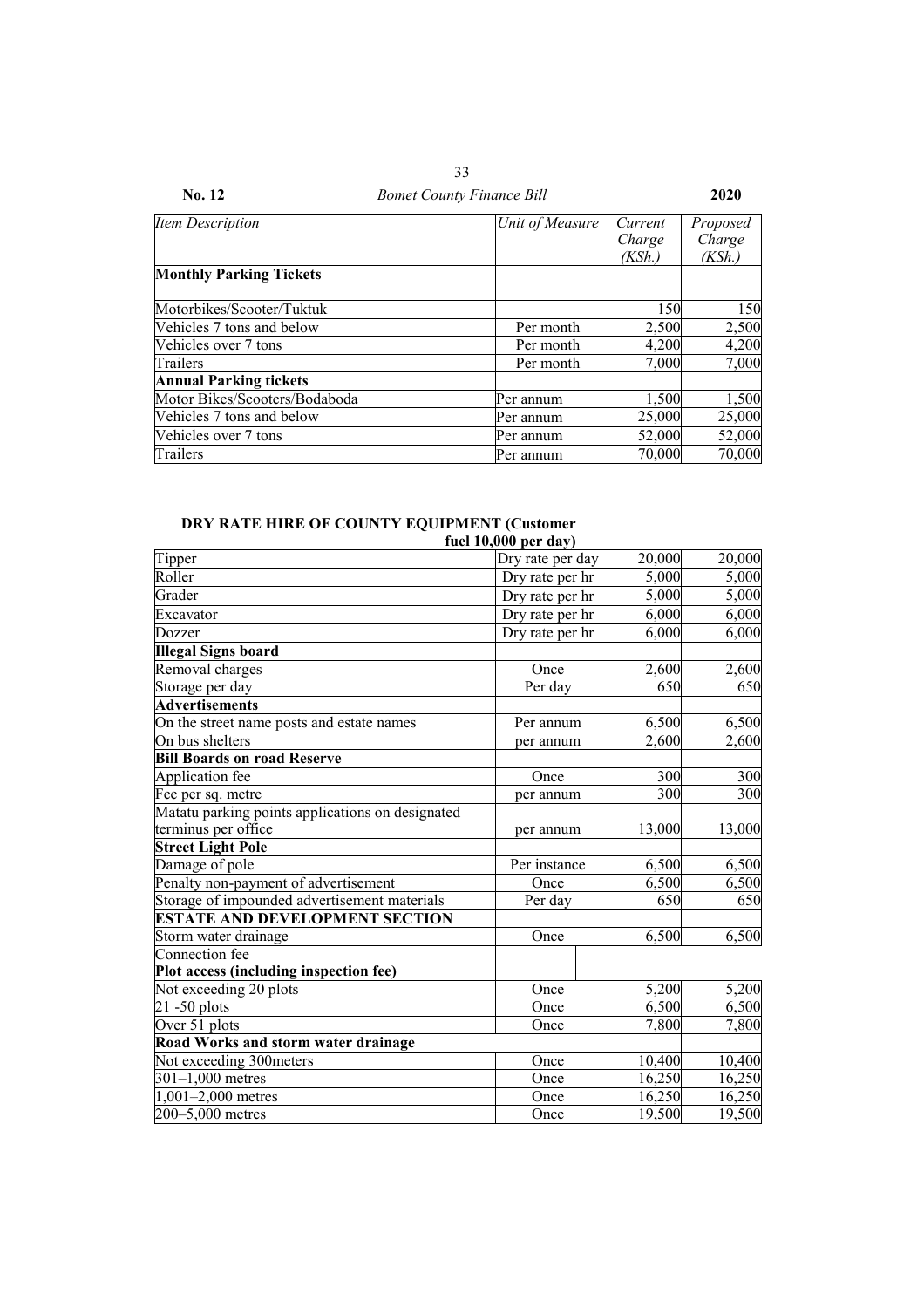| <b>Item Description</b>                               | Unit of Measure | Current             | Proposed           |
|-------------------------------------------------------|-----------------|---------------------|--------------------|
|                                                       |                 | Charge              | Charge             |
|                                                       |                 | (KSh.)              | (KSh.)             |
| Over 5,000 metres for every extra metre.              | Once            | $\overline{39,000}$ | 39,000             |
| <b>Approvals</b>                                      |                 |                     |                    |
| Renewal of civil engineering plans                    | Per plans       | 13,000              | 13,000             |
| Issue of certified copies of plans                    | Per plan        | 7,000               | 7,000              |
| Issue of certified copies of letters                  | Per letters     | 6,500               | 5,200              |
| Opening door lock for tenant defaulters(move to       | Per instance    | 2,600               | 6,500              |
| housing)                                              |                 |                     |                    |
| <b>DISASTER MANAGEMENT SECTION</b>                    |                 |                     | 7,800              |
| <b>Standby against fire risk</b>                      |                 |                     |                    |
| Service of Fire Equipment                             | Per instance    | 10,000              | 10,400             |
| Inspection of fire safety                             | Per instance    | 5,000               | 16,250             |
| County trade fair. show per person (adult)            | Per day         | 60                  | 16,250             |
| Use of turn-able ladder or hydraulic platform         | Per service     | $\overline{3,900}$  | 19,500             |
| Removal of fallen trees                               | Per service     | 2,600               | 39,000             |
| Removal of bees                                       | Per service     | 3,250               |                    |
| Pumping out flood Waters                              | Per service     | 2,600               | 13,000             |
| Scrutinisation of Building plans                      | Per plan        | 3,000               | 7,000              |
| Inspection of new premises before issuance of         | Per visit       | 3,900               |                    |
| occupation certificate                                |                 |                     |                    |
| Fire maintenance technicians (hydrant inspectors)     | Per premises    | 3,900               | 3,900              |
| Repair of delivery hose per patch                     | Labour          | 1,300               | 1,300              |
| Repair of delivery hose per patch                     | Material        | 2,600               | 2,600              |
| Opening of lifts                                      | Per instance    | 13,000              | 13,000             |
| Binding delivery hose coupling                        | Labour          | 1,300               | 1,300              |
| Binding delivery hose coupling                        | Material        | 2,600               | $\overline{2,}600$ |
| Hire of one hose length or part thereof               | Per unit        | 1,300               | 1,300              |
| Inspection of fire extinguisher (excluding refill per |                 |                     |                    |
| extinguisher)                                         | Per unit        | 1,300               | 1,300              |
| Hire of ladder                                        | Per day         | 1,300               | 1,300              |
| Hire of van for requested inspections                 | Per instance    | 3,900               | 3,900              |
| Refill of BA cylinder (any capacity)                  | Per unit        | 2,600               | 2,600              |
| Hire of special purposes rope                         | Per day         | 650                 | 650                |
| Hire of standible                                     | Per unit        | 2,600               | 2,600              |
| Inspection of petroleum tanker                        | Annual          | 5,850               | 5,850              |
| Use of portable fire Extinguisher                     | Per unit        | 2,600               | 2,600              |
| Penalty for sale of petroleum products in non-        |                 |                     | 5,000              |
| designated areas                                      | Per instance    | 5,000               |                    |
| <b>Fire Vehicles &amp; services</b>                   |                 |                     |                    |
| Turn out fee                                          | Per instance    | nil                 | 100                |
| Use of foam compound per one imp. Gallon              | Per litre       | nil                 | 50                 |
| For each proceeding hour                              | Per hour        | nil                 | 50                 |
| Turn out fee including transport                      | Per instance    | nil                 | 10                 |
| For each proceeding hour                              | Per hour        | Nil                 |                    |
| Hire of flags with post                               | Per unit        | 3,900               | 100                |
| Hire of flags without post                            | Per unit        | 2,600               | 50                 |
| Hire of bunting                                       | Per unit        | 2,600               | 10                 |
| Hire of banners (30 ft)                               | Per unit        | 2,600               |                    |
| Erection of banner                                    | Per instance    | 6,500               |                    |
|                                                       |                 |                     | 15,000             |

**No. 12** *Bomet County Finance Bill* **2020** 34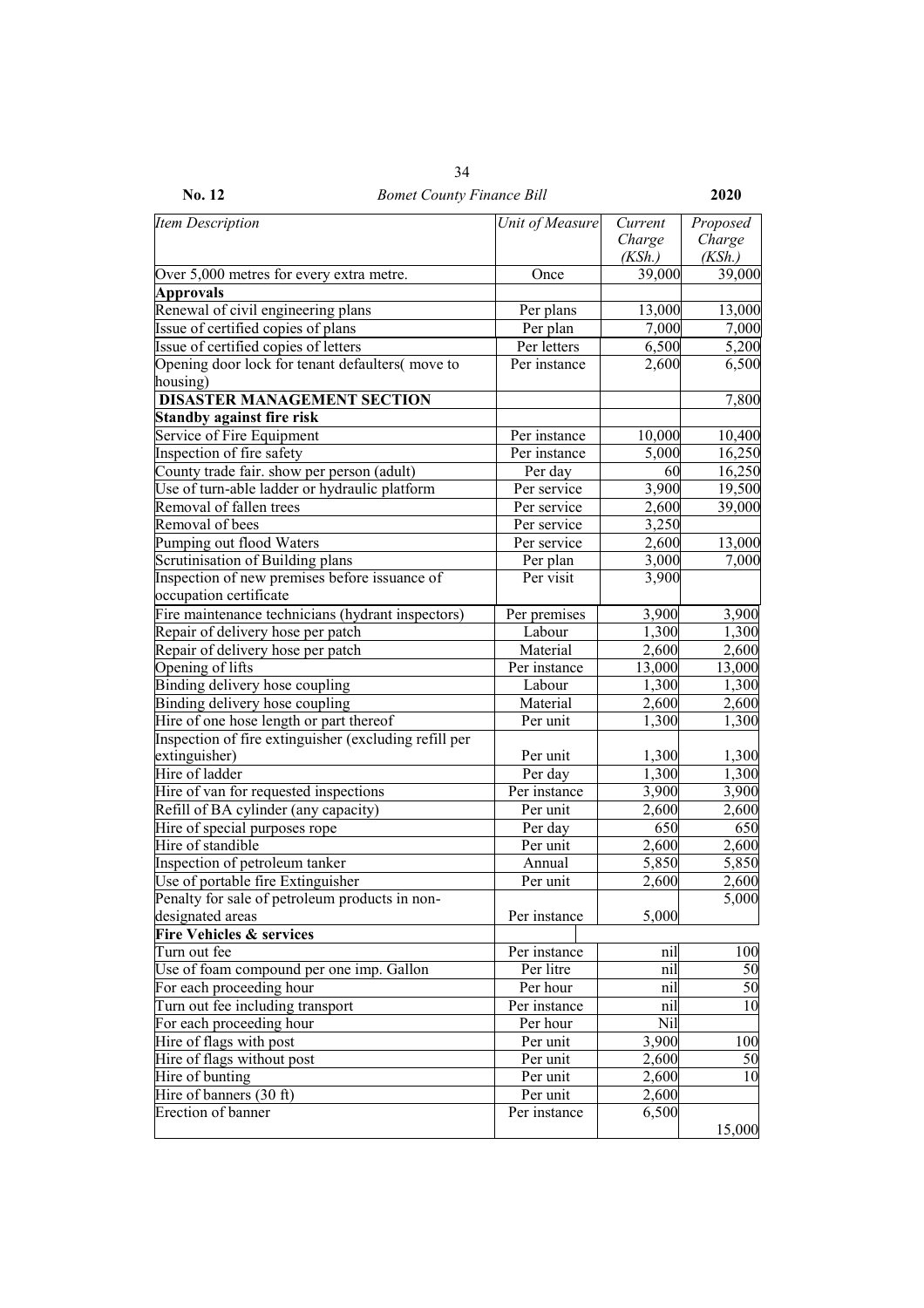| <b>No. 12</b><br><b>Bomet County Finance Bill</b>       |                  |        | 2020           |
|---------------------------------------------------------|------------------|--------|----------------|
| Sale of broken slabs (7 ton lorry)                      | Per ton          | 650    | 12,000         |
| Deposit for flag pole                                   | Per unit         | 2,600  |                |
|                                                         |                  |        | 7,500          |
| Hoisting fee for banners                                | Per instance     | 3,900  |                |
|                                                         |                  |        | 3,000          |
| <b>HIGHWAY SECTION</b>                                  |                  |        | 00             |
| Illegal signs removal charges                           | Per instance     | 3,900  | 300            |
| Illegal signs storage charges                           | Per day          | 1,300  | 50             |
| Illegal barriers removal charges                        | Per instance     | 3,900  | 100            |
| Illegal barriers storage charges                        | Per day          | 3,900  | 50             |
| Illegal gates removal charges                           | Per instance     | 13,000 | 30             |
| Illegal gates storage charges                           | Per day          | 3,900  | 50             |
| Illegal bollard storage charges                         | Per day          | 1,300  | 100            |
| Illegal banners removal charges                         | Per instance     | 6,500  | 200            |
| Illegal banners storage charges                         | Per day          | 1,300  | 5              |
| <b>Building Works Section</b>                           |                  |        | 1,000          |
| Clearing blocked basins                                 | Per instance     | 1,300  | 1,000          |
| Clearing blocked toilets                                | Per instance     | 2,600  | 200            |
| Erection of dais for private institutions               | Per instance     | 13,000 | 2,000          |
| Sale of Empty drums                                     | Per Drum         | 390    | 3,000          |
| 0-10 Columns                                            | Per instance Per | 3,900  | 1,000          |
| $11-20$ columns                                         | instance Per     | 5,200  | 10             |
| $21-50$ columns                                         | instance         | 9,750  | 40             |
| $51-100$ columns                                        | Per instance     | 13,000 | 200            |
| $\overline{101-200}$ columns                            | Per instance     | 17,550 |                |
| 201-400 columns                                         | Per instance     | 22,100 | 10             |
| Over 400 columns                                        | Per instance     | 32,500 | 10             |
| Turn out                                                | Per instance     | 3,900  | 10             |
| For each proceeding hour                                | Per instance     | 3,250  | 1000           |
| Issue of K.P. & L. Co completion certificate            | Per certificate  | 5,200  | 1,000          |
| Road encroachment in road reserves                      | Per instance     | 3,900  | $\overline{c}$ |
| Confirmation of Beacon for development of               | Per instance     | 7,800  | $\overline{2}$ |
| properties                                              |                  |        |                |
| <b>Confirmation of General Boundaries</b>               | Per instance     | 19,500 | 4              |
| Inspection of boundaries walls                          | Per instance     | 5,200  | $\overline{2}$ |
| Site inspection                                         | Per instance     | 6,500  |                |
| Survey plan procurement per set                         | Per instance     | 1,950  | 100            |
| Drainage inspection                                     | Per instance     | 6,500  | 50             |
| Confirmation & Inspection of subdivision plans          | Per instance     | 7,800  | 50             |
| <b>ROAD SECTION</b>                                     |                  |        |                |
| <b>Road Opening Permits</b>                             |                  |        |                |
| Inspection fees for road opening: – 9 metres per permit |                  |        |                |
| (all categories not exceeding 10 metres)                | Per instance     | 5,200  | 5,200          |
| Over 10 meters for opening carriage way per metre       | Per instance     | 1,000  | 1,000          |
| Over 10 metres for opening on paved footpath per        |                  |        |                |
| metre                                                   | Per instance     | 100    | 100            |
| Over 10 meters for opening on verges per metre          | Per instance     | 30     | 30             |
| Renewal of road opening permits and roadworks after     |                  |        |                |
| expiry                                                  | Per instance     | 2,600  | 2,600          |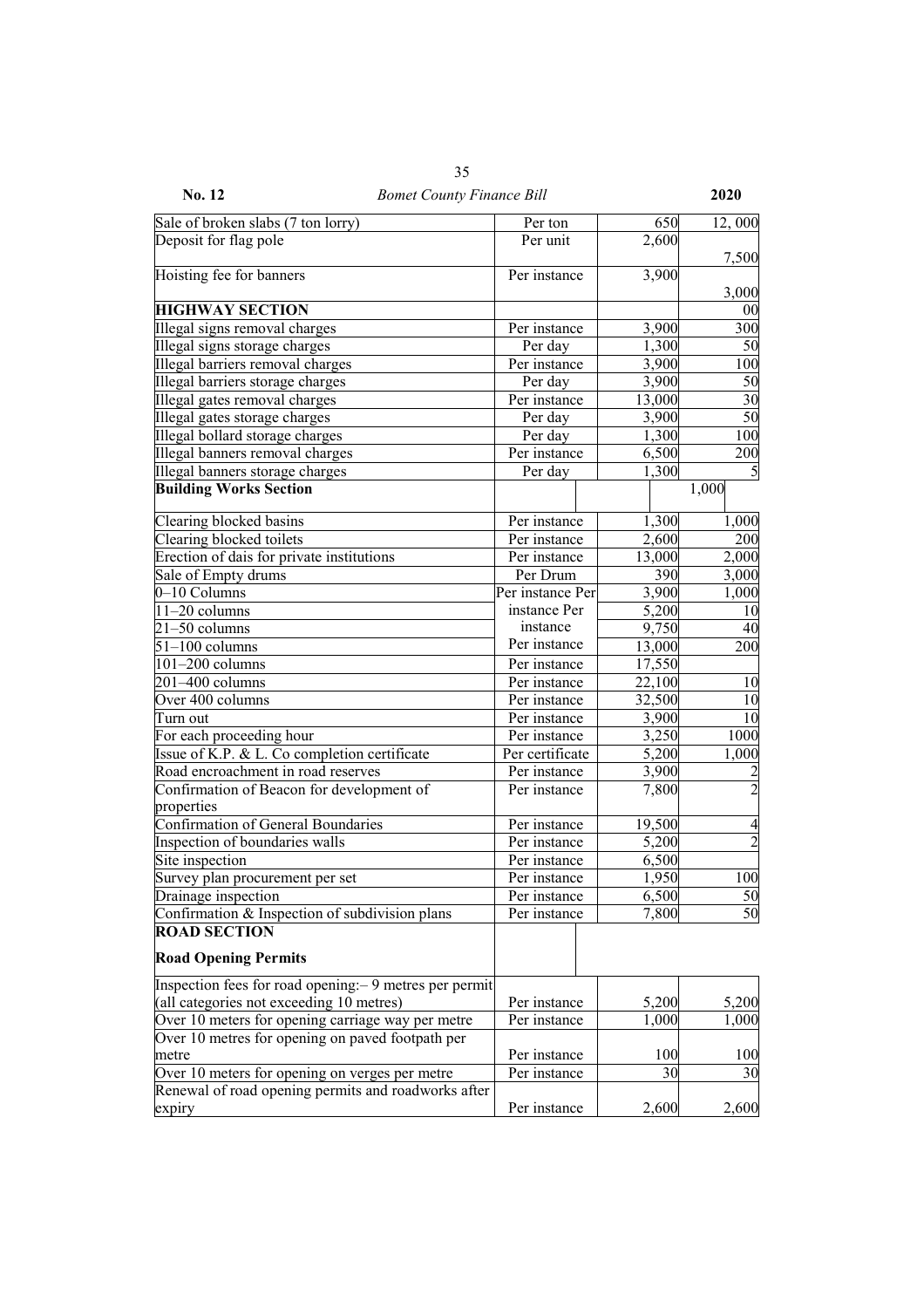| No. 12                                                | <b>Bomet County Finance Bill</b> |              |               | 2020           |
|-------------------------------------------------------|----------------------------------|--------------|---------------|----------------|
| Authority to open manholes and lay cables for service |                                  |              |               | 3,200          |
| providers charged per road                            |                                  | Per instance | 3,200         |                |
| <b>Directional Signs</b>                              |                                  |              |               |                |
| <b>Application Fee</b>                                |                                  | Per instance | 300           | 300            |
| Size max. 600 mm $\times$ 1,200 mm                    |                                  | Per instance | 6,500         | 6,500          |
| <b>Way Leave Licences Application Fees</b>            |                                  |              |               |                |
| $-2$ km long                                          |                                  | Per instance | 5,200         | 5,200          |
| $2-5$ km long                                         |                                  | Per instance | 6,500         | 6,500          |
| Over 5 km for every km                                |                                  | Per instance | 6,500         | 6,500          |
| <b>Annual Way Leave space on road reserve</b>         |                                  |              |               |                |
| Length of Wayleave on carriage-way per metre          |                                  | Per annum    | 200           | 200            |
| Length of Wayleave on footpath per metre              |                                  | Per annum    | 100           | 100            |
| Verges per metre length at 1.5 metres from plot       |                                  |              |               |                |
| boundary                                              |                                  | Per annum    | 50            | 50             |
| Verges per metre length outside 1.5 metres from plot  |                                  |              |               |                |
| boundary                                              |                                  | Per annum    | 100           | 100            |
| <b>Booth &amp; Stands</b>                             |                                  |              |               |                |
| Telephone booths on road reserves                     |                                  | Per annum    | 2,600         | 2,600          |
| KPLC boxes (turrets) on road reserves                 |                                  | Per annum    | 2,600         | 2,600          |
| Sweepstake stands                                     |                                  | Per annum    | 1,300         | 1,300          |
| <b>Power sub-stations</b>                             |                                  |              |               |                |
| Hoarded area (0-20sq.m)                               |                                  | Per instance | 5,200         |                |
|                                                       |                                  |              |               | 5,200<br>7,800 |
| Hoarded area (21–50 sq.m)                             |                                  | Per instance | 7,800         |                |
| Hoarded area $(51-100 \text{ sq.m})$                  |                                  | Per instance | 11,700        | 11,700         |
| Hoarded area (101-150 sq.m)                           |                                  | Per instance | 15,600        | 15,600         |
| Hoarded area (above 150 sq.m) per sq.m                |                                  | Per instance | 130           | 130            |
| On carriage-ways per sq.m                             |                                  | Per month    | 330           | 330            |
| On car parks per bay                                  |                                  | Per annum    | 13,000        | 13,000         |
| On paved footpaths per sq.m                           |                                  | Per month    | 400           | 400            |
| On verges/drains per sq.m                             |                                  | Per month    | 200           | 200            |
| (Rent of Road Reserve must be paid as appropriate)    |                                  |              | 5,200         | 5,200          |
| Sundry debts/income (Deposit for reinstatement)       |                                  | once         | $60\%$ of the | 60% of the     |
|                                                       |                                  |              | deposit       | deposit        |
|                                                       |                                  |              | Paid          | Paid           |
| Annual rent for road/footpaths for exclusive use per  |                                  |              | 19,500        | 19,500         |
| sq. m                                                 |                                  | Per annum    |               |                |
| Sale of data/information on drawings                  |                                  | Per print    | 780           | 780            |
| <b>STRUCTURAL SECTIONS</b>                            |                                  |              |               |                |
| <b>Minimum Charge for Building Structural Plans</b>   |                                  |              |               |                |
| $0 - 45$ sq.m                                         |                                  | Per plan     | 900           | 900            |
| $46 - 93$ sq.m                                        |                                  | Per plan     | 970           | 970            |
| $\frac{94-140}{94}$ sq.m                              |                                  | Per plan     | 1,300         | 1,300          |
| $141 - 186$ sq.m                                      |                                  | Per plan     | 1,630         | 1,630          |
| 187-279 sq.m                                          |                                  | Per plan     | 1,950         | 1,950          |
| 280–372 sq.m                                          |                                  | Per plan     | 2,270         | 2,270          |
| 373–485 sq.m                                          |                                  | Per plan     | 2,600         | 2,600          |
| 486–558 sq.m                                          |                                  | Per plan     | 2,930         | 2,930          |
| 559-651 sq.m                                          |                                  | Per plan     | 3,250         | 3,250          |
| $652 - 744$ sq.m                                      |                                  | Per plan     | 3,570         | 3,570          |
| 745–837 sq.m                                          |                                  | Per plan     | 3,900         | 3,900          |
| 838-930 sq.m                                          |                                  | Per plan     | 4,230         | 4,230          |

36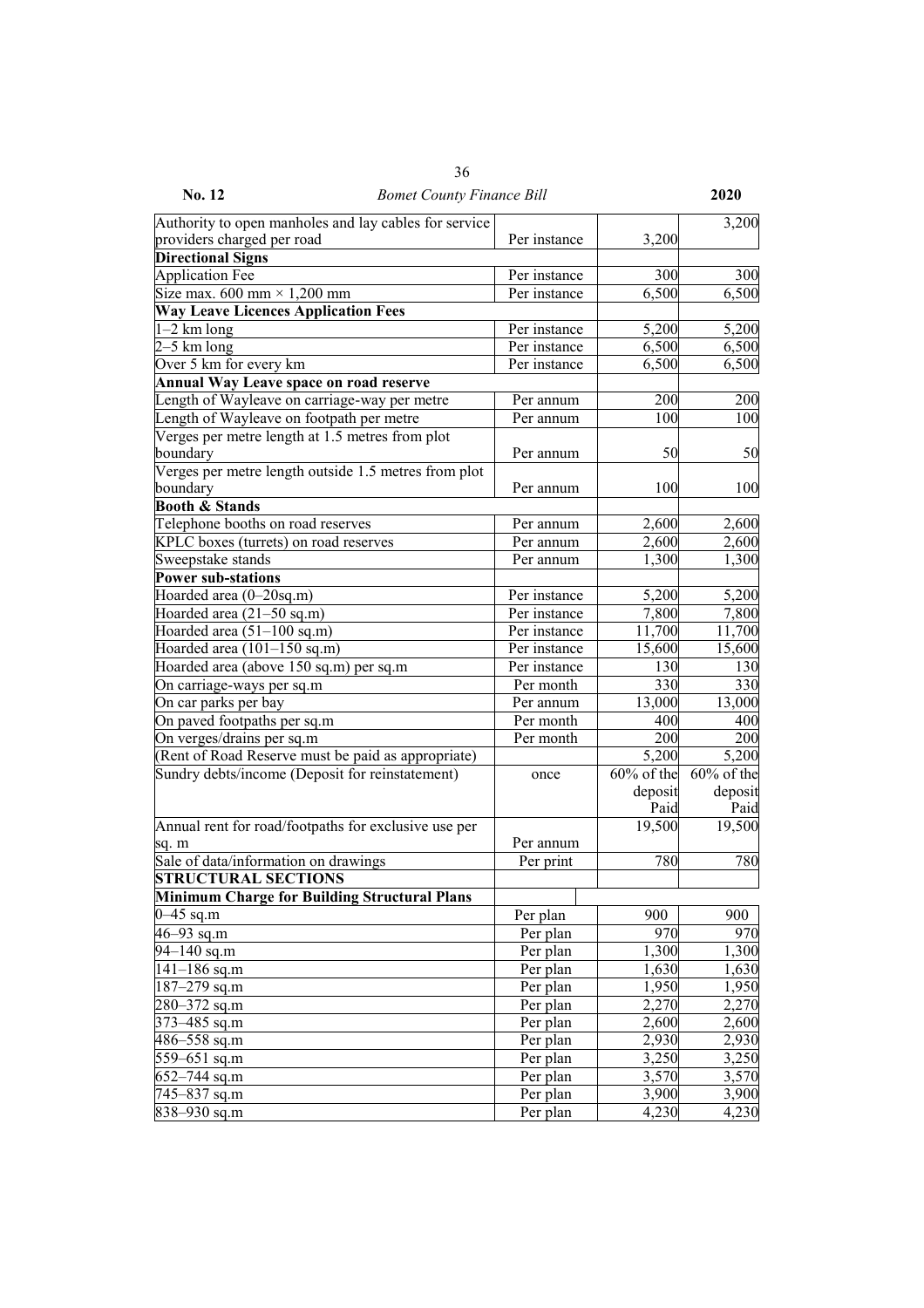| No. 12<br><b>Bomet County Finance Bill</b>           |             |       | 2020  |
|------------------------------------------------------|-------------|-------|-------|
| For every additional 93 sq.m or part thereof of over |             |       | 1,300 |
| 930 sq.m                                             | Per plan    | 1,300 |       |
| <b>Bridges</b>                                       |             |       |       |
| Total span of up to 5 m                              | Per length  | 1,300 | 1,300 |
| More than 5 m but less than 10 m                     | Per length  | 2,600 | 2,600 |
| More than 10 m but less than 20 m                    | Per length  | 3,900 | 3,900 |
| <b>Engineering reports</b>                           | Per report  | 6,500 | 6,500 |
| Site visits by engineers to assess damages on        | Per visit   | 9,750 | 9,750 |
| buildings                                            |             |       |       |
| Attending court to give evidence between two warring |             |       | 9,750 |
| parties                                              | Per case    | 9,750 |       |
| <b>Transport Department</b>                          |             |       |       |
| Taxi Cab                                             |             |       |       |
| Annual mechanical inspection of taxis                | Per vehicle | 1,300 | 1,300 |
| Taxi-cab permit                                      | Per item    | 650   | 650   |
| Taxi-cab driver's permit                             | Per item    | 650   | 650   |
| Transfer of permit                                   | Per item    | 780   | 780   |
| Issuance of duplicate permit                         | Per item    | 900   | 900   |
| <b>Quality Survey Section</b>                        |             |       |       |
| Inspection of site                                   | Per visit   | 6,500 | 6,500 |
|                                                      |             |       |       |

 $\overline{\phantom{a}}$ 

# **7. TRADE AND ENTERPRISE DEVELOPMENT SECTOR**

| <b>Item Description</b>                                    | Current | Proposed        |
|------------------------------------------------------------|---------|-----------------|
|                                                            | Charges | Charges         |
|                                                            | (KSh.)  | (KSh.)          |
| County trade fair. show entry per child/students (Per day) | 40      | 40              |
| County trade fair show fire engine (Whole Event)           | 26,000  | 26,000          |
| Site & service, TPS market administrative charges          | 1,300   | 1,300           |
| Shooting films in County markets per instance              | 5,000   | 5,000           |
| Transfer fees for market                                   | 6,500   | 6,500           |
| Eviction fee for market stalls                             | 6,500   | 6,500           |
| <b>Market Gate Fees and open markets</b>                   |         |                 |
| Fish (basket) – small size (per day)                       | 130     | 130             |
| Fish (basket) – medium size (per day)                      | 200     | 200             |
| Fish (basket) – large size (per day)                       | 260     | 260             |
| Fish (basket) – extra large size (per day)                 | 300     | 300             |
| Flowers (bundle)                                           | 50      | 50              |
| Eggs per tray                                              | 10      | $\overline{10}$ |
| Guavas per box                                             | 60      | 60              |
| Lemons per bag                                             | 40      | 40              |
| Lemons per extended bag                                    | 80      | 80              |
| Oranges per bag                                            | 70      | 70              |
| Oranges per extended bag                                   | 90      | 90              |
| Beetroot per bag                                           | 60      | 60              |
| Beetroot per small box                                     | 90      | 90              |
| Brinjals per small box                                     | 30      | $\overline{30}$ |
| Brinjals per large box                                     | 60      | 60              |
| Cabbages per bag                                           | 70      | 70              |
| Cabbages per extended bag                                  | 90      | 90              |
| Cabbages per ton                                           | 650     | 650             |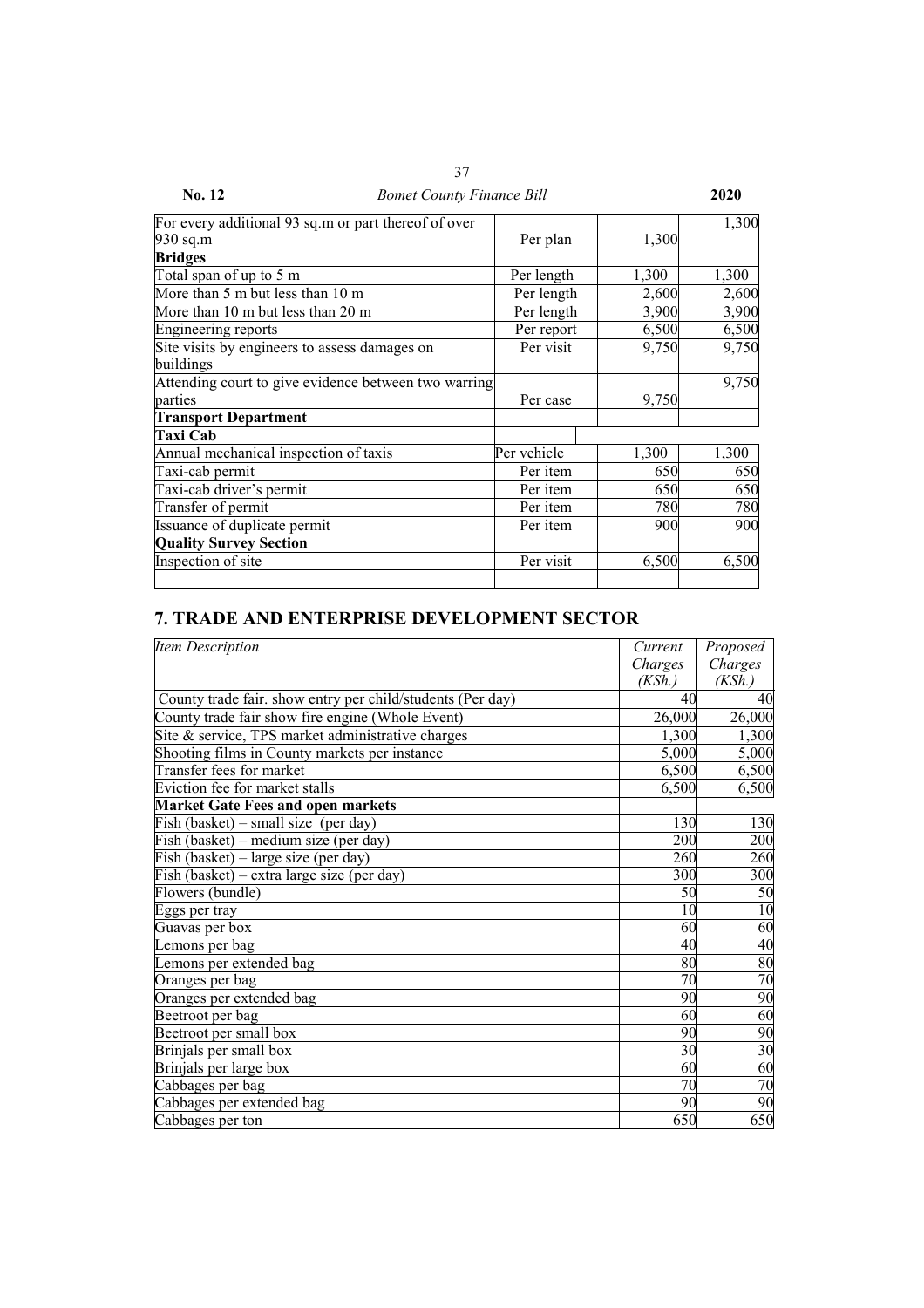| Item Description                       | Current<br>Charges | Proposed<br>Charges |
|----------------------------------------|--------------------|---------------------|
|                                        | (KSh.)             | (KSh.)              |
| Carrots per bag                        | 60                 | 60                  |
| Carrots per extended bag               | 90                 | 90                  |
| Cucumber small box                     | 30                 | 30                  |
| Cucumber large box                     | 40                 | $\overline{40}$     |
| Dhania per basket                      | 50                 | 50                  |
| Lettuce per basket                     | 50                 | 50                  |
| Lettuce per bundle                     | 50                 | 50                  |
| Melon per box                          | $\overline{50}$    | 50                  |
| Melon per ton                          | 650                | 650                 |
| Onions per net                         | 50                 | $\overline{50}$     |
| Red onions per bag (7 nets)            | 600                | 600                 |
| Spring Onions (green) per bag          | 70                 | 70                  |
| Spring Onions (green) per extended bag | 90                 | 90                  |
| Pumpkin per bag                        | 60                 | 60                  |
| Pumpkin per extended bag               | 90                 | 90                  |
| Pumpkin per ton                        | 650                | 650                 |
| Rhubard                                | 60                 | 60                  |
| Spinach one bag                        | 30                 | $\overline{30}$     |
| Spinach one extended bag               | 90                 | 90                  |
| Sukuma wiki (kales) per bag            | 60                 | 60                  |
| Sukuma wiki per extended bag           | 100                | 100                 |
| Sukuma wiki per 50kg bag               | 20                 | 20                  |
| Sukuma wiki (kales) per ton            | 650                | 650                 |
| Tomatoes per crate                     | 70                 | 70                  |
| Tomatoes medium box                    | 70                 | $\overline{70}$     |
| Tomatoes small box                     | 60                 | 60                  |
| English potatoes per bag               | 60                 | 60                  |
| English potatoes per extended bag      | 90                 | 90                  |
| Turnips                                | 60                 | 60                  |
| Pineapples per dozen                   | 60                 | $\overline{60}$     |
| Sugarcane bundle of 20                 | 40                 | 40                  |
| Sugarcane per tone                     | 1,300              | 1,300               |
| Sweet potatoes per bag                 | 50                 | 50                  |
| Sweet potatoes per extended bag        | 90                 | 90                  |
| Coconut per bag                        | 60                 | 60                  |
| Arrow roots per bag                    | 90                 | 90                  |
| Sukari nguru per ton                   | 1,170              | 1,170               |
| Curios (cartons) large size            | 780                | 780                 |
| Curios (cartons) medium size           | 520                | 520                 |
| Curios (cartons) small size            | 260                | 260                 |
| Curios (retail traders) fee per day    | 200                | 200                 |
| Arrow roots per extended bag           | 60                 | 60                  |
| Lady finger (pinder)                   | 90                 | 90                  |
| Traditional basket                     | 40                 | 40                  |
| Live Chicken                           | 10                 | 10                  |
| Dressed chicken                        | 30                 |                     |
| Plant seedlings per box                | 30                 | $\frac{30}{30}$     |
| Banana per bunch                       | 40                 | 40                  |
| Mangoes large box                      | 50                 | 50                  |
| Mangoes small box                      | 50                 | 50                  |
|                                        |                    |                     |

**No. 12** *Bomet County Finance Bill* **2020**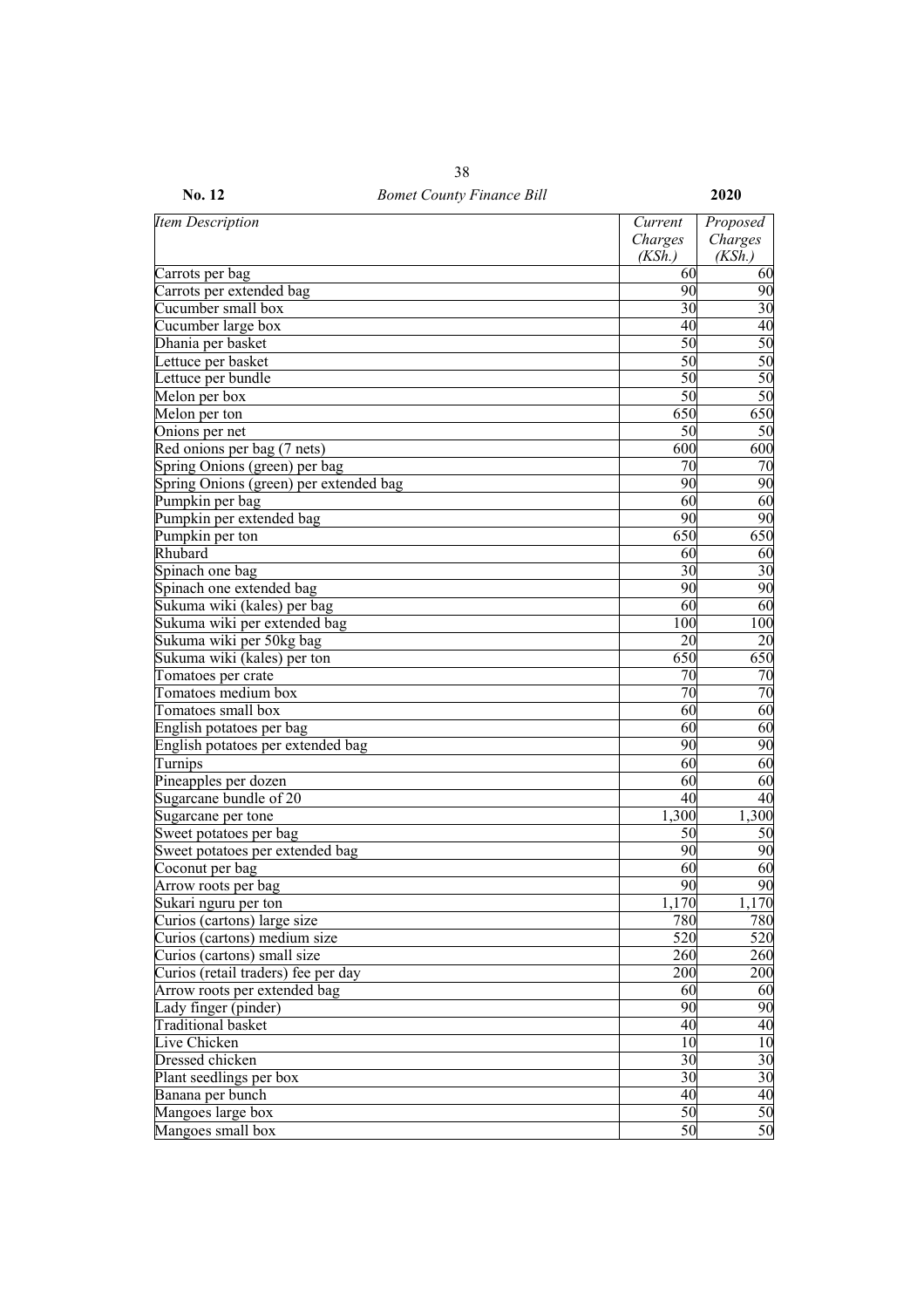| <b>No. 12</b>                                         | <b>Bomet County Finance Bill</b> |                  | 2020            |
|-------------------------------------------------------|----------------------------------|------------------|-----------------|
| <b>Item Description</b>                               |                                  | Current          | Proposed        |
|                                                       |                                  | Charges          | Charges         |
|                                                       |                                  | (KSh.)           | (KSh.)          |
| Mangoes per bag                                       |                                  | 70               | 70              |
| Mangoes per extended bag                              |                                  | 130              | 130             |
| Mangoes per pakacha                                   |                                  | 40               | 40              |
| Pawpaw per crate                                      |                                  | 60               | 60              |
| Green maize per bag                                   |                                  | 60               | 60              |
| Green maize per extended bag                          |                                  | 90               | 90              |
| Plums per carton                                      |                                  | 60               | 60              |
| Tangerine per box                                     |                                  | 40               | 40              |
| Tangerine per ton                                     |                                  | 1,170            | 1,170           |
| French beans per crate                                |                                  | 30               | 30              |
| French beans per bag                                  |                                  | 60               | 60              |
| French beans per extended bag                         |                                  | 90               | 90              |
| Caspun (hoho) per bag                                 |                                  | 60               | 60              |
| Leeks per bundle                                      |                                  | 90               | 90              |
| Marrow/courgette per carton                           |                                  | 40               | $\overline{40}$ |
| Peas per bag                                          |                                  | 60               | 60              |
| Avocado per bag                                       |                                  | 70               | 70              |
| Avocado per extended bag                              |                                  | 90               | 90              |
| Madafu                                                |                                  | 40               | 40              |
| Strawberry small box                                  |                                  | 40               | 40              |
| Radishes per basket                                   |                                  | 40               | 40              |
| Parsleymints per basket                               |                                  | 40               | $\overline{40}$ |
| Kunde per bag                                         |                                  | 50               | 50              |
| Binda per small carton                                |                                  | 20               | 20              |
| Binda per large carton                                |                                  | 40               | $\overline{40}$ |
| Yams per bag                                          |                                  | 60               | 60              |
| Cassava per bag                                       |                                  | 60               | 60              |
| Passion per bag                                       |                                  | 90               | 90              |
| Red cabbage per bag                                   |                                  | 60               | 60              |
| Crew fruits per bag                                   |                                  | 60               | 60              |
| Kalela carton                                         |                                  | 60               | 60              |
| Custard apple per bag                                 |                                  | 60               | 60              |
| Sokisoki per basket                                   |                                  | 60               | 60              |
| White onion per net                                   |                                  | 90               | 90              |
| White onion per bag (7 nets)                          |                                  | 640              | 640             |
| Honey                                                 |                                  | 60               | 60              |
| Ginger BCT bag                                        |                                  | 90               | 90              |
| Garlic per net                                        |                                  | 60               | 60              |
| Garlic per bag (7 nets)                               |                                  | 450              | 450             |
| Garlic per ton                                        |                                  | 1,170            | 1,170           |
| Apples per box                                        |                                  | 60               | 60              |
| Groundnuts per bag                                    |                                  | 130              | 130             |
| Omena per bag                                         |                                  | 70               | 70              |
| Dry cereals – ndengu, njahe, maize, rice etc. per bag |                                  | 60               | $\overline{60}$ |
| Unga per bag                                          |                                  | 60               | 60              |
| Lorry admission (above 10 tonnes)                     |                                  | 1,500            | 1,500           |
| Lorry admission $(7 - 10 \text{ tonnes})$             |                                  | 1,000            | 1,000           |
| Canter admission (3–6 tonnes)                         |                                  | 700              | 700             |
| Car/pickup admission                                  |                                  | $\overline{500}$ | 500             |
|                                                       |                                  |                  |                 |

39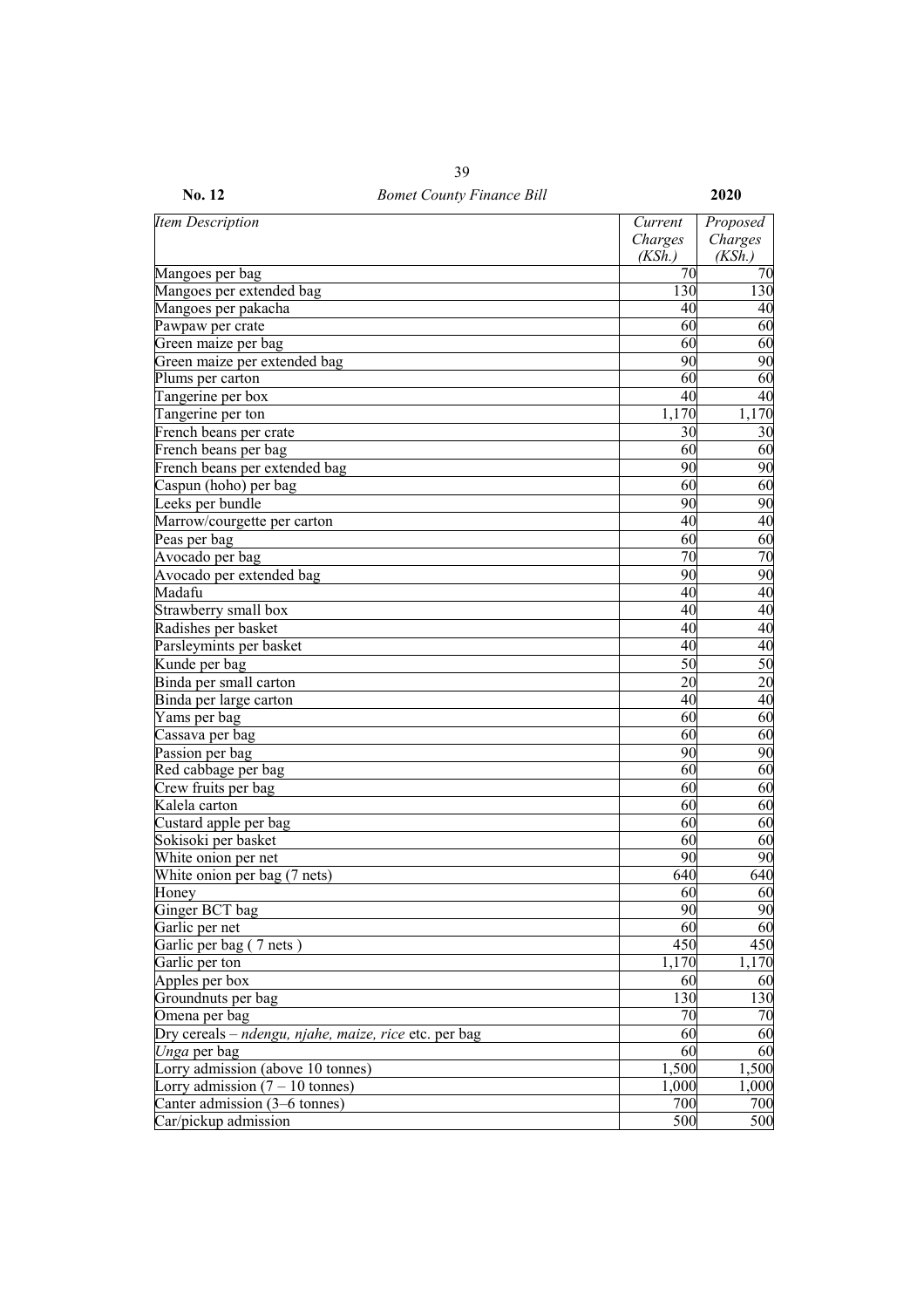| Item Description                                                | Current | Proposed |
|-----------------------------------------------------------------|---------|----------|
|                                                                 | Charges | Charges  |
|                                                                 | (KSh.)  | (KSh.)   |
| Handcart admission                                              | 60      | 60       |
| Handcart parking admission                                      | 60      | 60       |
| Personal cars parking                                           | 60      | 60       |
| Lorry parking                                                   | 200     | 200      |
| Handcrafts                                                      | 30      | 30       |
| Per Cow                                                         | 100     | 100      |
| Per goat/sheep                                                  | 50      | 50       |
| Per pig                                                         | 70      | 70       |
| Charcoal Per Pick-up (1 ton)                                    | 650     | 650      |
| Charcoal per bag                                                | 60      | 60       |
| Interfries (matumbo) per bag                                    | 60      | 60       |
| Mushrooms per carton                                            | 40      | 40       |
| Market fee/barter                                               | 40      | 40       |
| Assorted goods/Clothes/shoes(per 2 metre Square (Market fee)    | 40      | 40       |
| Assorted goods/Clothes/shoes(per 4 metre Square (Market fee)    | 80      | 80       |
| Assorted goods/Clothes/shoes (above 4 metre Square (Market fee) | 100     | 100      |
| Fashion clothes(market) below 4 metre square                    | 100     | 100      |
| Fashion clothes (market) $4 - 6$ metre square                   | 150     | 150      |
| Fashion clothes (market) $6 - 10$ metre square                  | 200     | 200      |
| Fashion clothes (market) above 10 metre square                  | 300     | 300      |

# **8. MEDICAL**

| <b>Item Description</b>                               | Unit of      | Current | Proposed        |
|-------------------------------------------------------|--------------|---------|-----------------|
|                                                       | Measure      | Charge  | Charge          |
|                                                       |              | (KSh.)  | (KSh.)          |
| Ward bed charge                                       | Per day      | 300     | 300             |
| Registration fee adult                                | Per day      | 50      | 50              |
| Registration fee adult                                | Per day      | 20      | $\overline{20}$ |
| Delivery fee                                          | Per instance | Free    | Free            |
| Theatre Caesarian                                     | Per instance | Free    | Free            |
| Macdonald stitch (theatre, repairs, per meal, cervix, | Per instance |         |                 |
| manual removals/ evacuation)                          |              | 2,500   | 2,500           |
| Re-admission/C.B.B.A.                                 | Per instance | 300     | 300             |
| B.T.A.                                                | Per instance | 150     | 150             |
| Oral drugs                                            | Per instance | 30      | 30              |
| I.V. drugs                                            | Per instance | 150     | 150             |
| I.V. fluids                                           | Per instance | 150     | 150             |
| <b>Blood</b> transfusion                              | Per instance | 500     | 500             |
| X-rav                                                 | Per instance | 300     | 300             |
| Ultra sound                                           | Per instance | 600     | 600             |
| Provisions/sanitary package                           | Per instance | free    | free            |
| Laboratory                                            | Per test     | 100     | 100             |
| Antibody screening                                    | Per test     | 50      | 50              |
| Total blood count complete hierograms                 | Per test     | 200     | 200             |
| Total blood count & ESR                               | Per test     | 300     | 300             |
| Red or white blood count only                         | Per test     | 300     | 300             |
| Red cell count HB                                     | Per test     | 200     | 200             |
| White cell count and differential                     | Per test     | 200     | 200             |
| Rheumatoid arthritis fector (RAF)                     | Per test     | 150     | 150             |

40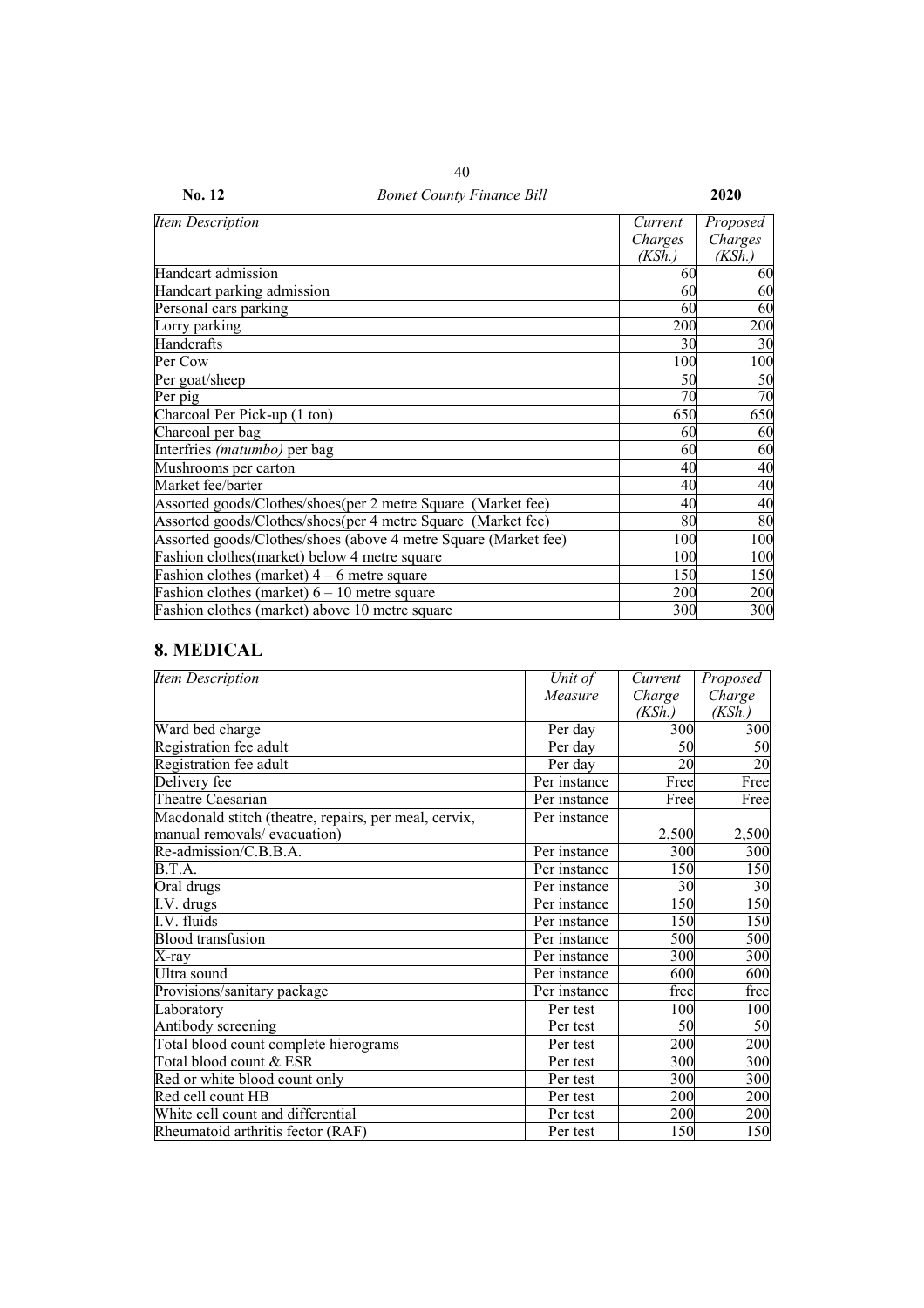| <b>Item Description</b>                     | Unit of  | Current          | Proposed  |
|---------------------------------------------|----------|------------------|-----------|
|                                             | Measure  | Charge           | Charge    |
|                                             |          | (KSh.)           | (KSh.)    |
| Eosinophil count                            | Per test | 50               | 50        |
| Reticulocycle count                         | Per test | 150              | 150       |
| Hepatitis B surface antigen (HAB)           | Per test | 150              | 150       |
| Sickle cell test                            | Per test | 150              | 150       |
| <b>Blood</b> sugar                          | Per test | 150              | 150       |
| Glucose tolerance test 2.5 hour             | Per test | 200              | 200       |
| Occult blood in stool                       | Per test | 200              | 200       |
| Serum bilirubin                             | Per test | 150              | 150       |
| Serum electrolytes (urea & electrolytes)    | Per test | 150              | 150       |
| Creatinine                                  | Per test | 150              | 150       |
| Creatinine clearance                        | Per test | 200              | 200       |
| Uric acid                                   | Per test | 150              | 150       |
| Blood urea                                  | Per test | 150              | 150       |
| <b>Blood</b> chloride                       | Per test | 200              | 200       |
| <b>Blood</b> cholesterol                    | Per test | 200              | 200       |
| Liver function test                         | Per test | 200              | 200       |
| Lipid profiles                              | Per test | 300              | 300       |
| Bleeding time                               | Per test | 150              | 150       |
| Prothrombin lime                            | Per test | 150              | 150       |
| Clotting time                               | Per test | 150              | 150       |
| Platelet count                              | Per test | 200              | 200       |
| Direct coombs                               | Per test | 150              | 150       |
| Indirect coombs                             | Per test | 150              | 150       |
| L.E. cell preparation & examination         | Per test | 200              | 200       |
| Monospot                                    | Per test | 200              | 200       |
| Stypren test                                | Per test | Not done         | Not done  |
|                                             |          | currently        | currently |
| <b>Blood parasites</b>                      | Per test | 200              | 200       |
| Blood cross matching & compatibility        | Per test | 50               | 50        |
| VDRL, USR & RPR                             | Per test | 500              | 500       |
| TPHA                                        | Per test | 150              | 150       |
|                                             |          |                  |           |
| Urine routine microscopy $&$ biochemistry   | Per test | 100              | 100       |
| Culture & sensitivity                       | Per test | 50               | 50        |
| Routine culture & sensitivity               | Per test | 300              | 300       |
| Specify gravity                             | Per test | 300              | 300       |
| Sputum microscopy/AFB culture & sensitivity | Per test | free             | free      |
| Culture only                                | Per test | 300              | 300       |
| Faeces routine microscopy                   | Per test | 50               | 50        |
| Serum proteins                              | Per test | 150              | 150       |
| Serum proteins electroprensis               | Per test | 200              | 200       |
| Urea clearance                              | Per test | 150              | 150       |
| CSF microscopy biochemistry                 | Per test | 150              | 150       |
| Microscopy & concentration                  | Per test | 200              | 200       |
| Routine microscopy culture sensitivity      | Per test | 300              | 300       |
| Microscopy & biochemistry (analysis)        | Per test | $15\overline{0}$ | 150       |
| Swabs microscopy culture & sensitivity      | Per test | 300              | 300       |
| Staining and microscopy                     | Per test | 50               | 50        |
| Microscopy culture                          | Per test | 300              | 300       |
| Agglutination/haemoaglutination test        | Per test | 150              | 150       |
| Blood culture and sensitivity               | Per test | 300              | 300       |

**No. 12** *Bomet County Finance Bill* **2020** 41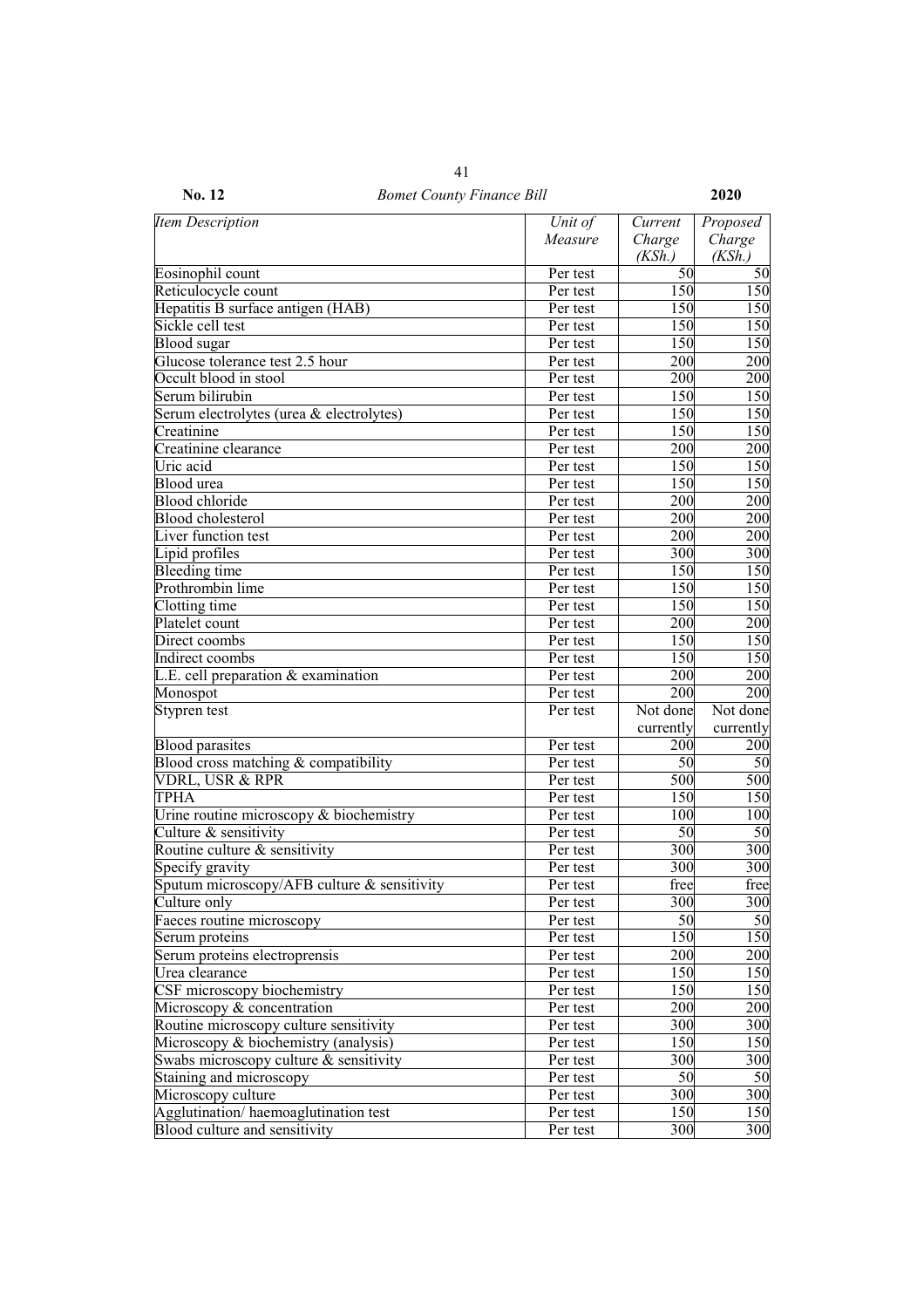| Item Description               | Unit of     | Current         | Proposed        |
|--------------------------------|-------------|-----------------|-----------------|
|                                | Measure     | Charge          | Charge          |
|                                |             | (KSh.)          | (KSh.)          |
| RPR (VDRL), TPHA               | Per test    | 150             | 150             |
| Haemogram                      | Per test    | 200             | 200             |
| <b>RBC</b> count               | Per test    | 200             | 200             |
| WBC count                      | Per test    | 200             | 200             |
| Platelet                       | Per test    | 200             | 200             |
| Packed cell volume             | Per test    | 50              | 50              |
| <b>ESR</b>                     | Per test    | 100             | 100             |
| Bleeding time                  | Per test    | 100             | 100             |
| Clotting time                  | Per test    | 100             | 100             |
| Blood smear malaria parasites  | Per test    | $5\overline{0}$ | 50              |
| Hemoglobin                     | Per test    | 50              | $\overline{50}$ |
| <b>APTT</b>                    | Per test    | 100             | 100             |
| Reticulocyte count             | Per test    | 200             | 200             |
| Blood group                    | Per test    | 100             | 100             |
| Cross match                    | Per test    | 500             | 500             |
| Direct coombs test             | Per test    | 100             | 100             |
| Indirect coombs test           | Per test    | 100             | 100             |
| Le preparation                 | Per test    | 150             | 150             |
| Serum albumin                  | Per test    | 150             | 150             |
| Thyroid function test          | Per test    | 1,500           | 1,500           |
| Gamma GT                       |             | 500             | 500             |
|                                | Per test    |                 |                 |
| Serum iron                     | Per test    | 500             | 500             |
| <b>Serum TIBC</b>              | Per test    | 500             | 500             |
| Serum phosphorus               | Per test    | 500             | 500             |
| C.P.K.                         | Per test    | 500             | 500             |
| CK-MB                          | Per test    | 500             | 500             |
| Magnesium levels               | Per test    | 500             | 500             |
| Prolactin                      | Per test    | 500             | 500             |
| Folic acid                     | Per test    | 500             | 500             |
| Serum lactate                  | Per test    | 600             | 600             |
| Vitamin B $12$                 | Per test    | 600             | 600             |
| Dialysis                       | Per session | 2,500           | 2,500           |
|                                |             |                 |                 |
| Stool O/C                      | Per test    | 50              | 50              |
| Urine urinalysis               | Per test    | 50              | $\overline{50}$ |
| Occult blood in stool          | Per test    | 200             | 200             |
| Urine/stool culture            | Per test    | 300             | 300             |
| Cultures                       | Per test    | 300             | 300             |
| Gram stain                     | Per test    | 100             | 100             |
| <b>Blood</b> culture           | Per test    | 300             | 300             |
| Skin scrapings culture         | Per test    | 300             | 300             |
| KOH preparation                | Per test    | 150             | 150             |
| Indian ink prep                | Per test    | 100             | 100             |
| CSF protein CL                 | Per test    | 150             | 150             |
| CSF culture                    | Per test    | 300             | 300             |
| Complete semen analysis        | Per test    | 500             | 500             |
| Semen analysis + $C/S$         | Per test    | 500             | 500             |
| Elisa blood screening for Aids | Per test    | free            | free            |
| Pregnancy test                 | Per test    | 150             | 150             |
| <b>HIV</b> screening           | Per test    | free            | free            |

**No. 12** *Bomet County Finance Bill* **2020**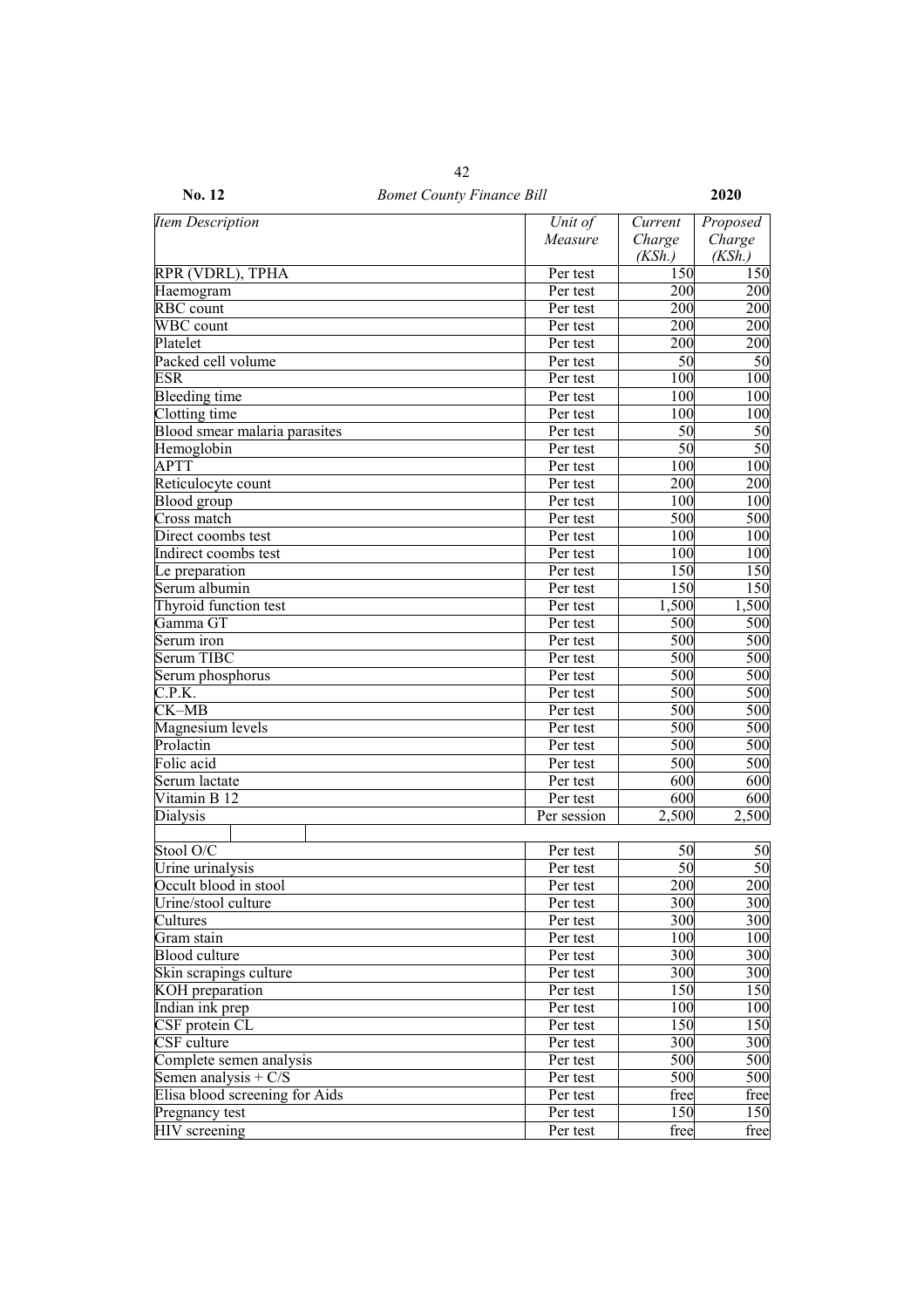| <b>Item Description</b>               | Unit of      | Current | Proposed |
|---------------------------------------|--------------|---------|----------|
|                                       | Measure      | Charge  | Charge   |
|                                       |              | (KSh.)  | (KSh.)   |
| TYHA                                  | Per test     | 100     | 100      |
| <b>Bucella Antibodies</b>             | Per test     | 150     | 150      |
| Widal Test                            | Per test     | 200     | 200      |
| Helicobacter pylori                   | Per test     | 200     | 200      |
| TB serology                           | Per test     | free    | free     |
| Antinuclear factor                    | Per test     | 500     | 500      |
| <b>Basic Training Midwifery</b>       | Per annum    |         |          |
| Post Basic Training Midwifery         | Per annum    |         |          |
| X-ray                                 |              |         |          |
| Abdominal ultra sound                 | Per Instance | 600     | 600      |
| All plain x-rays                      | Per Instance | 300     | 300      |
| Skull x-ray                           | Per Instance | 400     | 400      |
| Spinal x-rays                         | Per Instance | 400     | 400      |
| <b>Barium Meal</b>                    | Per Instance | 2,000   | 2,000    |
| Theatre                               |              |         |          |
| Major cases                           | Per Instance | 10,000  | 10,000   |
| Minor cases                           | Per Instance | 3,500   | 3,500    |
| BTL                                   | Per Instance | 2,500   | 2,500    |
| <b>CT</b> Scan Head                   |              | 5,000   | 5,000    |
| <b>CT Scan Abdomen</b>                |              | 7,000   | 7,000    |
| <b>CT</b> Scan Chest                  |              | 6,000   | 6,000    |
| <b>CT Scan Pelvis</b>                 |              | 6,000   | 6,000    |
| <b>CT Scan Angiography</b>            |              | 7,000   | 7,000    |
| <b>Lumbar CT Scan</b>                 |              | 6,000   | 6,000    |
| <b>CT Scan Head with Contrast</b>     |              | 6,000   | 6,000    |
| <b>CT Scan Abdomen with Contrast</b>  |              | 6,000   | 6,000    |
| <b>CT Scan Chest with Contrast</b>    |              | 6,000   | 6,000    |
| <b>Pelvic CT Scan with Contrast</b>   |              | 6,000   | 6,000    |
| <b>Lumbar CT Scan with Contrast</b>   |              | 6,000   | 6,000    |
| Mammogram                             |              | 1,000   | 1,000    |
| <b>Neck CT Scan</b>                   |              | 6,000   | 6,000    |
| <b>OPG</b>                            |              | 1,000   | 1,000    |
| <b>Doppler</b>                        |              | 2,000   | 2,000    |
| <b>Dialysis</b>                       |              | 6,000   | 6,000    |
| Major Orthopedic Surgery              |              | 6,000   | 6,000    |
| <b>Major Theater Case</b>             |              | 6,00    | 6,00     |
|                                       |              |         |          |
| $Eye$ clinic                          |              |         |          |
| Drugs                                 |              |         |          |
| Eye (acyclovir eye ointment)          | Per Instance | 650     | 650      |
| Eye (ciprofloxacin ointment)          | Per Instance | 350     | 350      |
| Eye diamox tabs $250 g$               | Per Instance | 50      | 50       |
| Eye Flurbiprofen eye drop 5 mls       | Per Instance | 250     | 250      |
| Eye pred fort eye drop 5 mls          | Per Instance | 500     | 500      |
| Eye ciprofloxacin ophthalmic solution | Per Instance | 1,000   | 1,000    |
| Eye chloramphenical eye drops         | Per Instance | 100     | 100      |
| Eye gentamycin eye drops              | Per Instance | 100     | 100      |
| Eye pilocarpine eye drops 2%          | Per Instance | 100     | 100      |
| Eye (atrophine eye drops)             | Per Instance | 200     | 200      |
| <b>Service Charges</b>                |              |         |          |
|                                       |              |         |          |

**No. 12** *Bomet County Finance Bill* **2020** 43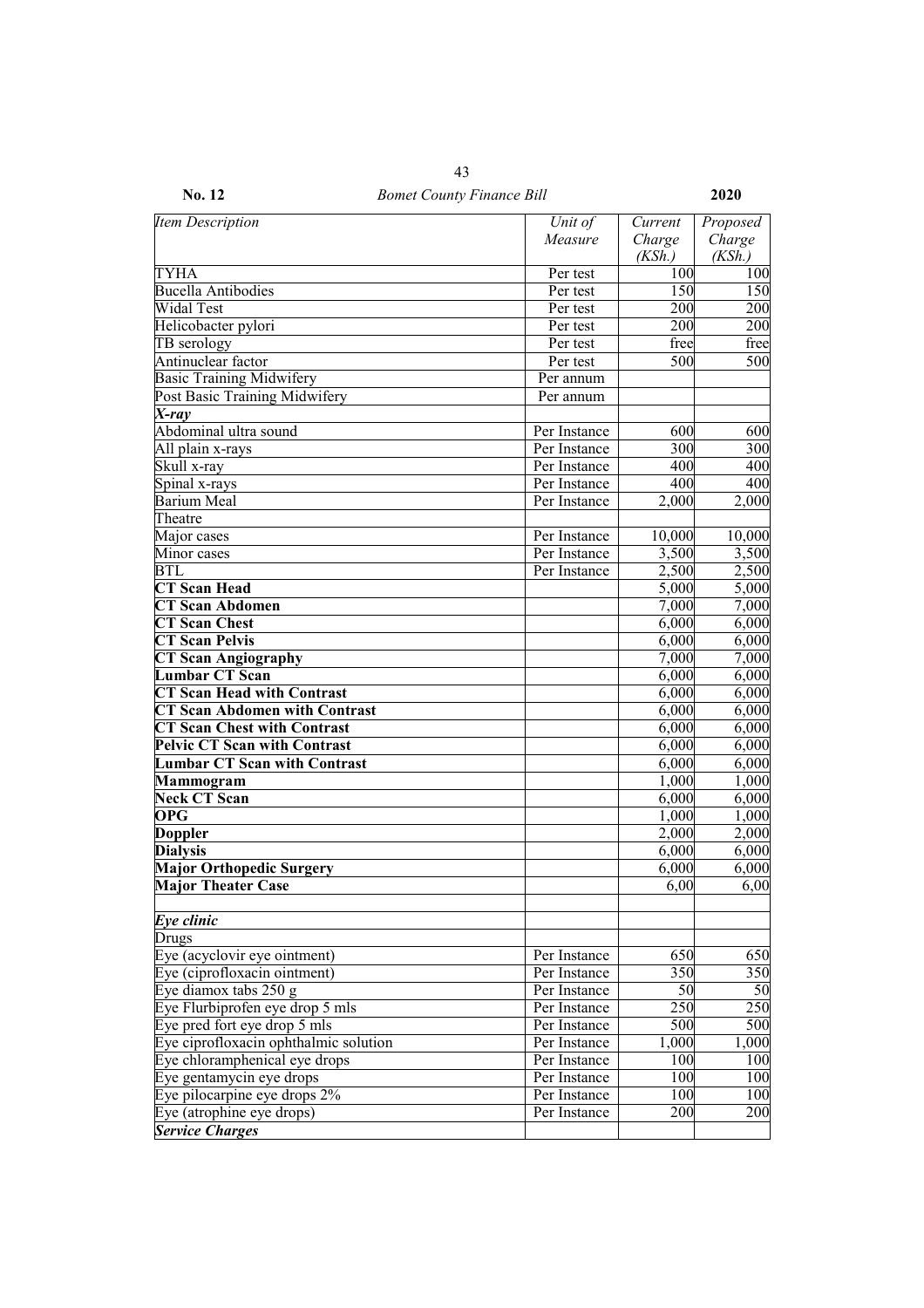| <b>Item Description</b>                         | Unit of      | Current  | Proposed |
|-------------------------------------------------|--------------|----------|----------|
|                                                 | Measure      | Charge   | Charge   |
|                                                 |              | (KSh.)   | (KSh.)   |
| Eye examination                                 | Per visit    | 100      | 100      |
| Treatment                                       | Per visit    | Variable | Variable |
| Eye irrigation                                  | Per visit    | 200      | 200      |
| Foreign body removal                            | Per visit    | 200      | 200      |
| Eye padding                                     | Per visit    | 200      | 200      |
| Others are free                                 |              |          |          |
| Physiotheraphy                                  |              |          |          |
| Any form of heat therapy                        | Per Instance | 100      | 100      |
| Soft tissue manipulation                        | Per Instance | 50       | 50       |
| Therapuatic exercise                            | Per Instance | 100      | 100      |
| Splintage                                       | Per Instance | 100      | 100      |
| Any form of support - immobilisation            | Per Instance | 100      | 100      |
| Ambulation/mobilisation                         | Per Instance | 100      | 100      |
| <b>Dental</b>                                   |              |          |          |
| Dental consultation                             | Per visit    | 50       | 50       |
| Extraction                                      | Per Instance | 200      | 200      |
| Temporary filling                               | Per Instance | 300      | 300      |
| Amalgam filling                                 | Per Instance | 500      | 500      |
| Composite filling                               | Per Instance | 500      | 500      |
| Root canal treatment                            | Per Instance | 500      | 500      |
| Disimpaction closed                             | Per Instance | 300      | 300      |
| Splinting                                       | Per Instance | 500      | 500      |
| Disimpaction open                               | Per Instance | 500      | 500      |
| M.M.F.                                          | Per Instance | 2,000    | 2,000    |
| Complete denture                                | Per Instance | 3,500    | 3,500    |
| Complete either upper or lower                  | Per Instance | 2,000    | 2,000    |
| Acrylic crown                                   | Per Instance | 2,000    | 2,000    |
| All types of inspection                         | Per Instance | 1,000    | 1,000    |
| Amendment fee (e.g., birth certificate)         | Per Instance | 350      | 350      |
| Registration (late & current registration fee)  | Per Instance | 250      | 250      |
| Health                                          |              |          |          |
| Late submission of fee (birth $&$ death)        | Per Instance | 250      | 250      |
| Site Duplicate certificate                      | Per cert     | 500      | 500      |
| <b>Exemption letters</b>                        | Per letter   | 500      | 500      |
| Coliform test                                   | Per test     | 500      | 500      |
| Coliform and plate count 280                    | Per test     | 500      | 500      |
| Bacteriological test                            | Per test     | 500      | 500      |
| Chemical test                                   | Per test     | 2,000    | 2,000    |
| Harvest F.P. test (Water in milk)               | Per test     | 300      | 300      |
| Gerber S.N.F. Test                              | Per test     | 300      | 300      |
| Resazurin test                                  | Per test     | 100      | 100      |
| Phosphate                                       | Per test     | 100      | 100      |
| <b>Legislature</b>                              |              |          |          |
| Sale of County legislation per copy             |              | 250      |          |
| Certified copy of official documents (per page) |              | 20       |          |
| <b>Graves (County Cementry)</b>                 |              |          |          |
| Grave charges                                   |              |          |          |
| Adults                                          | Per body     | 500      |          |
| Children                                        | Per body     | 300      |          |
| Infants                                         | Per body     | 200      |          |
|                                                 |              |          |          |

**No. 12** *Bomet County Finance Bill* **2020** 44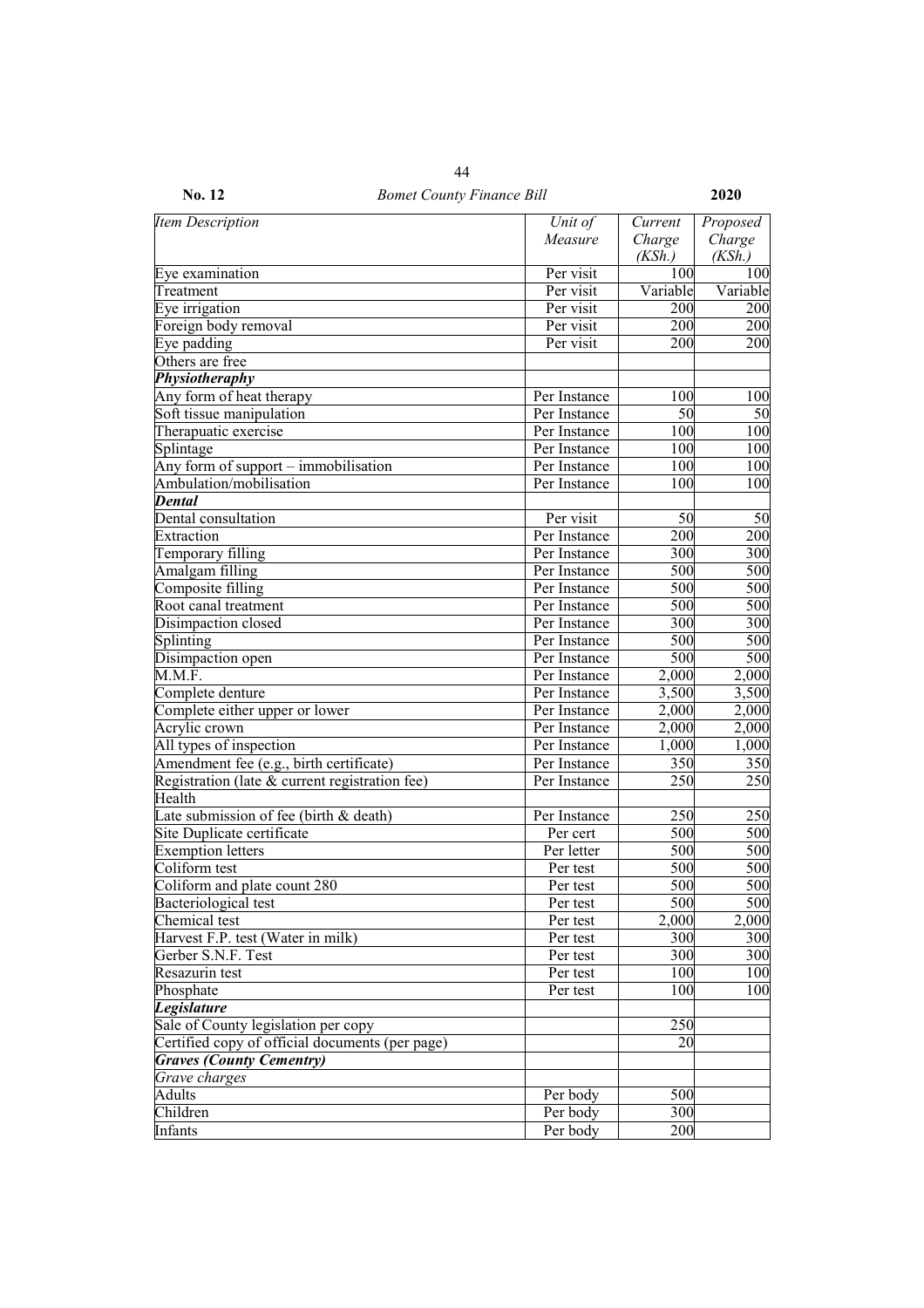| <b>Item Description</b>                              | Unit of              | Current | Proposed |
|------------------------------------------------------|----------------------|---------|----------|
|                                                      | Measure              | Charge  | Charge   |
| <b>Grave Reservation (County Cemetry)</b>            |                      | (KSh.)  | (KSh.)   |
| <b>Adults</b>                                        |                      | 500     | 500      |
| Children                                             | Per body<br>Per body | 300     | 300      |
| Tomb Washing                                         | Per instance         | 200     | 200      |
|                                                      |                      |         |          |
| <b>Temporary Graves (County Cementry)</b>            |                      |         |          |
| People Dying Within Town<br><b>Adults</b>            |                      |         |          |
|                                                      | Per body             | 500     | 500      |
| Children                                             | Per body             | 300     | 300      |
| <b>Infants</b>                                       | Per body             | 200     | 200      |
| <b>Grave Re-opening (County Cementry)</b>            |                      |         |          |
| <b>Adults</b>                                        | Per instance         | 500     | 500      |
| Children                                             | Per instance         | 300     | 300      |
| Infants                                              | Per instance         | 200     | 200      |
| <b>Exhumations</b>                                   |                      |         |          |
| <b>Adults</b>                                        | Per instance         | 500     | 500      |
| Children                                             | Per instance         | 300     | 300      |
| Infants                                              | Per instance         | 200     | 200      |
| <b>Cremation Charges</b>                             |                      |         |          |
| <b>Adults</b>                                        | Per instance         | 500     | 500      |
| Children                                             | Per instance         | 300     | 300      |
| Infants                                              | Per instance         | 200     | 200      |
| Attendant                                            | Per instance         | 300     | 300      |
| Embalming                                            |                      |         |          |
| <b>Adults</b>                                        | Per instance         | 600     | 600      |
| Children                                             | Per instance         | 500     | 500      |
| Infants                                              | Per instance         | 500     | 500      |
| <b>Private Post Mortem Examination on Request</b>    |                      |         |          |
| <b>Adults</b>                                        | Per instance         | 600     | 600      |
| Children                                             | Per instance         | 300     | 300      |
| Infants                                              | Per instance         | 200     | 200      |
| <b>Miscelleneous Funeral Expenses</b>                |                      |         |          |
| Citizens visiting Cemetry for Memorial               | Per instance         | 2,000   | 2,000    |
| Hire of Hearse                                       |                      |         |          |
| Collection or delivery of Coffin or body             | Per instance         | 2,000   | 2,000    |
| Collection or delivery of Coffin or body outside the | Per instance         | 1,000   | 1,000    |
| boundary                                             |                      |         |          |
| Mileage per Km                                       | Per km               | 500     | 500      |
| <b>MORTUARY FEE</b>                                  |                      |         |          |
| Non collection of body after 10 days                 | Per day              | 200     | 200      |
| Private cases before the 10th day                    | Per day              | 500     | 500      |
| Licensing of private mortuary facility               | Per annum            | 1,500   | 1,500    |

# **DEPARTMENT OF WEIGHTS AND MEASURES STAMPING FEES**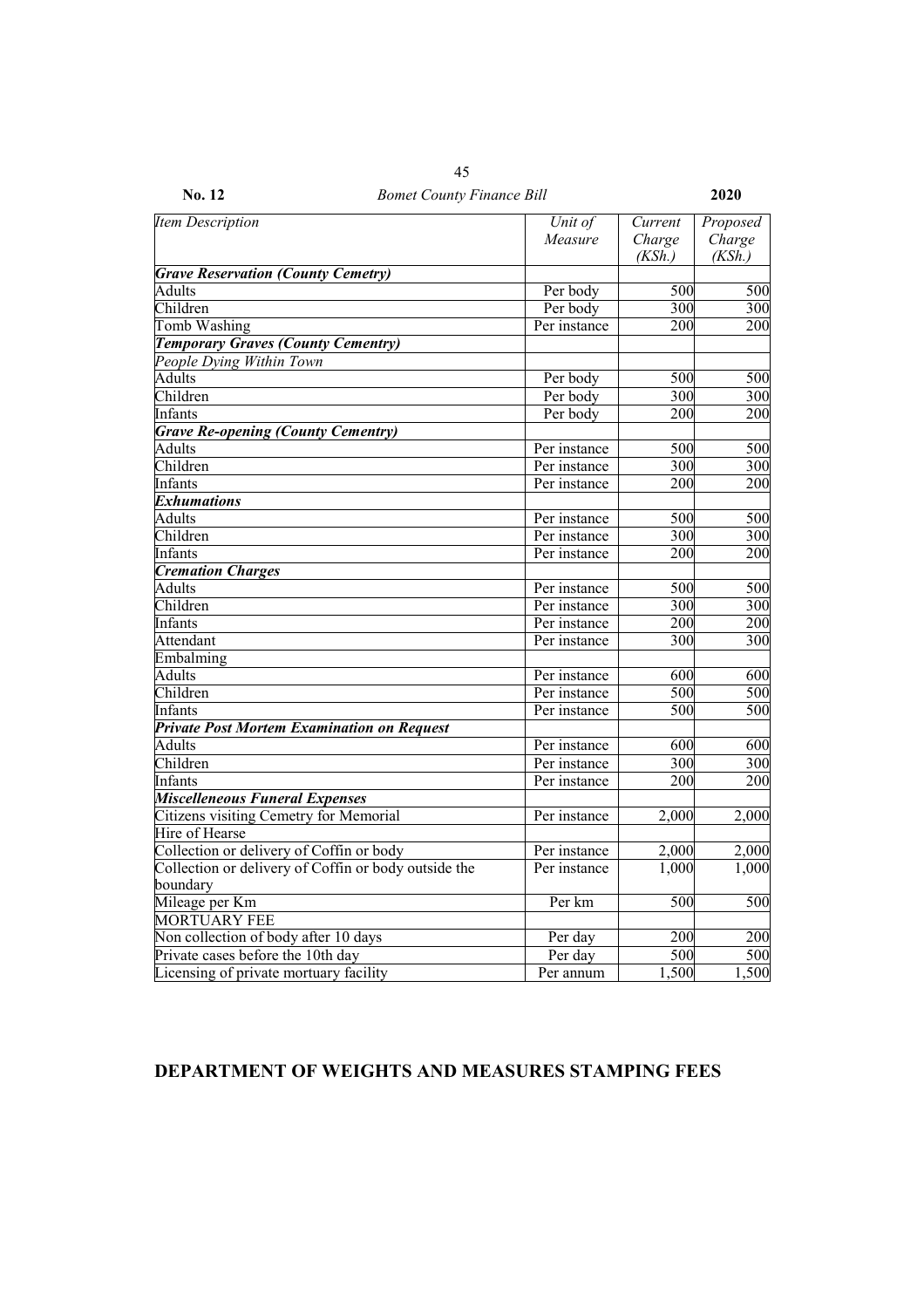|                                              | Current        |              | Proposed |     |
|----------------------------------------------|----------------|--------------|----------|-----|
| Particulars of Equipment Initial             | Verificati Re- |              |          |     |
|                                              | on             | Verification |          |     |
| Weights: For each weight                     |                |              |          |     |
| 5 kg and under                               | 100            | 40           | 100      | 40  |
| $10 \text{ kg}$                              | 1600           | 80           | 1600     | 80  |
| $20 \text{ kg}$                              | 200            | 100          | 200      | 100 |
| Exceeding 20 kg                              | 400            | 200          | 400      | 200 |
| <b>Measures of Length: For each measure</b>  |                |              |          |     |
| Unsubdivided<br>(a)                          | 400            | 200          | 400      | 200 |
| (b) Subdivide (including the whole length):  |                |              |          |     |
| 1 metre and under                            | 100            | 60           | 100      | 60  |
| Exceeding 1 metre but not exceeding 5 metres | 200            | 100          | 200      | 100 |
| 10 metres                                    | 200            | 200          | 200      | 200 |
| 20 metres                                    | 600            | 300          | 600      | 300 |
| 30 metres                                    | 800            | 400          | 800      | 400 |
| Exceeding 30 metres                          | 1000           | 80           | 1000     | 80  |
| <b>Measures of capacity (other than bulk</b> |                |              |          |     |
| measures): For each                          |                |              |          |     |
| (a) Unsubdivided:                            |                |              |          |     |

 $\frac{2 \text{ litres and under}}{\text{Exceeding 2 litres but not exceeding 20 litres}}$   $\frac{100}{200}$   $\frac{40}{100}$   $\frac{100}{200}$   $\frac{40}{100}$ Exceeding 2 litres but not exceeding 20 litres 200 100 200 100<br>Exceeding 20 litres 400 200 400 200

30 ml instruments 100 and instruments 100 and instruments 100 and instruments 100 and instruments 100 and instruments 100 and 100 and 100 and 100 and 100 and 100 and 100 and 100 and 100 and 100 and 100 and 100 and 100 and

(i) Electronic 2,400 1,600 2,400 1,600 (ii) Non-electronic  $1,600$   $1,200$   $1,600$   $1,200$ 

(i) Electronic 30,000 15,000 30,000 15,000 (ii) Non-electronic  $\begin{array}{|c|c|c|c|c|c|c|c|} \hline \end{array}$  20,000  $\begin{array}{|c|c|c|c|c|c|c|c|} \hline \end{array}$  20,000  $\begin{array}{|c|c|c|c|c|c|} \hline \end{array}$  10,000  $\begin{array}{|c|c|c|c|c|c|c|c|c|} \hline \end{array}$ 

5 kg and under  $\begin{pmatrix} 40 & 40 \\ 40 & 40 \end{pmatrix}$  40  $\begin{pmatrix} 40 & 40 \\ 40 & 40 \end{pmatrix}$  $10 \text{ kg}$  60 60 60 60 60 20 kg 80 80 80 80 Exceeding 20 kg  $200 \t 200 \t 200$  200 200

(a) Inserting plugs (each)  $40 \t\t 40 \t\t 40$ (b) Adjusting loose poises (each)  $40 \t\t 40 \t\t 40$ 

Each measure according to denomination.  $100$  100 100 100 100 20 litres and under 1,000 1,000 1,000 1,000 1,000 1,000 1,000 1,000 1,000 1,000 1,000 1,000 1,000 1,000 1,000 Exceeding  $20$  litres but not exceeding 500 litres 1,000 1,000 1,000 1,000 1,000 Exceeding 500 litres.  $\begin{array}{ccc} 500 & 500 & 500 \\ \end{array}$  500 500

100 100 100 100

100 100 100 100

100 100 100 100

Exceeding 20 litres  $\begin{array}{|c|c|c|c|c|c|} \hline 400 & 200 & 400 \end{array}$ 

*Spirit measuring instruments:*

(a) Dispensing pumps (each)

(b) Bulk meters (each)

*Other Miscellaneous Charges*

Liquid measuring instruments (petrol pumps):

60 ml instruments

*Adjusting Weighs* For each weight

Miscellaneous Charges:

instruments (each)

measures (each)

standards:

(c) Balancing all types of weighing

(d) Denominating linear and capacity

(e) Adjusting capacity measures for use as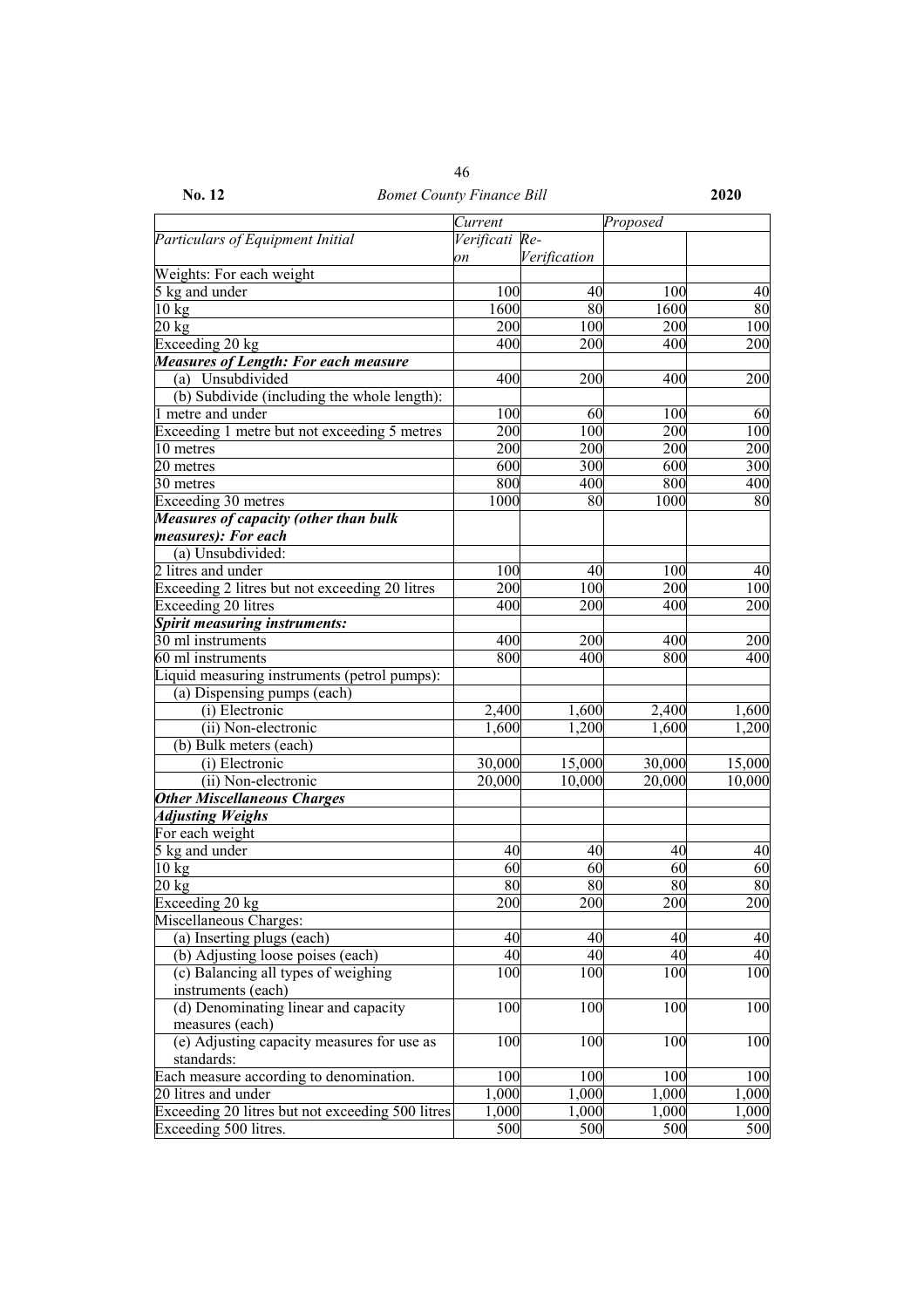| No. 12                                                               | <b>Bomet County Finance Bill</b> |              |          | 2020  |                            |
|----------------------------------------------------------------------|----------------------------------|--------------|----------|-------|----------------------------|
|                                                                      | Current                          |              | Proposed |       |                            |
| Particulars of Equipment Initial                                     | Verificati Re-                   |              |          |       |                            |
|                                                                      | on                               | Verification |          |       |                            |
| An additional charge of Kshs 1,000 shall be                          |                                  |              |          |       |                            |
| payable for every 500 litres (or part thereof) in                    | 200                              | 200          | 200      | 200   |                            |
| excess of such capacity.                                             |                                  |              |          |       |                            |
| Non-Automatic Weighing Instruments intended for counter use:         |                                  |              |          |       |                            |
| For each instruments according to its capacity                       |                                  |              |          |       |                            |
| (a) Non-self indicating instruments                                  |                                  |              |          |       |                            |
| 5 kg and under                                                       | 200                              | 150          | 200      | 150   |                            |
| Exceeding 5 kg but not exceeding 15 kg                               | 400                              | 200          | 400      | 200   |                            |
| Exceeding 15 kg                                                      | 1,000                            | 400          | 1,000    | 400   |                            |
| (b) Semi-self indicating instruments                                 |                                  |              |          |       |                            |
| 5 kg and under                                                       | 400                              | 200          | 400      | 200   |                            |
| Exceeding 5 kg but not exceeding 15 kg                               | 800                              | 400          | 800      | 400   |                            |
| Exceeding 15 kg                                                      | 1,200                            | 800          | ,200     | 800   |                            |
| (c) Self indicating instruments                                      |                                  |              |          |       |                            |
| (i) Electronic                                                       |                                  |              |          |       |                            |
| 5kg and under                                                        | 600                              | 400          | 600      | 400   |                            |
| Exceeding 5 kg but not exceeding 15                                  | 1,000                            | 600          | 1,000    | 600   |                            |
| kg                                                                   |                                  |              |          |       |                            |
| Exceeding 15 kg                                                      | 1,200                            | 800          | 1,200    | 800   |                            |
| (ii) Non-electronic                                                  |                                  |              |          |       |                            |
| 5 kg and under                                                       | 400                              | 200          | 400      | 200   |                            |
| Exceeding 5 kg but not exceeding 15                                  | 800                              | 400          | 800      | 400   |                            |
| kg                                                                   |                                  |              |          |       |                            |
| Exceeding 15 kg                                                      | 1,200                            | 800          | 1,200    | 800   |                            |
| All other non-automatic weighing instruments:                        |                                  |              |          |       | All other non-automatic    |
| For each instrument according to its capacity                        |                                  |              |          |       |                            |
| (a) Electronic instruments                                           |                                  |              |          |       |                            |
| 50 kg and under                                                      | 1,200                            | 800          | 1,200    | 800   |                            |
| Exceeding 50 kg but not exceeding 500                                | 2,000                            | 1,200        | 2,000    | 1,200 |                            |
| kg                                                                   |                                  |              |          |       |                            |
| Exceeding 500 kg but not exceeding 1                                 | 4,000                            | 2,000        | 4,000    | 2,000 |                            |
| tonne                                                                |                                  |              |          |       |                            |
| Exceeding 1 tonne but not exceeding 5                                | 6,000                            | 5,000        | 6,000    | 5,000 |                            |
| tonnes                                                               |                                  |              |          |       |                            |
| Exceeding 5 tonnes but not exceeding 20                              | 10,000                           | 8,000        | 10,000   | 8,000 |                            |
| tonnes                                                               |                                  |              |          |       |                            |
| Exceeding 20 tonnes                                                  |                                  |              |          |       |                            |
| The fee payable shall be the same as that for a 20 tonne capacity    |                                  |              |          |       | The fee payable shall be   |
| instrument plus an additional charge of Kshs 400 for every tonne (or |                                  |              |          |       | instrument plus an additi  |
| part thereof) in excess of such capacity.                            |                                  |              |          |       | part thereof) in excess of |
| (b) Non-electronic instruments                                       |                                  |              |          |       |                            |
| 50 kg and under                                                      | 1,000                            | 600          | 1,000    | 600   |                            |
| Exceeding 50 kg but not exceeding 500                                | 1,600                            | 1,000        | 1,600    | 1,000 |                            |
| kg                                                                   |                                  |              |          |       |                            |
| Exceeding 500 kg but not exceeding 1                                 | 3,000                            | 2,000        | 3,000    | 2,000 |                            |
| tonne                                                                |                                  |              |          |       |                            |
| Exceeding 1 tonne but not exceeding 5                                | 4,000                            | 3,000        | 4,000    | 3,000 |                            |
| tonnes                                                               |                                  |              |          |       |                            |
| Exceeding 5 tonnes but not exceeding 20                              | 8,000                            | 6,000        | 8,000    | 6,000 |                            |
| tonnes                                                               |                                  |              |          |       |                            |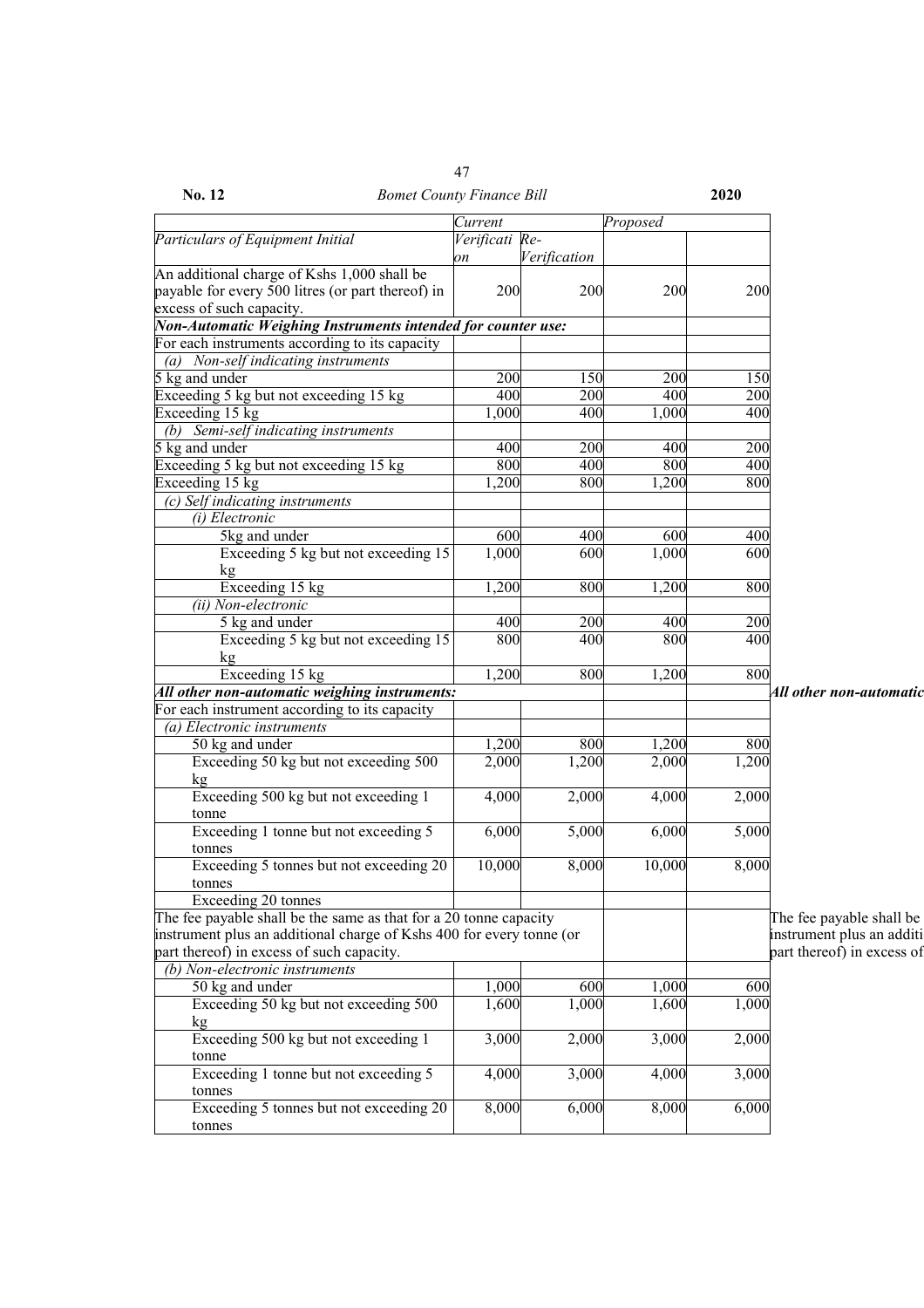| No. 12                                       | <b>Bomet County Finance Bill</b> |              |          |       |  |
|----------------------------------------------|----------------------------------|--------------|----------|-------|--|
|                                              | Current                          |              | Proposed |       |  |
| Particulars of Equipment Initial             | Verificati Re-                   |              |          |       |  |
|                                              | on                               | Verification |          |       |  |
| Extra fee in excess of 20 tonnes (per        | 300                              | 300          | 300      | 300   |  |
| extra tonne)                                 |                                  |              |          |       |  |
| Automatic weighing instruments:              |                                  |              |          |       |  |
| For each weighing unit according to its      |                                  |              |          |       |  |
| capacity                                     |                                  |              |          |       |  |
| 20 kg and under                              | 1,200                            | 600          | 1,200    | 600   |  |
| Exceeding 20 kg but not exceeding 50 kg      | 1,600                            | 1,000        | 1,600    | 1,000 |  |
| Exceeding 50 kg but not exceeding 200 kg     | 2,000                            | 1,500        | 2,000    | 1,500 |  |
| Exceeding 200 kg but not exceeding 1 tonne   | 3,000                            | 2,000        | 3,000    | 2,000 |  |
| Exceeding 1 tonne but not exceeding 5 tonnes | 4,000                            | 3,000        | 4,000    | 3,000 |  |
| Exceeding 5 tonnes                           | 8,000                            | 5,000        | 8,000    | 5,000 |  |
| <b>Belt-weighters:</b>                       |                                  |              |          |       |  |
| For each instrument                          | 12,000                           | 8,000        | 12,000   | 8,000 |  |

Note:

Payment through Electronic Payments

Transaction charges on use of all electronic payments to be incurred by the customer.